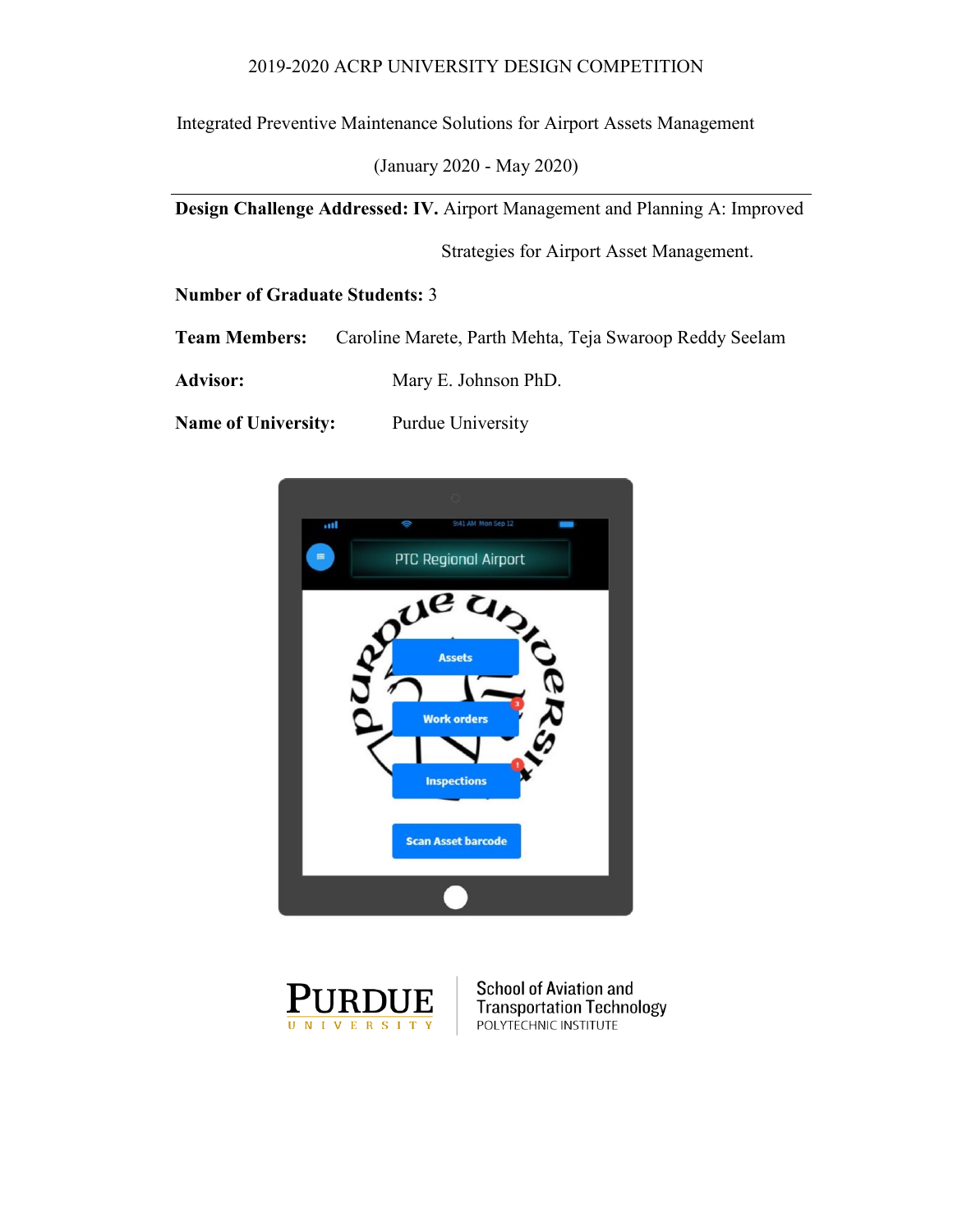### <span id="page-1-0"></span>**Executive Summary**

This proposal presents a solution to the Airport Cooperative Research Program (ACRP) University Design Competition Challenge IV: *Airport Management and Planning, A: Maximizing airport capability; improved strategies for airport asset management* (ACRP, 2019). Between January 2020 and April 2020, our team worked on a proposal to address preventive maintenance planning for airport assets. We propose developing an integrated software package with mobile application, based on a computerized maintenance management system (CMMS). Extant literature revealed that one of challenges associated with the current commercially available Computerized Maintenance Management System (CMMS) solutions is the high initial cost of purchase and maintaining the software, making them almost exclusively affordable to airports with large budgets only. This means small airports must find alternative asset management solutions, which are often less effective. In addition to the high cost, current CMMS solutions do not cater to an airport manager's specific needs.

The proposed integrated software package provides budget and user flexibility to airport managers and maintenance personnel. Assets can be added to the package based on criticality and airport budget. As airport budget increases, other assets can be added to the software as a module. Moreover, the proposed package provides a mobile application for the maintenance personnel filling a gap left by current CMMS software. The proposal was developed based on proven quality techniques of Total Preventive Maintenance (TPM) and Plan, Do, Check, Act (PDCA) considering each airport's unique maintenance needs. The cost benefit analysis shows that an airport can expect 4.6 times benefits over cost ratio with a 3.6 return on investment in four years. Additional project analysis conducted include; safety risk analysis and sustainability impact. Overall this projected had demonstrated high feasibility when implemented.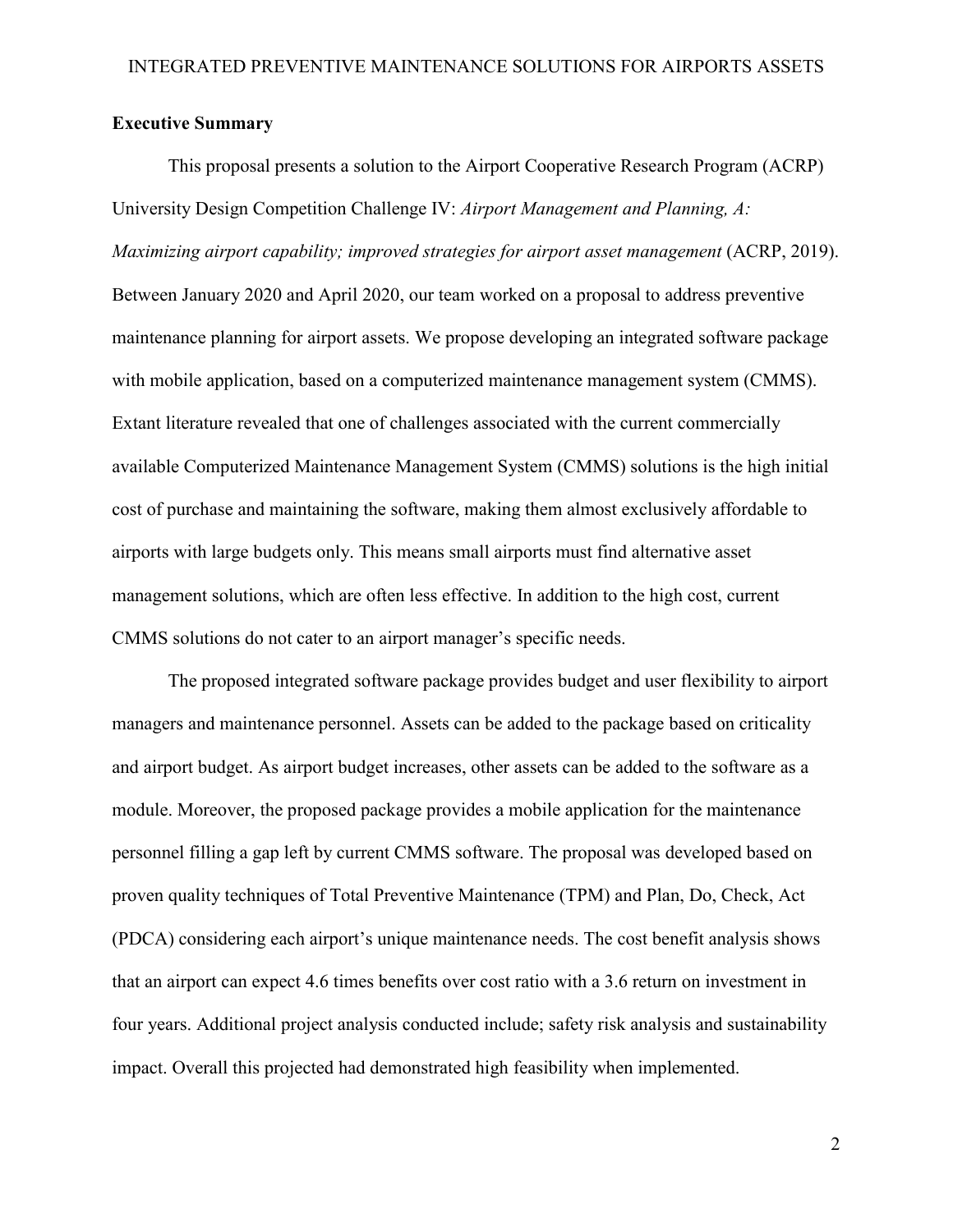# **Table of Contents**

<span id="page-2-0"></span>

| Appendix C: Description of Non-University Partners Involved in the Project  41 |
|--------------------------------------------------------------------------------|
|                                                                                |
|                                                                                |
|                                                                                |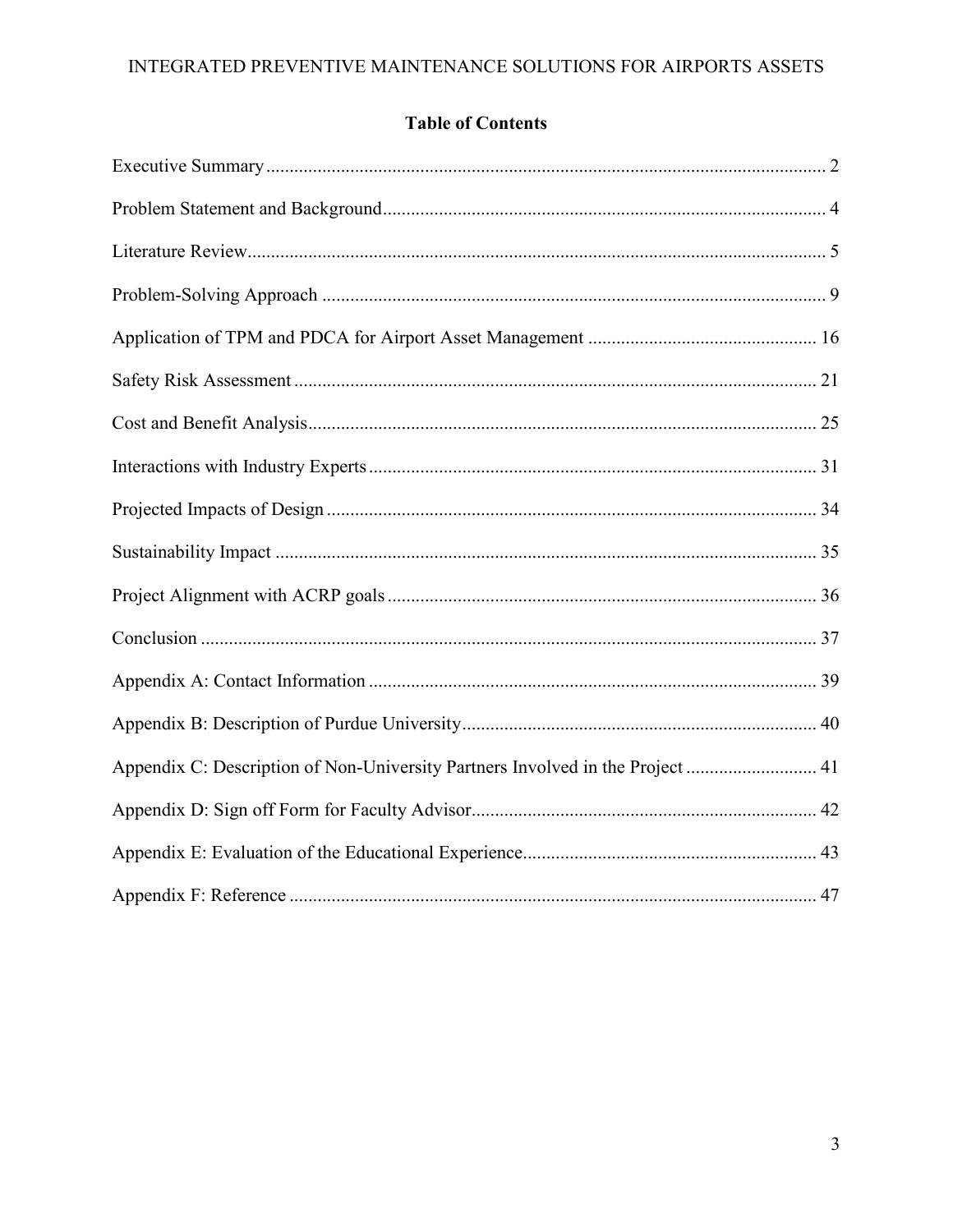### **Problem Statement and Background**

This proposal presents a solution to the Airport Cooperative Research Program (ACRP) University Design Competition Challenge IV: *Airport Management and Planning, A: Maximizing airport capability; improved strategies for airport asset management* (ACRP, 2019). In addition to the ACRP Design competition, while conducting the literature review, our team came upon a Request for Proposal (RFP) dated December 31, 2019, issued by the Transport Research Board (TRB); for research project titled "Quantifying the Impacts of Delayed Maintenance of Airport Assets" (TRB, 2019). According to the RFP, delayed maintenance can be placed under three categories: Financial impact, operational impact and public impact. These are impacts that should be avoided at all cost. Literature review indicates that airport asset management is often overlooked, more so in small and medium size airports. Some of the reasons cited for low asset management planning include high cost of procuring preventive maintenance solutions and solutions that do not provide the expected outcome for asset maintenance plans. Lack of feasible solution leads to running assets to failure (ACRP, 2012).

Developing an affordable and integrated preventive asset maintenance solution can be the answer to the challenges currently faced by airport managers and maintenance personnel. This project highlights the importance of preventive maintenance to avoid the high costs of replacement of the failed assets. The modern airport's infrastructure is highly sophisticated requiring constant monitoring, and routine maintenance for optimal performance. Large airports often use high end Computerized Maintenance Management System (CMMS). However, small and medium sized airports with smaller budgets do not need a complex CMMS software. In addition to the high initial cost, airports must train maintenance personnel on the use of a CMMS once acquired. These constraints contribute to low adoption of CMMS for airports' asset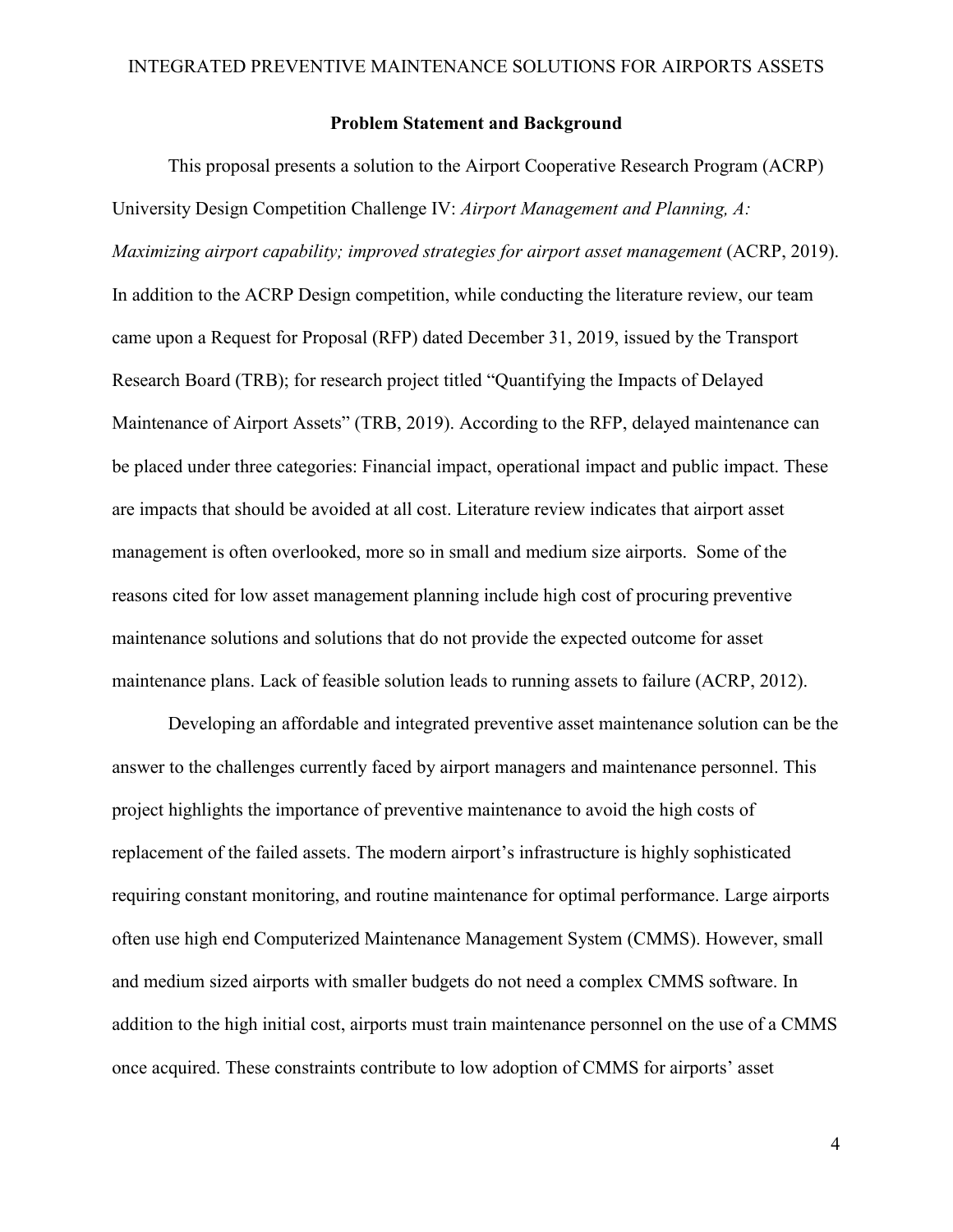management strategy (ACRP 2018). Lu, Chen, Lee, and Zhao (2018) argue that the CMMS does a good job in storing daily work orders, historical records, and maintenance information but it is difficult to extract the necessary information for day to day activities. So, there is a gap between the acquisition and installation of a CMMS software by an airport and the effective utilization of CMMS software by the maintenance personnel.

Our team proposes the use of an affordable, integrated software package for asset management for all airport sizes, more so for airports with budget constraints like small and midsized airport. This solution was developed after conducting a thorough literature review and interactions with industry experts.

### **Literature Review**

<span id="page-4-0"></span>This section is a summary of the literature review conducted by the team to identify some of the challenges airport managers face in airport asset maintenance, and the currently available CMMS solutions. The literature review is divided into three sections: lack of preventive asset maintenance, total preventive maintenance (TPM) and challenges with the available solutions.

#### **Low Adoption of Preventive Maintenance**

The safety and efficient operation of an airport depends on the reliability of its facilities. Having a sound maintenance program is essential to the daily operations of an airport (ACRP, 2015). Due to challenges such as budget constraints and lack of standardized process, few airports have planned preventive maintenance programs. Especially, small airports with minimal resources (ACRP, 2015). Currently, most airports conduct the bare-minimum maintenance required by law, called operational maintenance, or result to adopting reactive maintenance, characterized by use until it fails approach, which is ineffective and often results to higher costs in the long run. On the other hand, a preventive maintenance program involves regular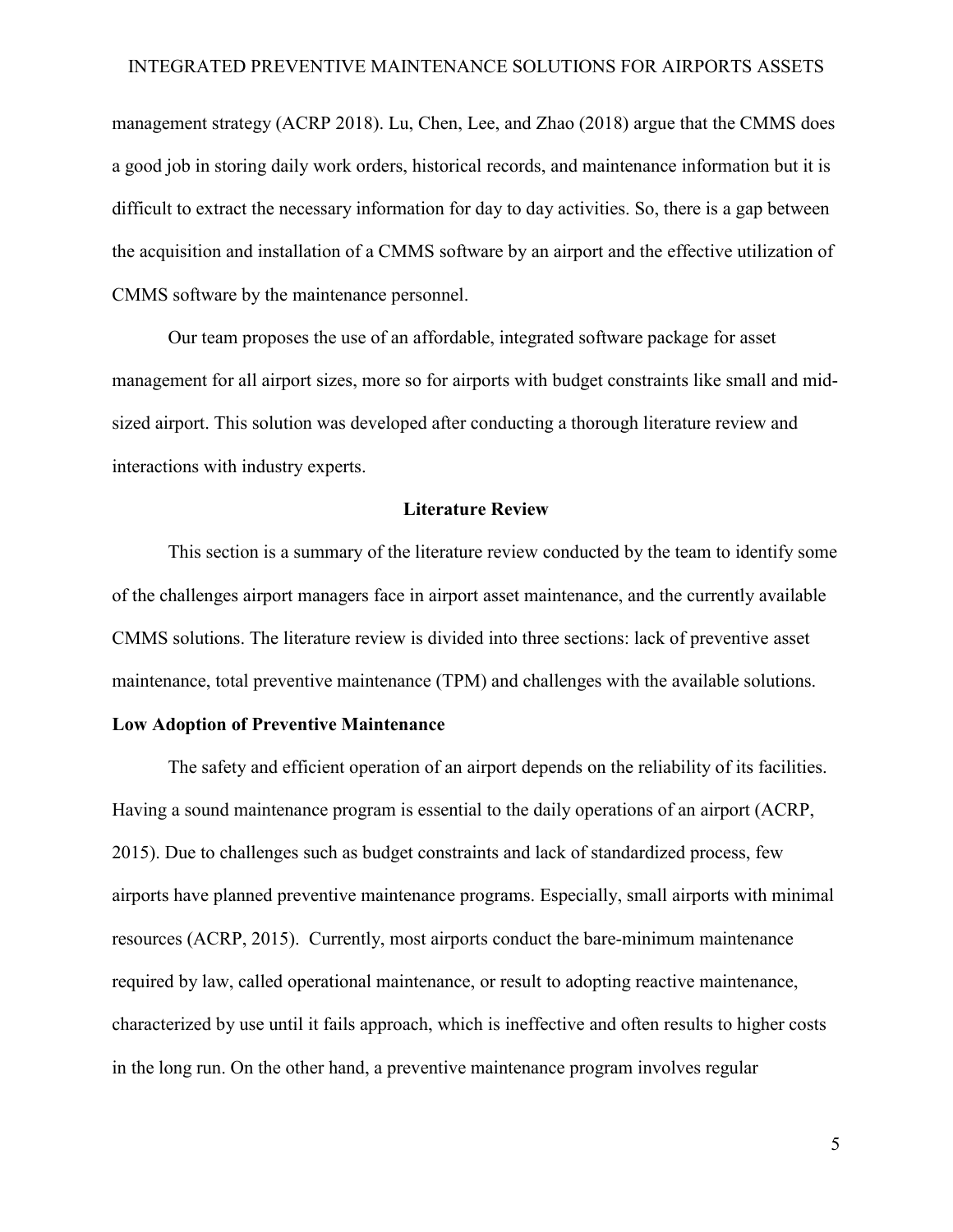assessment of the conditions of airport assets and deliberate scheduled maintenance of all components of assets (ACRP, 2015).

Adopting a preventive maintenance program can extend asset life and optimize and maintain asset performance. As demonstrated in ACRP (2012) many airports have adopted a nine-step process '*Guidelines for developing an asset management plan'* that starts by developing an asset registry. Step seven of the process is to '*optimize operations and maintenance investment*'. This step includes a decision diagram to determine the maintenance strategy for the asset under consideration. It suggests that if the failure of the system is not predictable or if the prediction is not feasible, then the best strategy is to adopt reactive maintenance strategy with a corrective failure response. But if the prediction is both predictable and feasible, then use either condition-based maintenance or usage-based maintenance (ACRP 2012). A presumed advantage of this method is that capital costs are not incurred until replacement is needed. A study on the adoption of CMMS into airports shows that, on average airports typically spend far more dollars performing unplanned or unscheduled maintenance than if they were to perform planned regular maintenance (ACRP, 2018). Non-operational assets portray a negative image of the airport potentially driving away valuable business.

Airports play an important role in the global air transport system. And with the aviation industry experiencing significant growth in passenger traffic, the strain on the airports' maintenance department has increased because they are expected to keep the facilities running, 24 hours a day and 7 days a week. Concurrently, spending on facility maintenance has decreased or completely stopped in some cases post September 11, 2001 as the focus was primarily on strengthening the security measures at the airport (ACRP 2018). Preventive or Predictive maintenance has been used in other sectors and has proven effective in improving assets' life. If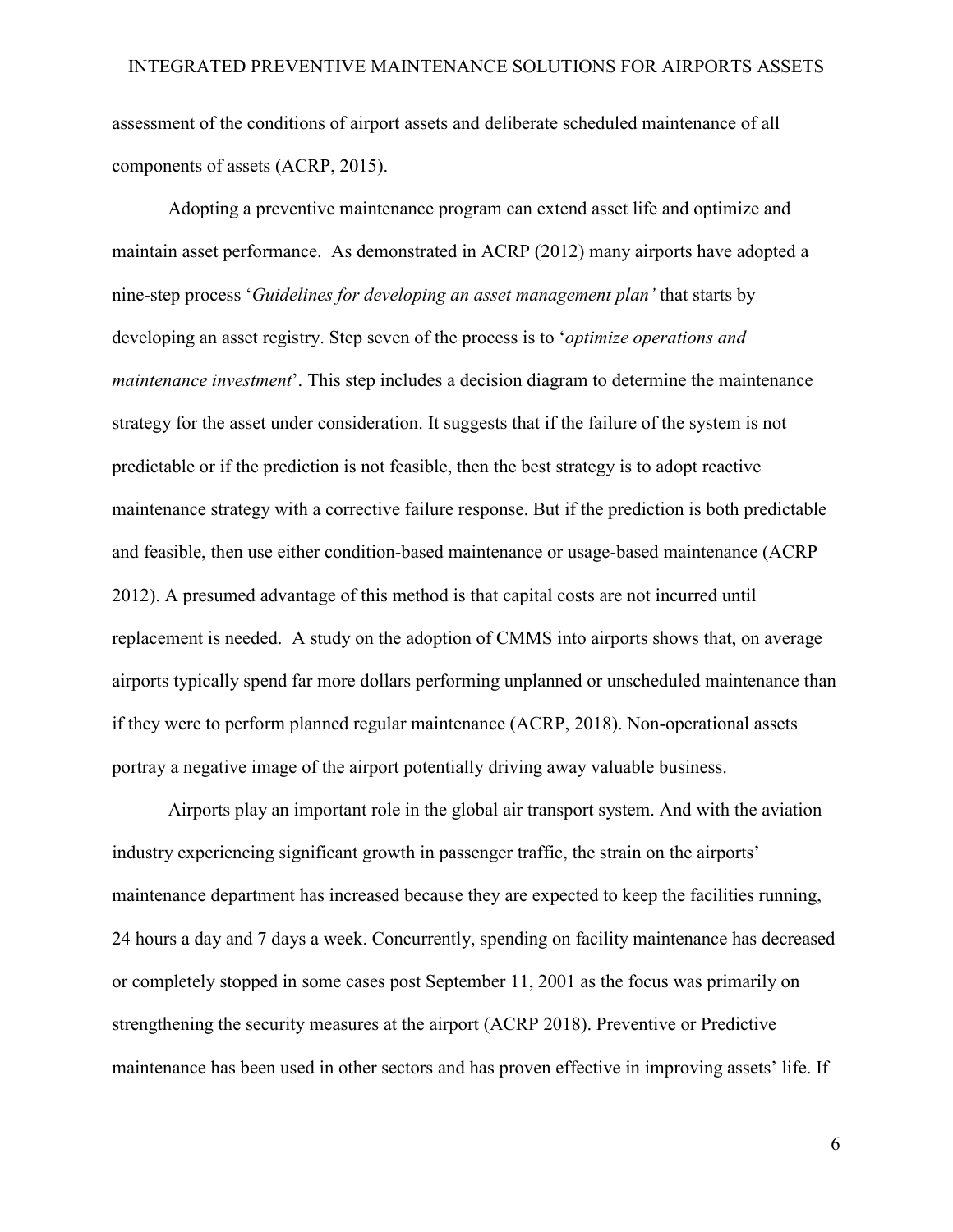maintenance activities are scheduled accurately, airports can manage resources, reduce system failures, and extend asset life by improving the wrench time (ACRP, 2015). These benefits add up and help the airport reduce its maintenance costs leading to stable rates and charges for the airlines and tenants (ACRP 2018).

### **Total Productive Maintenance (TPM) for Airports**

In the simplest of terms, Total Productive Maintenance or TPM is a modern maintenance strategy that aims to achieve maximum equipment effectiveness by targeting to accomplish zero breakdowns, zero accidents, zero wastes and zero defects by utilizing the predictive and preventive maintenance strategies (Manihalla, Gopal, Rao, & Javaraiah, 2019). TPM starts with the 5S establishment which is elaborated to Sort, Straighten, Shine/sweep, Standardized and Sustain. Upon this strong base the eight pillars of TPM are erected. They are: Autonomous Maintenance, Focused Improvement, Planned Maintenance, Quality Maintenance, Education and Training, Office TPM, Safety, Hygiene and Environment and Developed Management. It is up to the management to select what pillars are suitable for the particular asset under consideration. Together they make up the TPM approach that focus on improving the Overall Equipment Effectiveness (OEE). (Díaz-Reza, García-Alcaraz, & Martínez-Loya, 2019, Chapter 1).

Few studies have investigated TPM implementation in service organizations. Haddad and Jaaron (2012) investigated the applicability of TPM in healthcare facilities. Chompu, Tipgunta and Sunawan (2008) investigated the implementation and evaluation of TPM for the dental hospitals. Both studies investigated developing a methodology for increasing medical device utilization and reducing equipment downtime (Ali, 2019). Attri, Grover, Dev, and Kumar (2013) argue that implementation of TPM is not easy for an organization because it involves overhaul of culture. The potential barriers that were narrowed down include lack of top-level management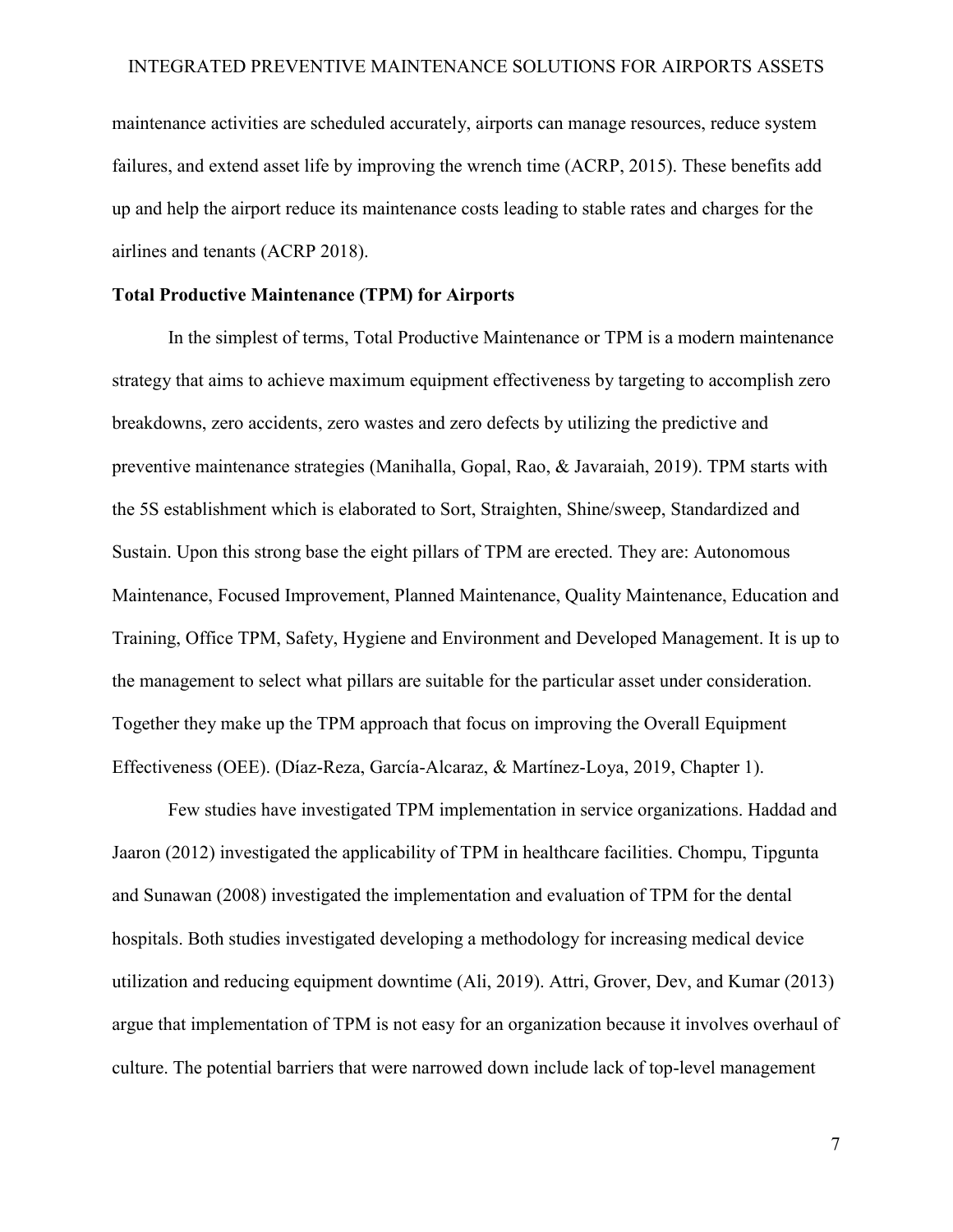commitment and support, and lack of training and education, amongst others. However, if implemented right, the business performance is significantly superior in firms that are experienced and have implemented TPM than in non-TPM firms (Brah & Chong, 2004). Better operations control for the administration, productivity benefits like improving equipment reliability and availability and safety benefits like improving environmental conditions, and prevention and elimination of potential causes of accidents are few benefits of successfully implementing TPM (Díaz-Reza et al., 2019, Chapter 4). Additionally, CMMS can be an invaluable tool in successful TPM implementation. To reap all the benefits of TPM, CMMS can store and organize large amounts of asset information and provide easy access to historical records, performance trends, statistics, etc. Furthermore, CMMS will improve the communication among maintenance personnel and between the management and maintenance personnel, thus, improving organized TPM implementation (Bohoris, Vamvalis, Trace, & Ignatiadou, 1995).

#### **Challenges in Current Asset Management Solutions**

Unforeseen maintenance at an airport tend to have a ripple effect disrupting operations of several airport stakeholders. For instance, a downtime in passenger boarding bridge may cause an airline to reschedule flights. Consequently, connecting passengers miss their connecting flights at destination airports. Preventive maintenance programs help an airport to plan maintenance accordingly to avoid unexpected asset failure. Computerized Maintenance Management Systems (CMMS) are commercially available software that can be purchased by airports and used to plan and record maintenance. Although considered effective, CMMS software are complex systems that require extensive staff training before they are adopted (ACRP, 2018). Plus, due to the high cost of purchase and additional training cost, CMMS are an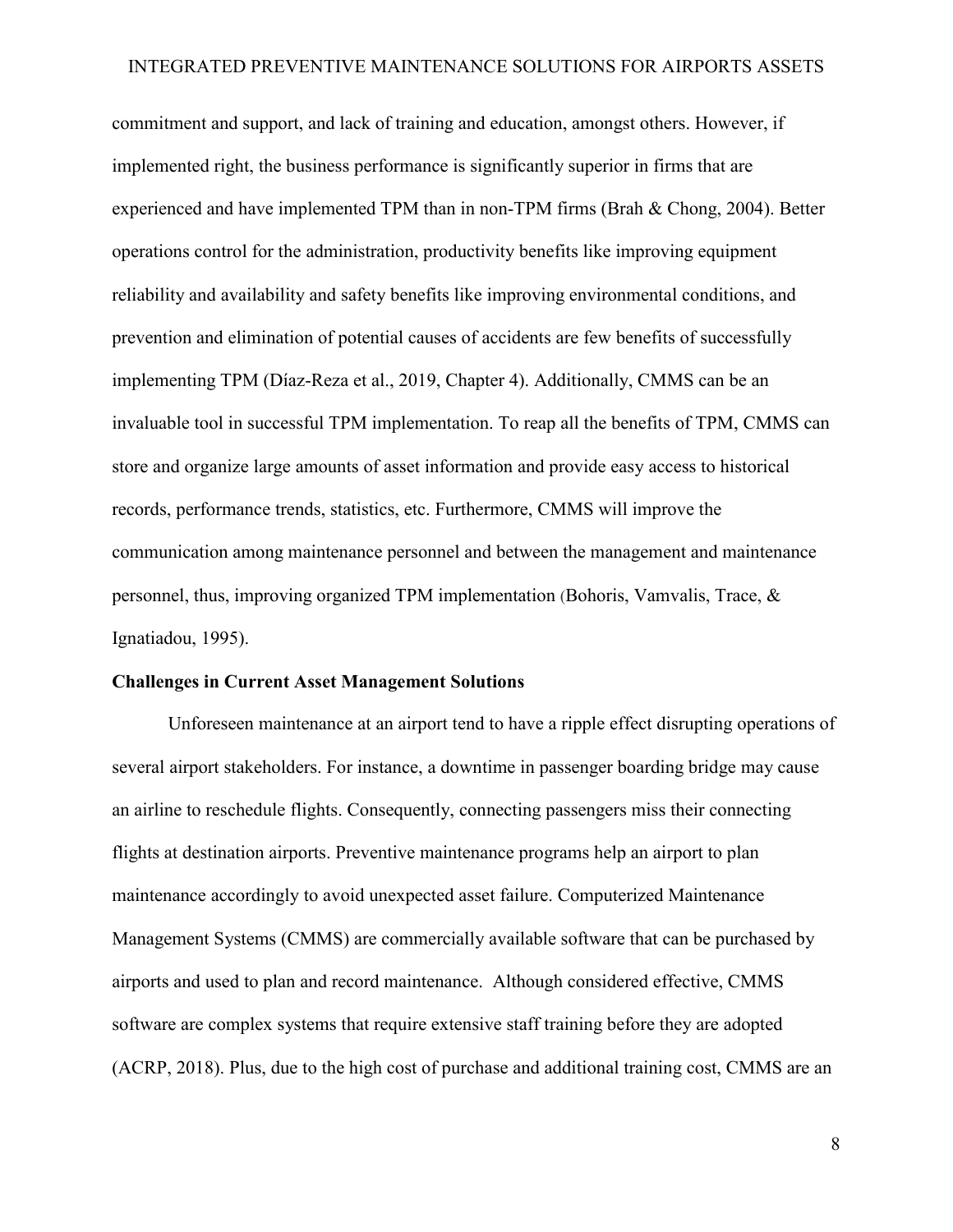out of reach expense that cannot be afforded by small airports with smaller budget. The challenges of using a CMMS software are amplified further by their low success rates, failing to solve airport specific conundrums and failing to integrate CMMS with other airport systems (ACRP, 2018).

Ideally, airports of all sizes should have a preventive maintenance program. However, the decision to adopt a CMMS or other preventive maintenance solutions is unique to each airport depending on the airport asset registry and budget. In ACRP (2018), case studies conducted at six airports and non-airport organizations showed that successful implementation of a CMMS can be of benefit to airport managers in understanding the diverse airport assets and incorporate asset management in the overall organization strategy (ACRP, 2018). Although small airport managers may understand the benefits of using a CMMS, the cost of investing in such a software may not seem as a feasible investment option. However, if offered an affordable solution, most managers would invest in a CMMS. It is imperative that the airport industry introduces an affordable asset maintenance solution. Although no literature was found on adoption of TPM and CMMS together at the airports, our team argues that, based on adoption of TPM in other service industries, this approach can be adopted and used in maximizing the utilization of airport assets. Therefore, our team combines two modern approaches to maintenance to develop a cost effective and efficient airport asset maintenance solution.

#### **Problem-Solving Approach**

<span id="page-8-0"></span>Due to the nature of airport maintenance management, the team decided to use two approaches: I. The Plan-Do-Check- Act (PDCA) & II. Total Preventive Maintenance (TPM). A discussion on how the two approaches can be combined to improve asset management at airports follows: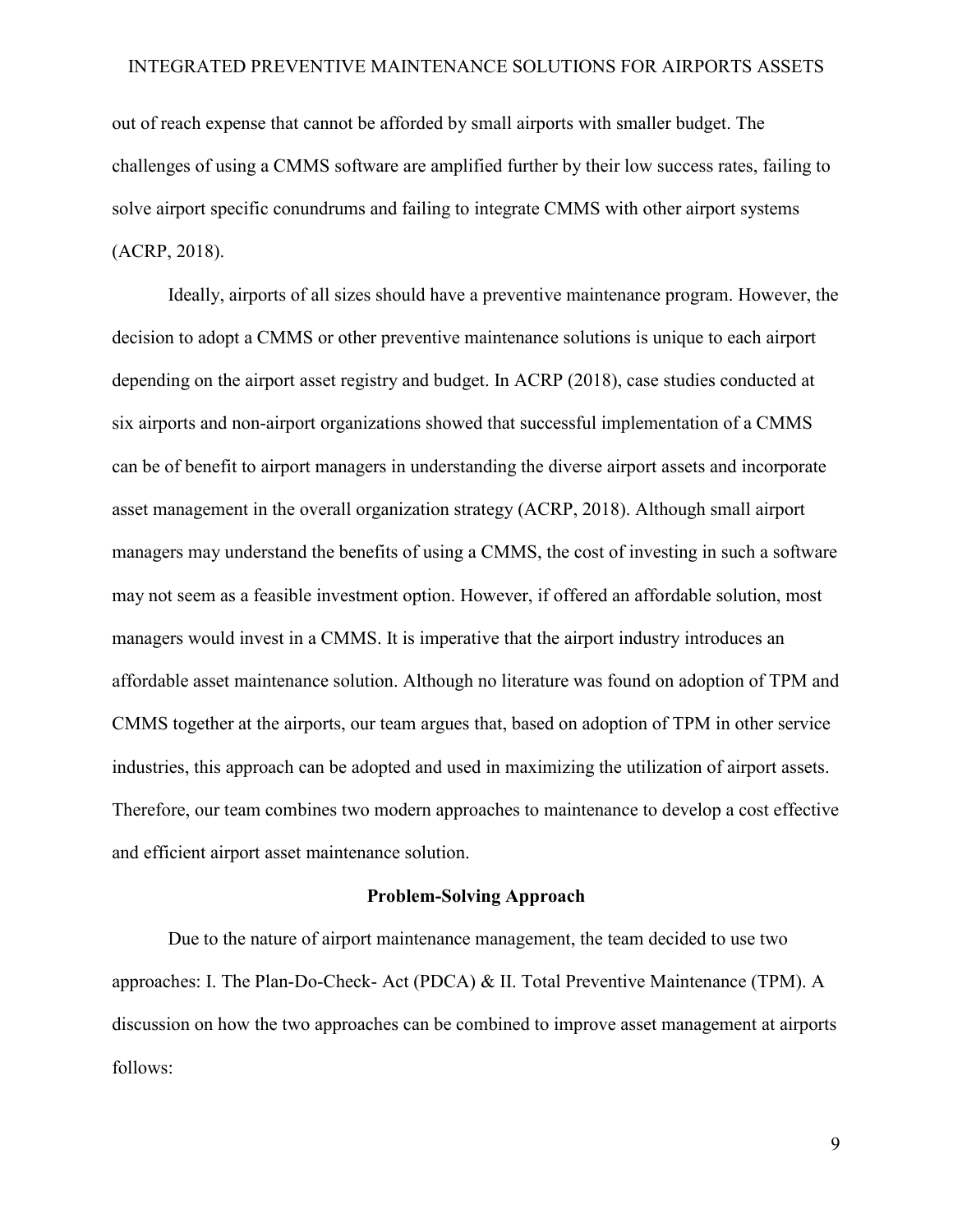### **I. Plan- Do-Check- Act (PDCA)**

A process approach was considered most suitable for developing a problem-solving approach for preventive maintenance of airport assets. PDCA is a continuous improvement methodology developed by Quality Guru, Walter Shewhart (Saier, 2017). PDCA model provides a basis for developing a measurable plan and decision making with facts.

### **II. Total Preventive Maintenance (TPM)**

TPM is a team management program with an emphasis on employees' empowerment and based on principles of continuous improvement and total quality management (TQM) with the aim of attaining zero defects and stoppages (Stephens, 2004; Kiran, 2016). TPM was used in manufacturing facilities in Japan (Madewell, 1998). The Total Preventive Maintenance philosophy comprises of three main elements: a) regular maintenance (housekeeping); b) periodic overhauls (pre-failure replacement) and c) zero tolerance of deficiencies (Kiran, 2017). TPM was originally designed in Japan by Seiichi Nakajima for production and manufacturing plants but can be applied to any maintenance requirements in any industry. TPM takes advantage of operators' experience in handling an equipment to reduce repair time and gives the operator room to develop preventive measures that work best for their specific equipment. Applying TPM means to be consciously aware of the daily maintenance requirement in an organization.

### **Incorporating TPM with the standard PDCA approach in Airport Maintenance**

Our team proposes an innovative approach grounded on TPM and PDCA tenets. The team uses PDCA as the overarching, long term management philosophy. The TPM approach used follows the structure outlined by Kiran (2017). The resulting model can be used by airports to manage daily maintenance needs while incurring minimal financial cost and reducing downtime from asset break down. Figure 1 shows a process map with the steps identified as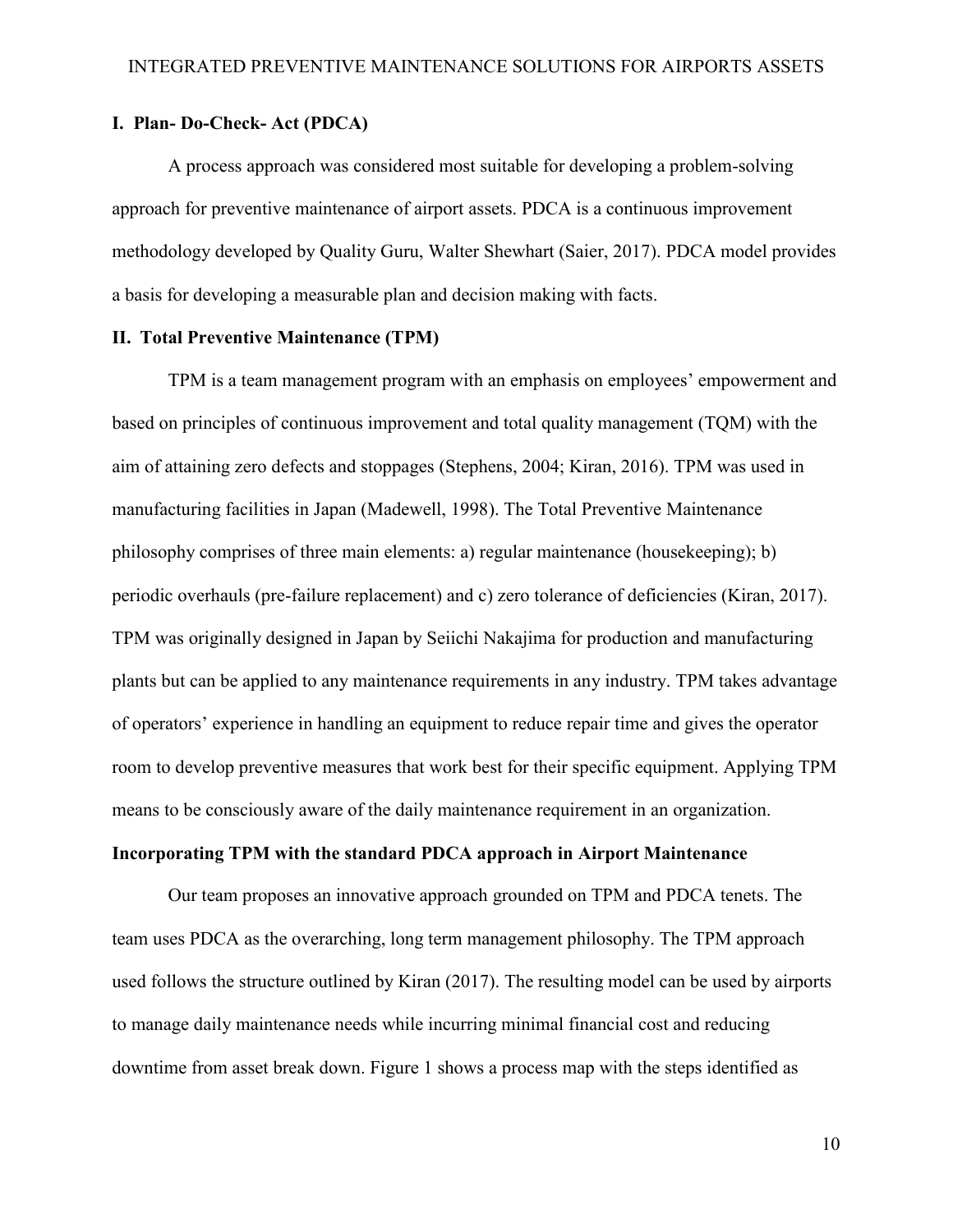necessary in implementing TPM for airport assets management. A discussion on how the process can be applied in airport maintenance follows:

### **Phase 1: Plan**

One of the significant barriers to the successful implementation of TPM is lack of commitment and involvement from top-level management (Attri et al., 2013). To achieve the best outcome with TPM, airport management should make it clear to the maintenance team and other stakeholders that the airport is committed to adopting the TPM approach for improving its maintenance strategies. Once the need for adopting TPM has been established, the airport management can follow the process map shown in Figure 1 to develop a maintenance plan.



Figure 1. Process map developed by the team to show how TPM can be incorporated in the PDCA process approach

In the first step the airport needs to identify the asset it wants to include in the software, considering airport budget and criticality of the asset. *ACRP Report 69: Asset and Infrastructure Management for Airports Primer and Guidebook (2012)* gives a formula to calculate criticality:

*Criticality/Risk Exposure = Cost of failure × Probability of failure*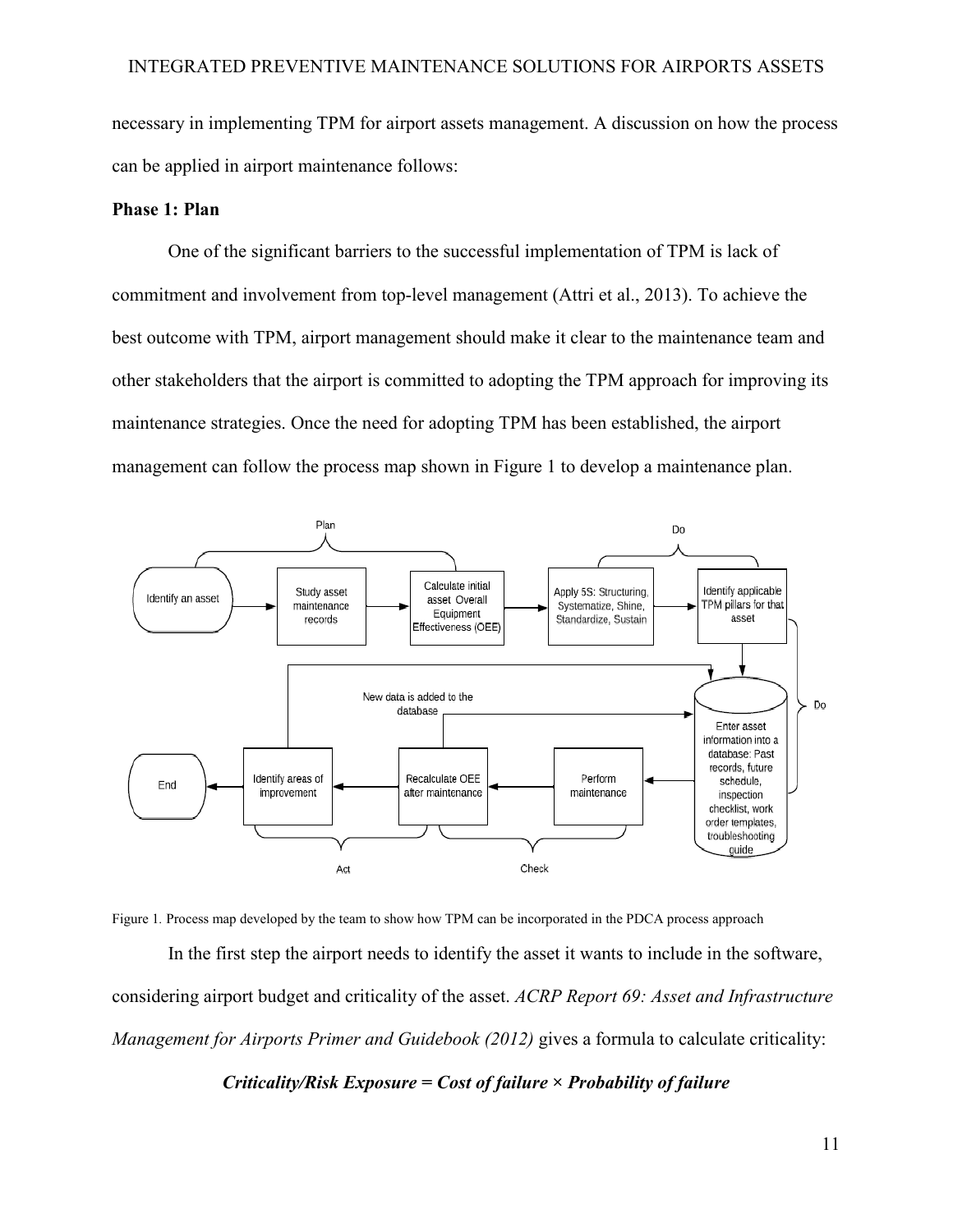Taking the example of passenger boarding bridge (PBB), the tangible costs of failure would include the cost of repair and fines incurred due to delay of the flight, among others. But the other intangible costs like upset customers and stakeholders (airlines) could prove detrimental for small-hub airports.

The next step is to review past maintenance records of the asset and determine all the information mentioned in Table 1.

| Breakdown time            | Time lost due to asset failure                                            |
|---------------------------|---------------------------------------------------------------------------|
| Setup and changeover time | Time needed to repair the asset and return to operational status          |
| Downtime loss             | Breakdown time + Setup and changeover time                                |
| Planned time available    | The time the asset is desired to be operating                             |
| Planned downtime          | The scheduled time to do preventive maintenance                           |
| Net available time        | Planned time available – Planned downtime                                 |
| Actual operating time     | Net available time – Downtime loss                                        |
| Total cycles              | The number of cycles the asset is operated. For e.g., the times the PBB   |
|                           | is moved and attached to the aircraft, the number of times the elevator   |
|                           | is operated.                                                              |
| Design cycle time         | The theoretical time the asset needs to complete one cycle                |
| Defective cycles          | The number of cycles that the asset did not perform to the required       |
|                           | standard. For example, the times when the PBB did not extend to the       |
|                           | desired distance, the elevator did not stop exactly at the desired level. |

Table 1. Key indicators for asset performance

The last step under the Plan phase is to calculate OEE. TPM uses OEE as a quantitative metric to track performance and the overall goal is to raise the OEE for the asset. This methodology incorporates all the necessary metrics to help the operations teams increase equipment performance and reduce asset cost of ownership (COO) (Ahuja & Khamba, 2008). As the formula to calculate OEE is used primarily in manufacturing setting, but following the example of Ali (2019), the team was able to use this formula for airport:

*OEE = Availability (A) × Performance efficiency (P) × Rate of quality (Q);*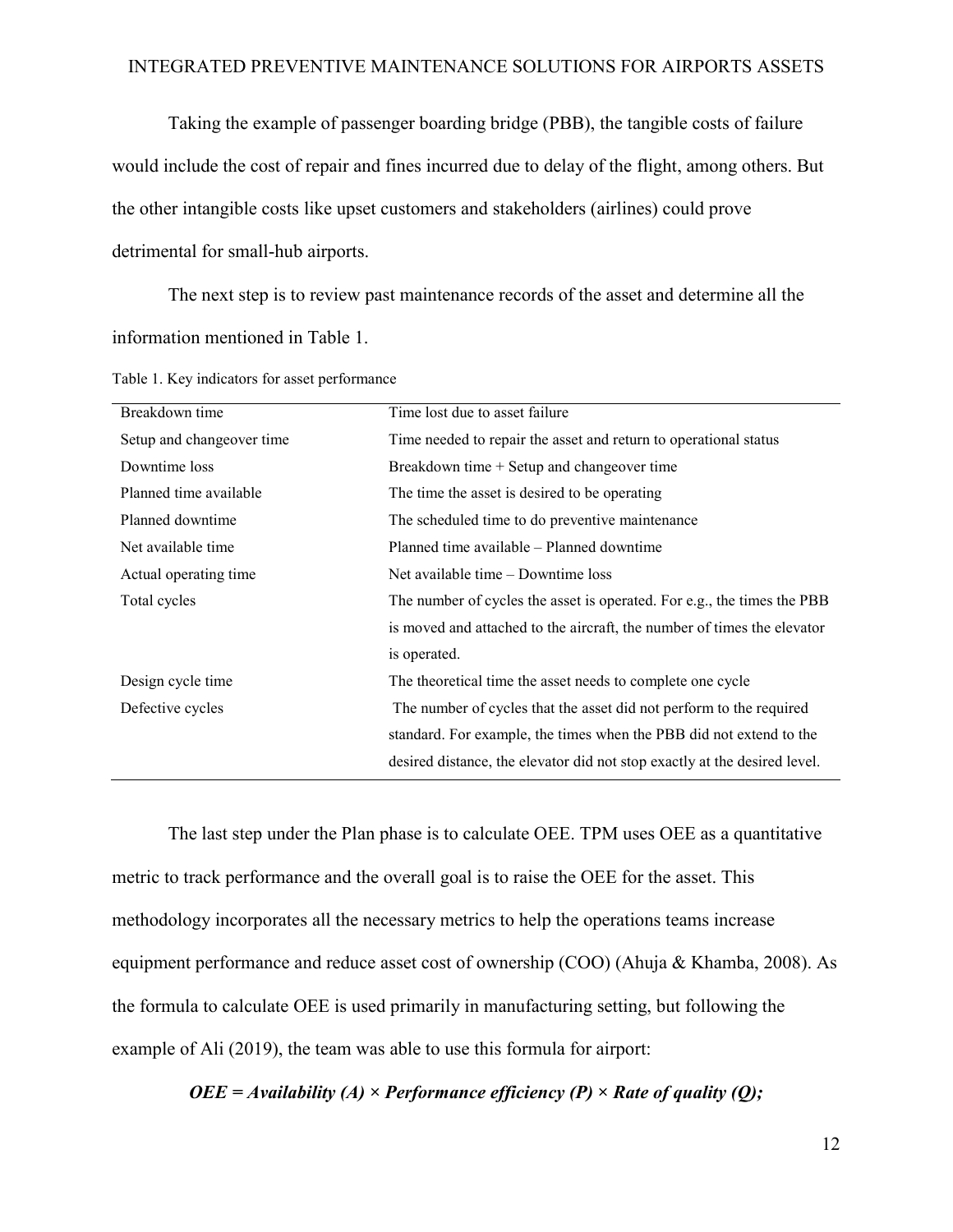Availability (A) = 
$$
\frac{Actual\ operating\ time}{Net\ available\ time} \times 100
$$

\nPerformance (P) = 
$$
\frac{Design\ cycle\ time}{Actual\ operating\ time} \times 100
$$

\nRate of quality (Q) = 
$$
\frac{(Total\ cycles - Defective\ cycles)}{Total\ cycles} \times 100
$$

### **Phase 2: Do**

The planning phase of PDCA is followed by communication and implementation of the plan (Chris, Kathleen, and Marilyn, 2014). As with TPM, communicating the maintenance plan is essential to the successful implementation of a new plan. All the affected parties within the organization need to be notified of the changes. Where resources are available implementation should start at a small scale before fully implementing to the large system. Data should be collected from the test plan, any changes should be noted and used to make any necessary adjustments before moving to the full implementation.

The proposed TPM model implementation phase consists of three action items: the 5S, selecting applicable TPM pillars, and entering asset information into a database.

5S – 5S is a lean tool (Chris, et al., 2014).). The first step in clearing the unnecessary things in order to create an orderly workplace. A clean workplace increases efficiency and reduces any chances for error. Efficiency and quick flow are essential in maintenance, especially in high stakes business such as an airport. The 5 Ss are shown on Table 2

The 5S tool can be applied by putting together a maintenance kit consisting of materials and tools required to complete a quick maintenance routine. For instance, the maintenance team could develop a 'crash cart' ready for immediate action in case an equipment needs to be repaired quickly. Once the 5S tool kit is in place, the next step is to identify the TPM pillars applicable to each asset maintenance process. There are eight pillars that support the TPM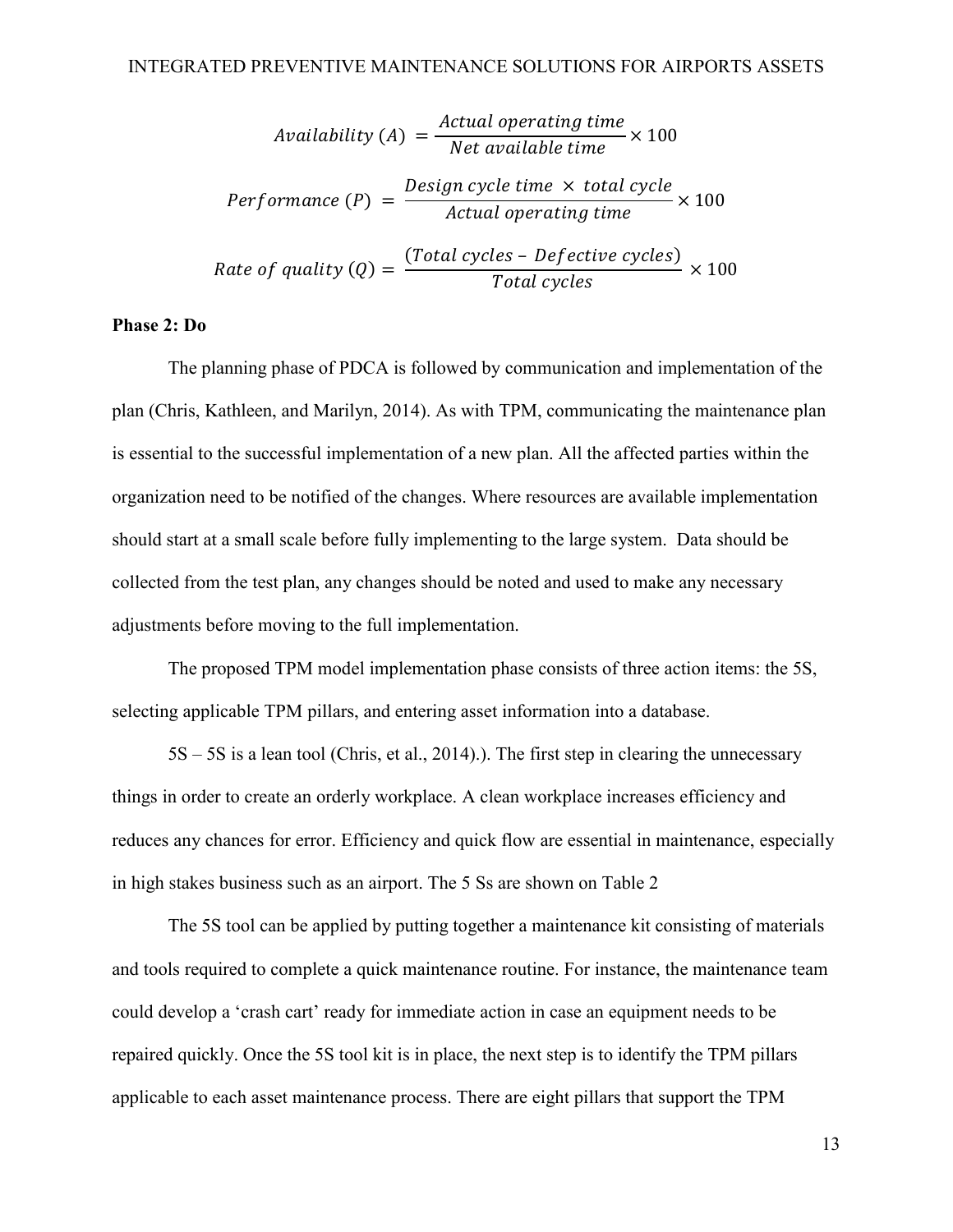approach (Kiran, 2017). All eight pillars do not apply at once. Each process requires one or more pillars considered essential to the successful implementation of the process. The eight pillars of TPM are shown in Figure 2.

Table 2. The 5S lean tool

| Structuring/Sort | Separating needed tools, parts and instructions and eliminating unnecessary materials. |
|------------------|----------------------------------------------------------------------------------------|
| Systematize      | Having the right tools and parts at the right place.                                   |
| Shine            | Identify and eliminate the original source of waste                                    |
| Standardize      | Develop a standard organization plan. Where everything can be found.                   |
| Sustain          | Maintain discipline and apply to all procedures.                                       |

Note. Adopted from Chris et, al. (2014. p. 77)

| 1. | Focused improvement    | Continuous improvement                                                      |
|----|------------------------|-----------------------------------------------------------------------------|
| 2. | Planned maintenance    | Ensuring the equipment is available, minimizing breakdowns                  |
| 3. | Early equipment        | Having in place a system where knowledge gained from use of TPM can be      |
|    | management             | applied to other new equipment                                              |
| 4. | Education and training | Minimize knowledge gap associated with implementation of TPM for            |
|    |                        | management and maintenance personnel                                        |
| 5. | Autonomous             | Maintenance personnel have the know how to maintain their own equipment     |
|    | maintenance            |                                                                             |
| 6. | Quality maintenance    | Setting equipment conditions that minimize defects, errors and sustain zero |
|    |                        | defects                                                                     |
| 7. | TPM in administration  | Applying TPM in the office space                                            |
| 8. | Safety, health, and    | Promote a safe and healthy work environment and environmental conscious     |
|    | environment            |                                                                             |

Figure 2. The eight pillars of TPM. Adopted from (Kiran, 2017).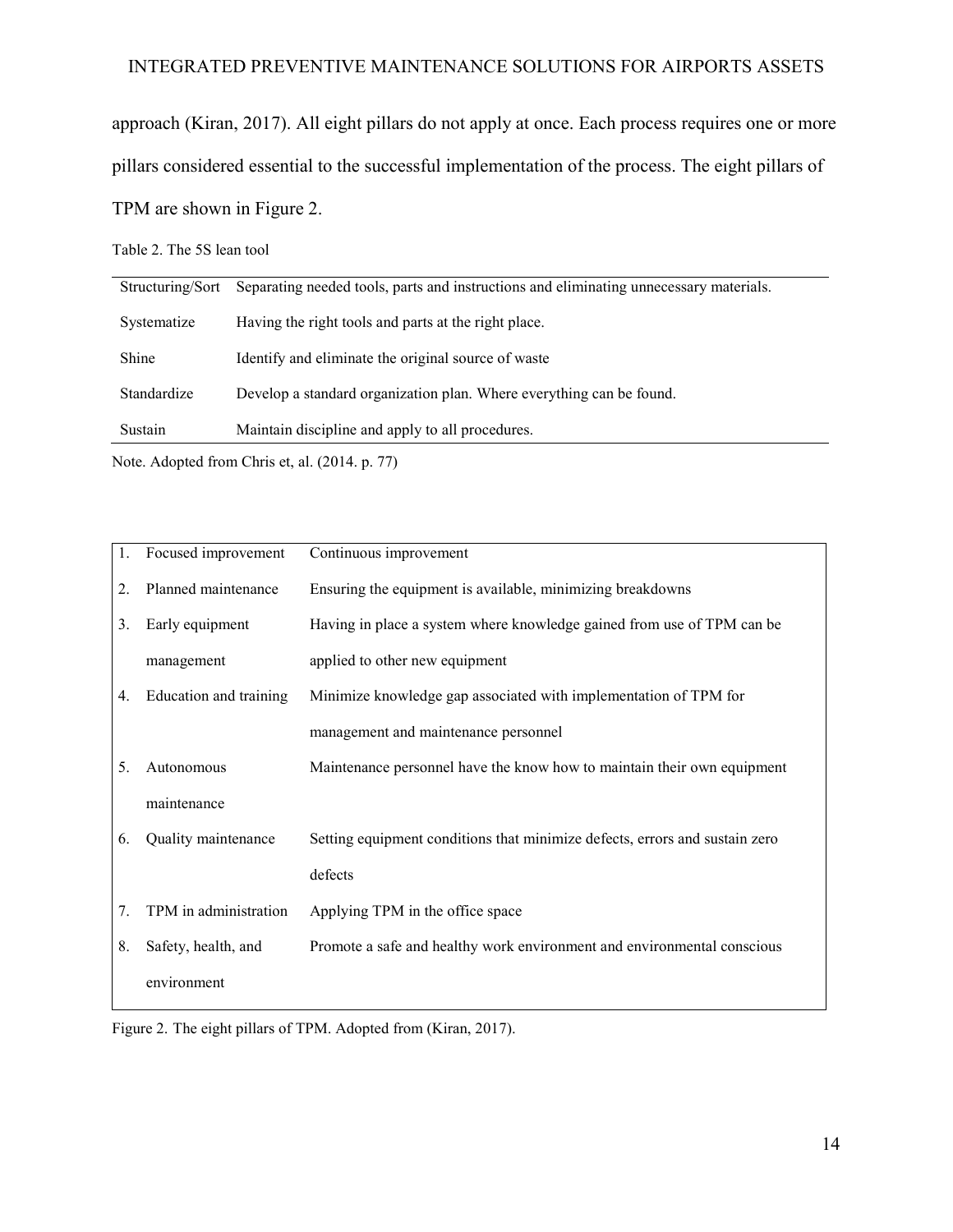Records for each asset are identified and entered in a database. Asset records include, historical maintenance records, future scheduled maintenance, inspection checklist, work order templates, and troubleshooting guide. These records will be used in the proposed software package to monitor asset performance and improve maintenance personnel efficiency.

### **Phase 3: Check**

Airport management can now access and use the database to monitor performance of the assets and efficiency of the maintenance personnel. Resources such as funding, staffing, equipment/tools, and external contracts can be acquired by airport management as suggested by ACRP (2015). Simultaneously, by using the iPads, authorized maintenance personnel can access the inspection checklist, open work orders and troubleshooting guide from the database and perform preventive maintenance accordingly. Information in the database will be updated each quarter and new information will be added to the database. The software will recalculate the OEE and measure it up to the initial OEE to highlight either progress or decline in asset performance.

#### **Phase 4: Act**

Based on the new OEE generated, areas of improvement such as the inspection schedule for an asset needs to be updated, a major repair for the asset needs to be scheduled, routine maintenance needs to be scheduled more often, etc. These changes will be added into the database and the software will renew the corresponding schedules and update the frequency of the pop-up notifications.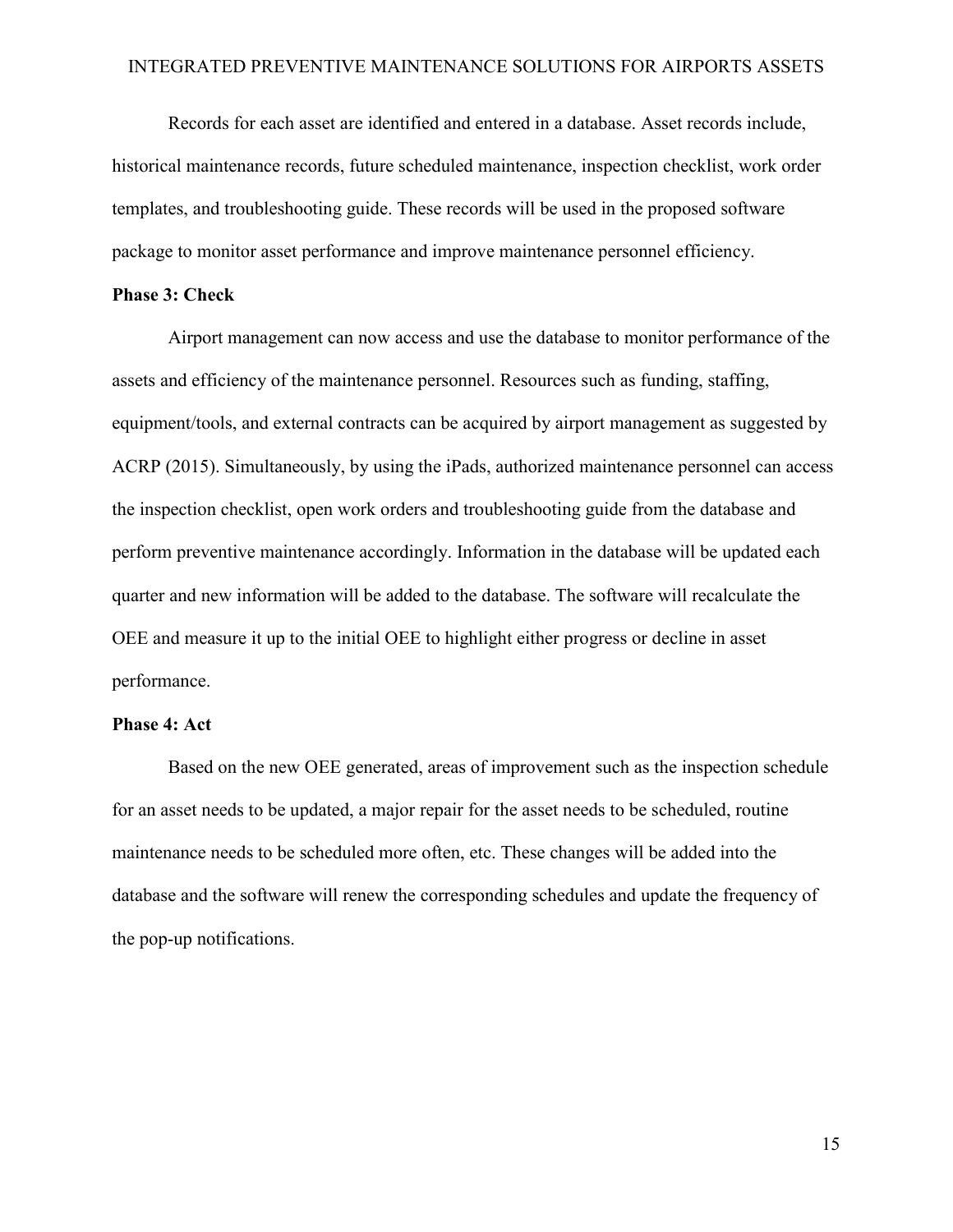### **Application of TPM and PDCA for Airport Asset Management**

### <span id="page-15-0"></span>**Proposed Dashboard and Mobile App**

From the review of existing literature, a CMMS solution complements the TPM approach. However, the current CMMS solutions available to airport managers indicated a lack of integration between different airport asset systems and small airports cannot afford them. Furthermore, current solutions do not offer a dedicated mobile application for the maintenance personnel. So, the team is proposing an integrated software that will have the capability to integrate all the asset systems owned by the airport, so it becomes a one-stop shop for the airport managers and maintenance personnel. The software package will include a dashboard for managers and a mobile app for the maintenance personnel. A series of figures illustrate the proposed dashboard and the mobile app.



Figure 3. Dashboard view developed by the team showing different options as seen by an airport manager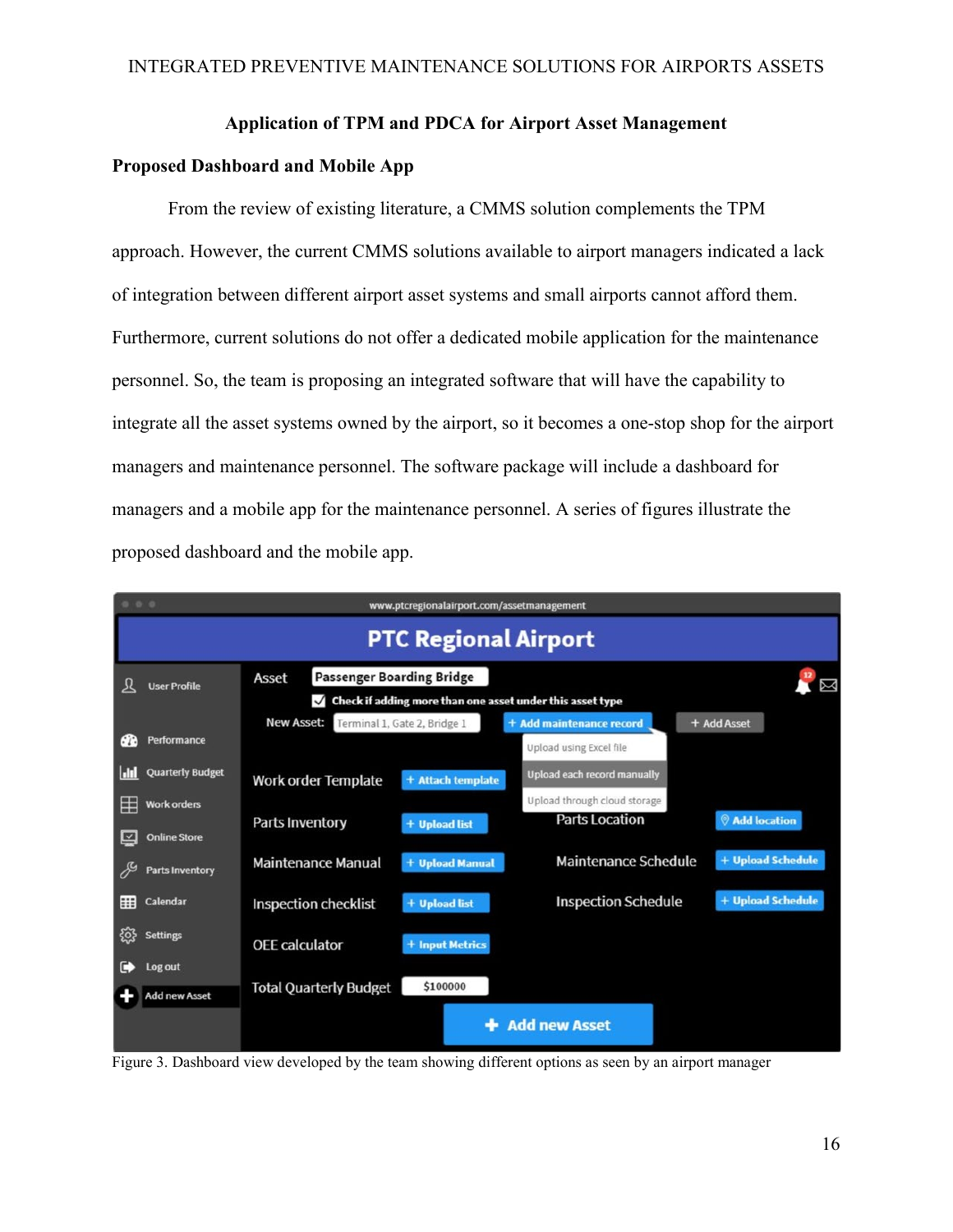The Figure 3 shows one screen of the dashboard. This screen shows the first step that the airport will need to undertake after acquiring the software. Following the process map, the information needed to be put into the system is already gathered under the Plan phase. As it can be seen here, the maintenance records can be uploaded to the software in any of the three formats. This gives the airports complete control and flexibility. Other features included here are the ability to add multiple assets under the same asset category, the work order for a particular asset that will be utilized by the mobile application, inspection checklist and schedule, maintenance manual and schedule for automatic reminders, parts inventory and location, OEE calculator based on the data gathered and entered and the budget that the airport manager wants to spend on the maintenance of this asset.

Figure 4 shows an output screen that the manager can expect to see after inputting all the information in the initial set-up phase. This screen specifically shows the Quarterly budget use for the selected asset. For ease of selection, a quick toggle bar at the top is displaying all the assets that are added into the system. Next it displays the dollar amount spent on maintenance of the asset for the current and previous quarter. This information will be generated from the work orders submitted and completed by the technicians and the parts used up for the repairs and new parts ordered for the repair. To give a better understanding of the specific asset spending, options to do that are included at the bottom. This is provided to determine which asset is draining more resources and if it needs a major repair.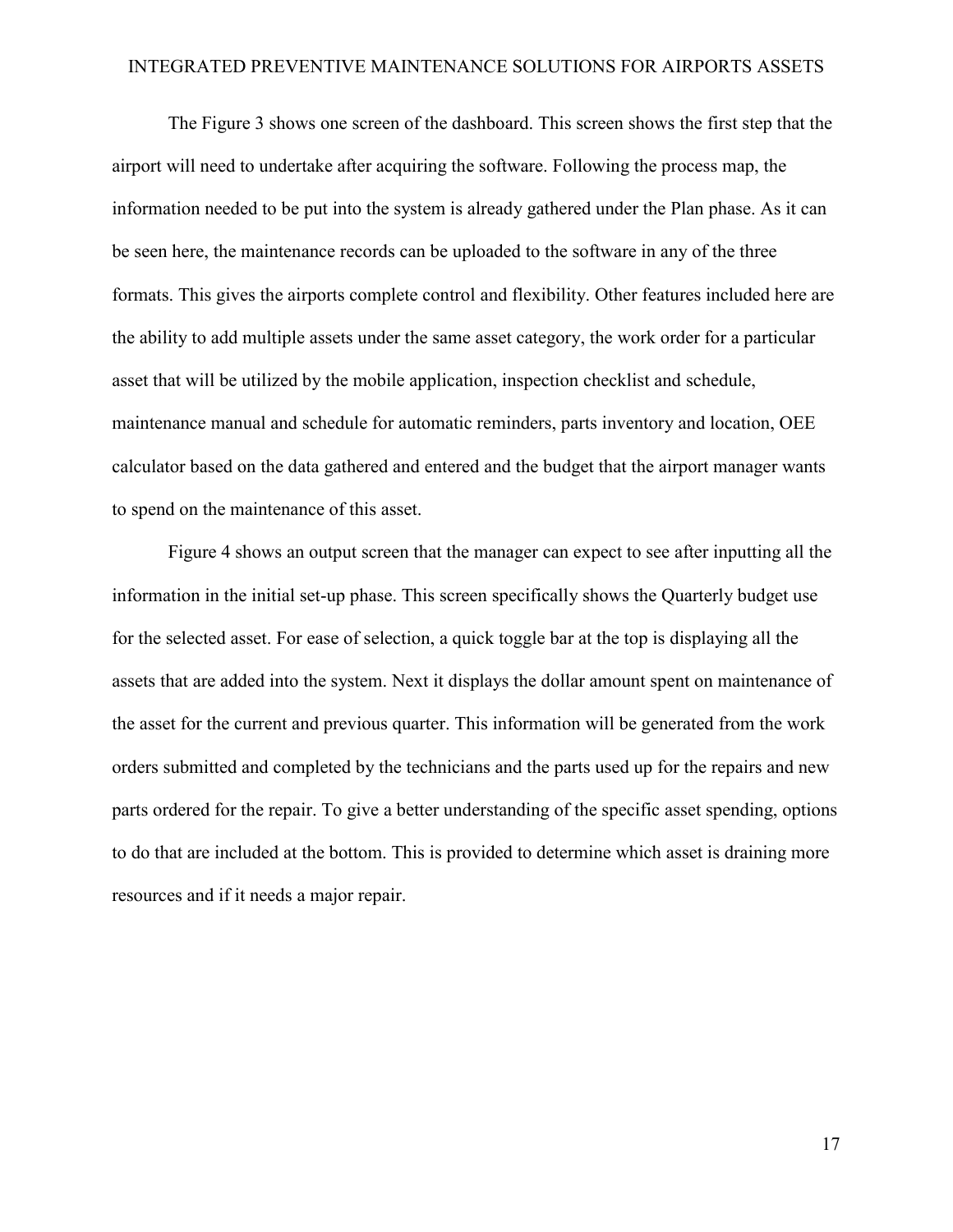

Figure 4. Dashboard view developed by the team showing asset budget allocation and spending

As it can be seen on these two dashboard images, the left pane is equipped with all the important options the airport manager would like at their fingertips. All the options are selfexplanatory and easy to follow. The performance tab will show the OEE metric for each asset added to the system showing the specific Availability, Performance and Rate of Quality information. This information can be used to perform the Check and Act phases of the PDCA approach. The other stand out feature included here is the online store. This is a store for airport managers around the country to connect to each other and sell those parts from the inventory that are reaching the shelf life and would have to be discarded or recycled. The store can also be used in an immediate need of a part for repair, in case the manufacturer has stopped part production, or the part is out of stock.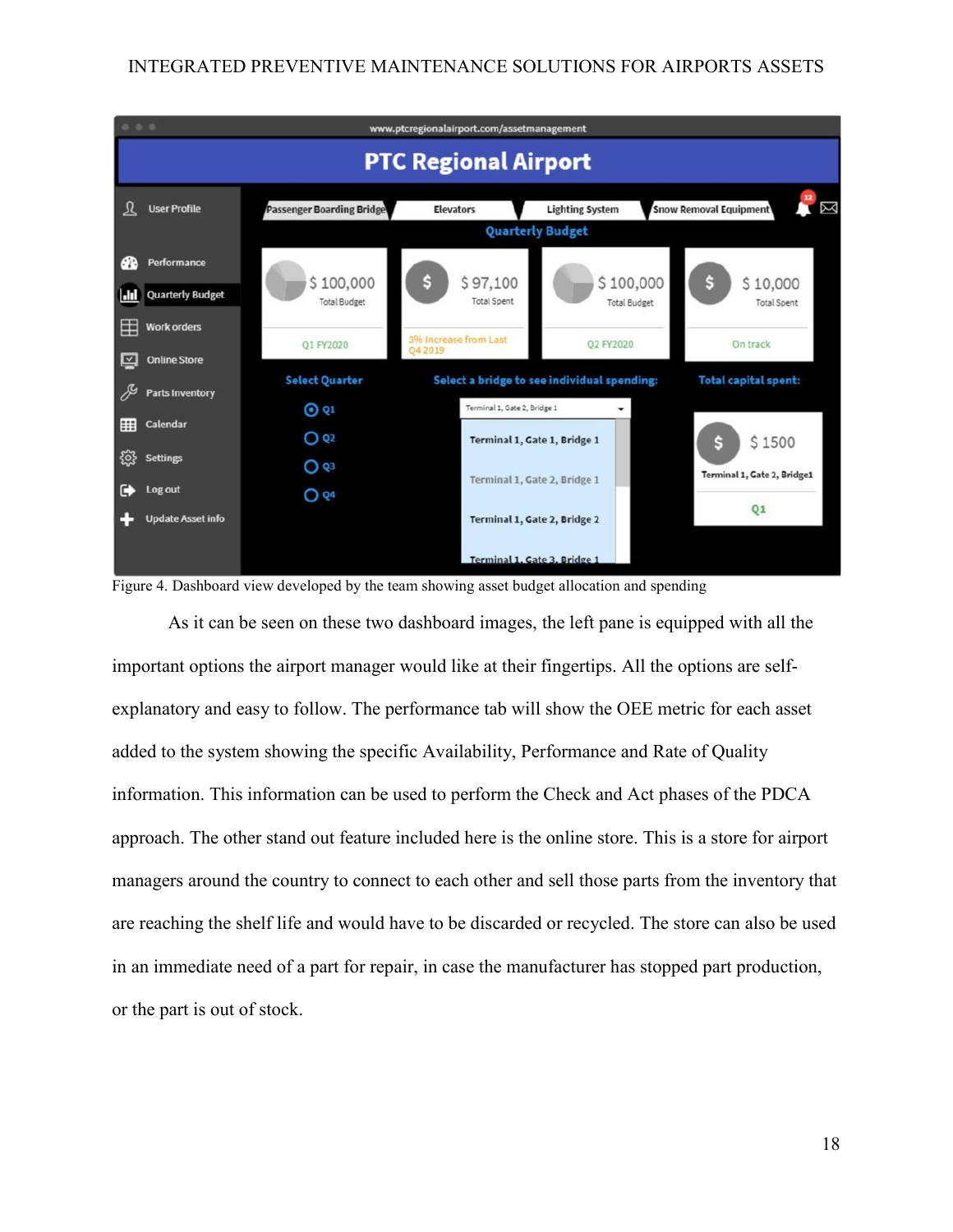

Figure 5. Shows different screens showing the proposed mobile app view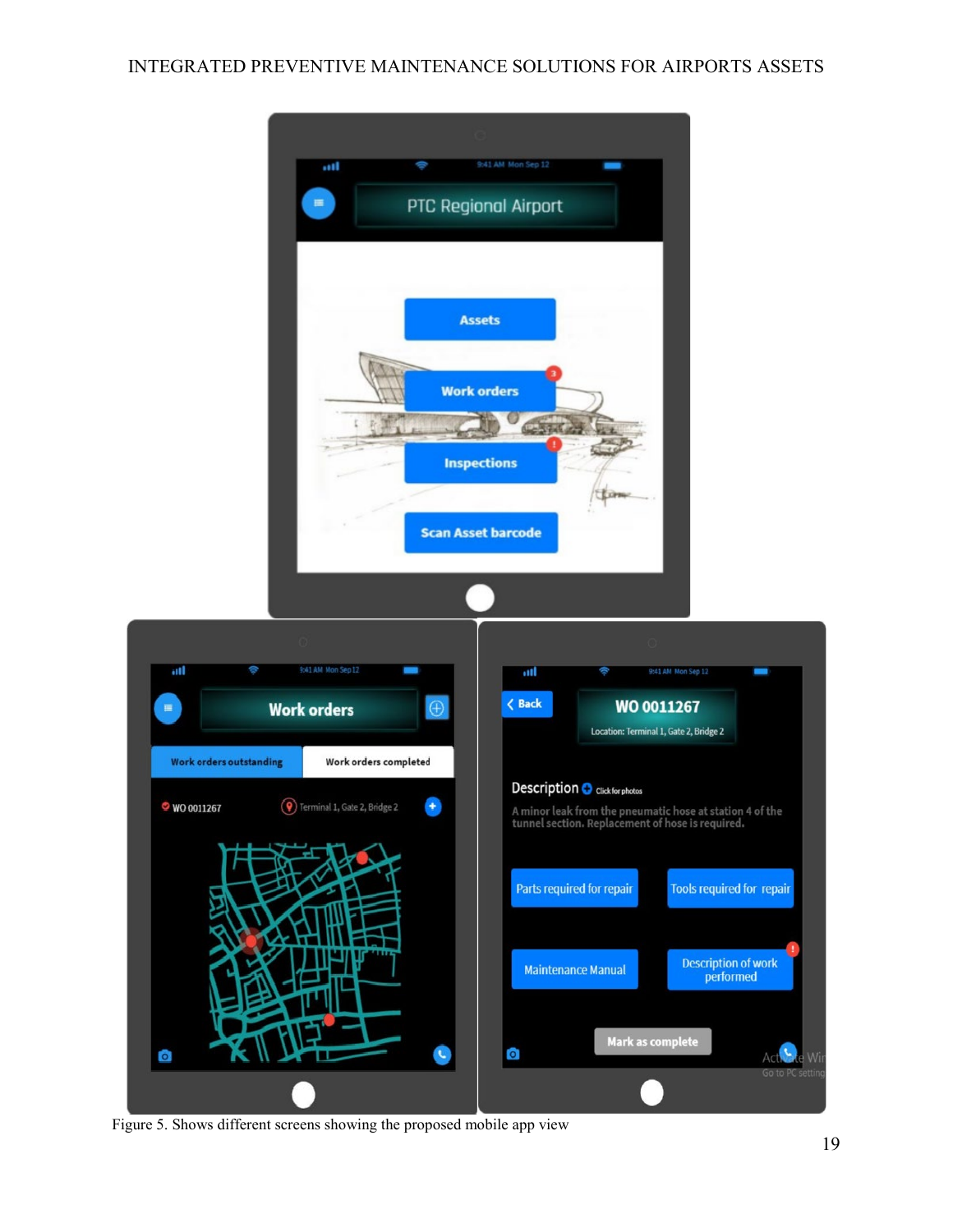The top center image on figure 5 is the home page. The options icon on the top left will display the profile of the maintenance technician using the app and additional options to make changes to the profile. At the center of the screen are the main options displayed: Assets, Work orders, Inspections and Scan the Asset barcode. Under the Assets tab, the technician will be able to see a summary of all the assets in the system. The inspections tab is built keeping in mind the FAA part 139 required inspections that needs to be routinely performed. The technician can perform the inspection and then submit the report directly to the FAA. This can also be viewed by the manager on the dashboard. At the end, the option to scan the asset barcode is provided to quickly jump into the asset performance and maintenance history. The red notification number on the Work order tab gives a quick glance at the number of outstanding work orders and the exclamation point on the Inspections tab alert the technician of an upcoming inspection.

The bottom left image on figure 5 shows the view once the work orders tab is selected on the home screen. This screen shows a map which reflects the airport layout and outstanding work orders as a red dot at the location of the asset so it can be easily interpreted by the technician. When one of the dots is clicked, it will show the work order number along with the specific location of the asset. By clicking on the plus icon, the app will take the technician to the next screen. Other options available include Work orders completed, an ability to create a new work order, a camera icon to take images of the repair and a call icon to make calls to the maintenance office number at the airport in case the technician needs something for the repair.

The bottom right image on figure 5 shows the view when a specific work order is selected. On this screen, along with the work order number and the location, a description of the work that needs to be done is provided. The description and the photos were added when the work order was created. The options below the description show the parts required for repair.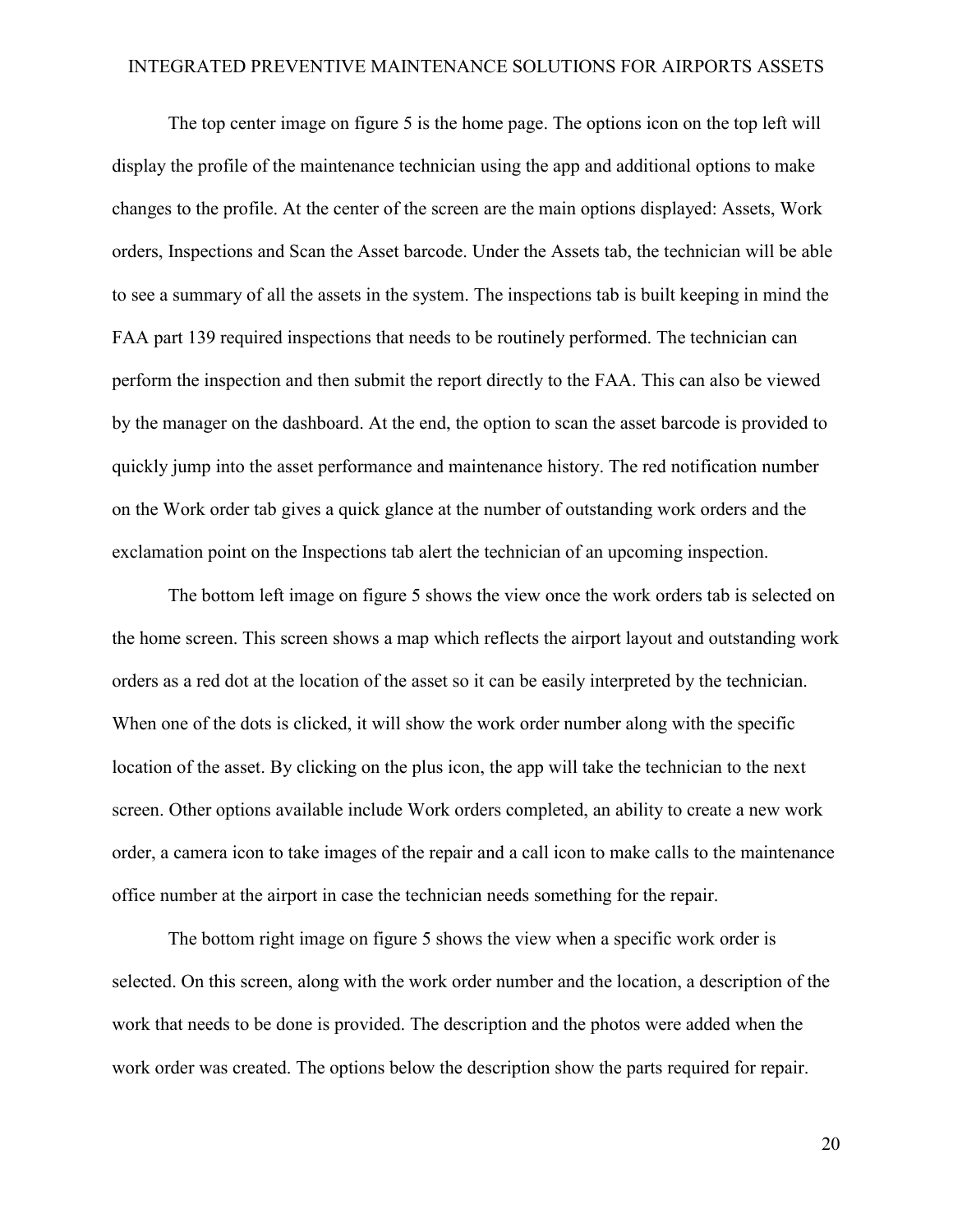Selecting this option will take the technician to the screen displaying system generated required parts, part numbers and the location of the parts for easy access. By clicking on the tools required tab, the technician can see the list of the required tools and the location of those tools. Both will be generated by the system based on the information added into the database of the software. While performing the repair, the technician can look at a copy of the maintenance manual. Once the repair is completed, the description of the repair will be added, and photos of the repair will be attached to mark the work order as complete.

### **Safety Risk Assessment**

<span id="page-20-0"></span>Safety risk assessment is an important part of the safety management systems (SMS). This section highlights a safety risk assessment for the proposed solutions. Specifically, identify, analyze, assess, and control risks that might affect the operations of the proposed preventive maintenance program. The objective of the safety risk management process is to reduce the systems risk to a practicable level (Timmons, 2016). The safety risk assessment was conducted based on the guidelines provided by (Timmons, 2016) and two FAA Safety Management Systems documents; FAA *Safety Risk Management Guidance: The 5-step process* (FAA, 2018) and FAA advisory circular, AC (Advisory Circular) 150/5200-37 (FAA, 2007). The 5-phase process used is adopted from (FAA, 2018).

#### **Phase 1. Describe the system**

The proposed preventive maintenance system consists of data collection process, developing a forward-looking maintenance schedule, also known as a preventive maintenance schedule, and ultimately developing a customized mobile application package. Data collected will be backed up in a server within an airport or cloud services with back up. The system is designed to be used primarily by airport management and maintenance personnel. Other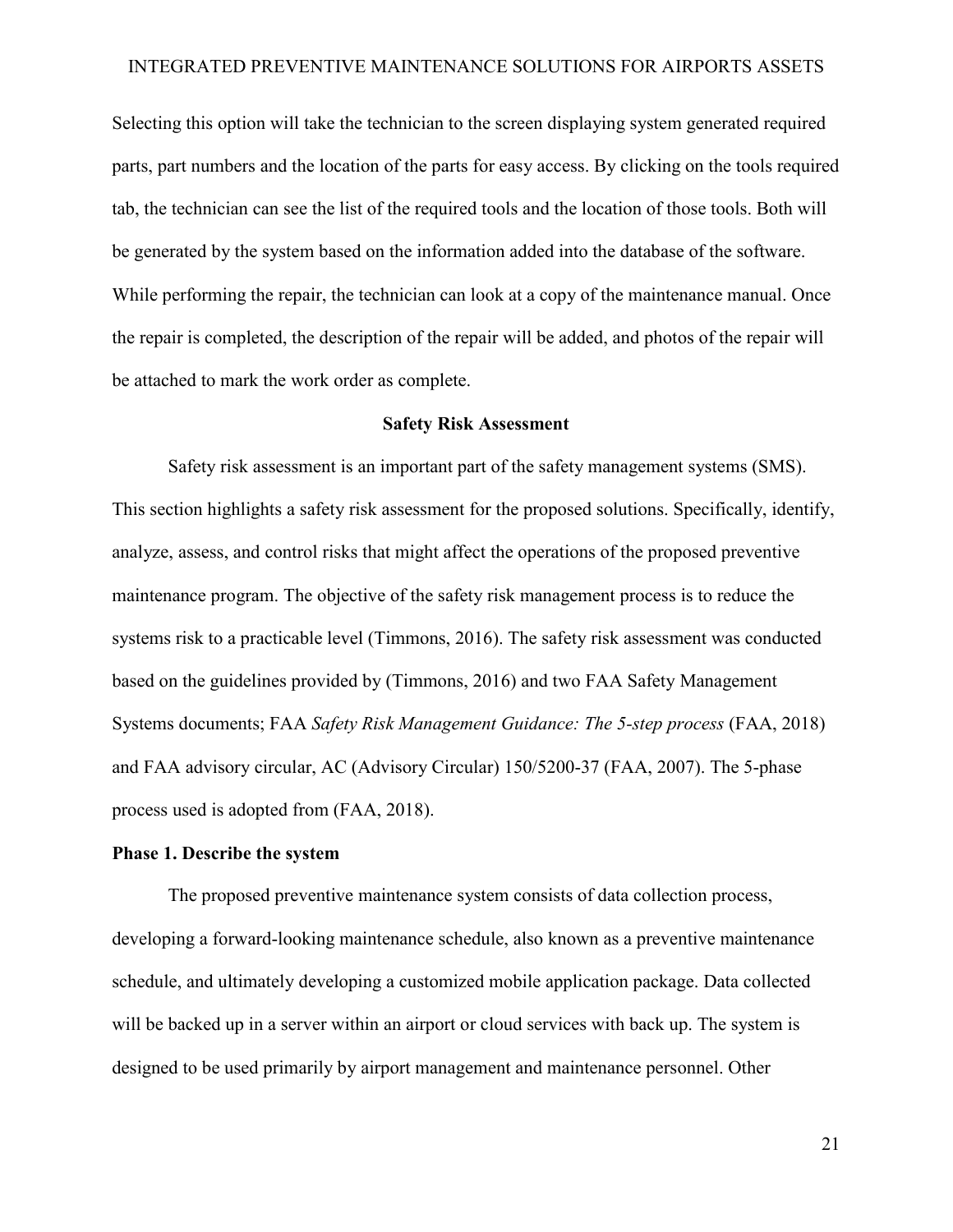authorized users may access the system. Management can view a dashboard with a summarized report on airport assets. Maintenance personnel can access checklists, troubleshooting guides, as well as enter and finish work orders.

When describing a system, certain consideration needs to be assessed. The 5M model can be used to show the major interactions within the system as shown in Table 3.

Table 3. The 5M Model

| <b>Mission</b> | The objective of the system is to provide an affordable, easy to use and customizable      |
|----------------|--------------------------------------------------------------------------------------------|
|                | solutions for preventive maintenance within an airport.                                    |
| Man            | Consists of all personnel that will interact with the system. In this case, management and |
|                | maintenance personnel are the primary users.                                               |
| <b>Machine</b> | Consist of the equipment that enable the functioning of the system. For example, mobile    |
|                | devices, computers, data storage servers.                                                  |
| Management     | The use of the system to achieve the system of objective of providing preventive           |
|                | maintenance around an airport. Maintenance personnel is issued a mobile device with        |
|                | access to all the system data and have editing rights. These must be done right for the    |
|                | system to function properly.                                                               |
| Media          | It is the environment within which the system operates. The proposed asset maintenance     |
|                | approach will operate within the large airport system.                                     |
|                |                                                                                            |

Note. Adopted from FAA (2018)

### **Phase 2. Identify potential hazards**

Potential hazards may arise from each of the five dimensions mentioned in phase 1. The

list of potential hazards associated with the proposed maintenance system include:

- 1. Software failure
- 2. System hack
- 3. User error
- 4. Distractions while using mobile app
- 5. Power outage
- 6. Internet failure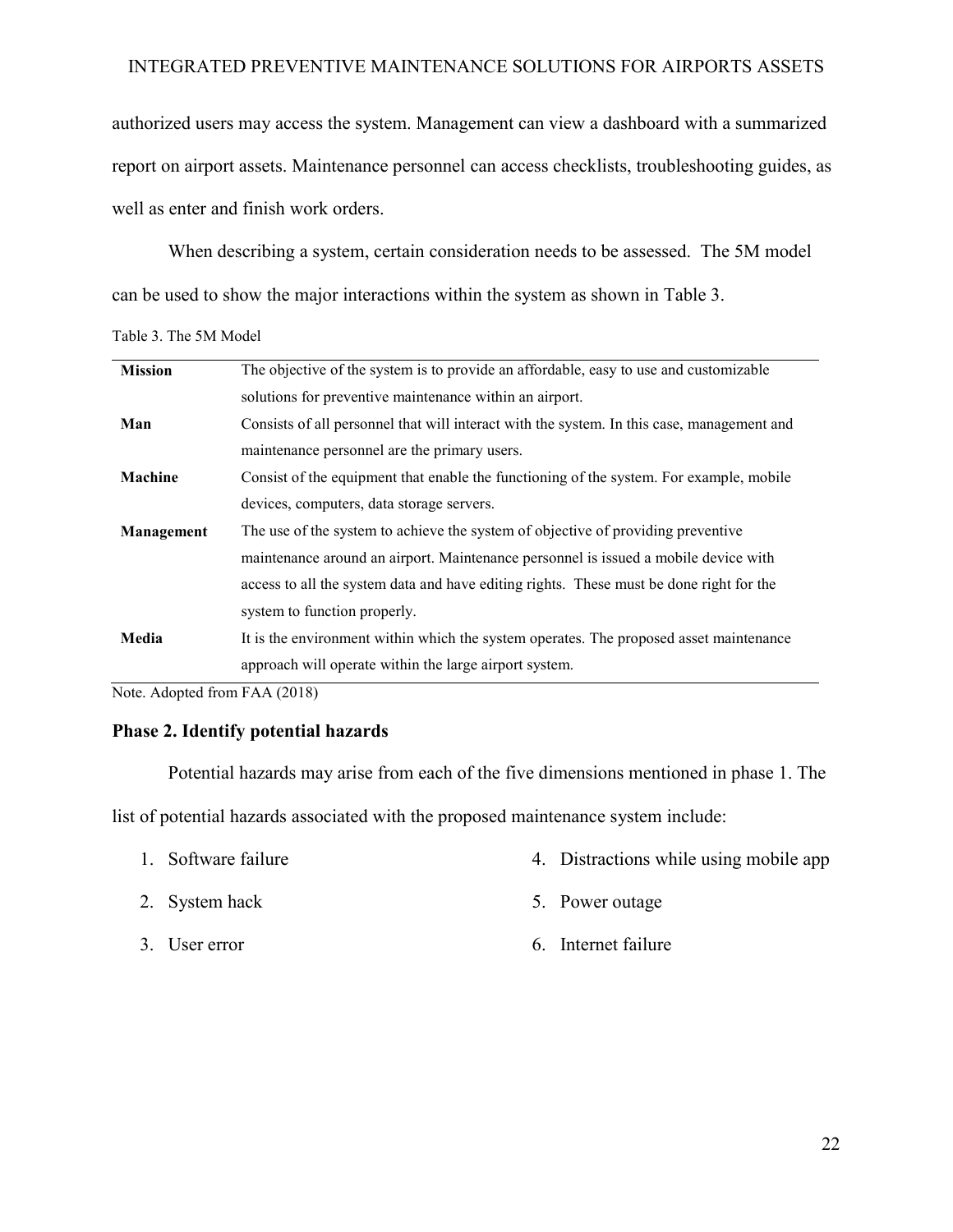### **Phase 3. Determine the risks**

In this phase, the team determined the risks associated with the identified hazards shown

in the table 4.

Table 4. List of potential hazards

| Hazard                              | <b>Risk</b>                |
|-------------------------------------|----------------------------|
| Software failure                    | Delayed maintenance        |
| System hack                         | Data loss/data mishandling |
| Data input error                    | Accidents/incidents        |
| Distractions while using mobile app | Accidents/incidents        |
| Power outage                        | Data loss                  |
| Internet failure                    | Delayed maintenance        |

### **Phase 4. Assess and analyze the risk**

In this phase the team assigned each hazard a severity and likelihood code. The hazards are classified into three categories: low risks (code green), moderate risks (code yellow) slightly high (code amber), high risks/unacceptable (code red). A risk matrix shown on figure 6 and figure 7 were used to provide guidance on risk assessment.

| <b>Hazard</b>                          | Level    | <b>Severity</b> | Likelihood     | <b>RAL</b>     | <b>Suggested Mitigation</b>                  |
|----------------------------------------|----------|-----------------|----------------|----------------|----------------------------------------------|
| Software failure                       | Moderate | $\overline{4}$  | $\overline{2}$ | $\overline{8}$ | Scheduled software<br>maintenance            |
| System hack                            | Moderate | 5               | 1              | $\overline{5}$ | Encryption / Limit users'<br>access          |
| Data input error                       | Moderate | 4               | 3              | 12             | User training and data entry<br>verification |
| Distractions while<br>using mobile app | Moderate | 5               | 3              | 15             | Training/ and provide<br>customized devices  |
| Power outage                           | Low      | 3               |                | 3              | Having a backup source of<br>power           |
| Internet failure                       | Moderate | 3               | $\overline{2}$ | 6              | Using a data backup option                   |

Figure 6. Project Risk Assessment Matrix. Note. RAL is Risk Assessment Level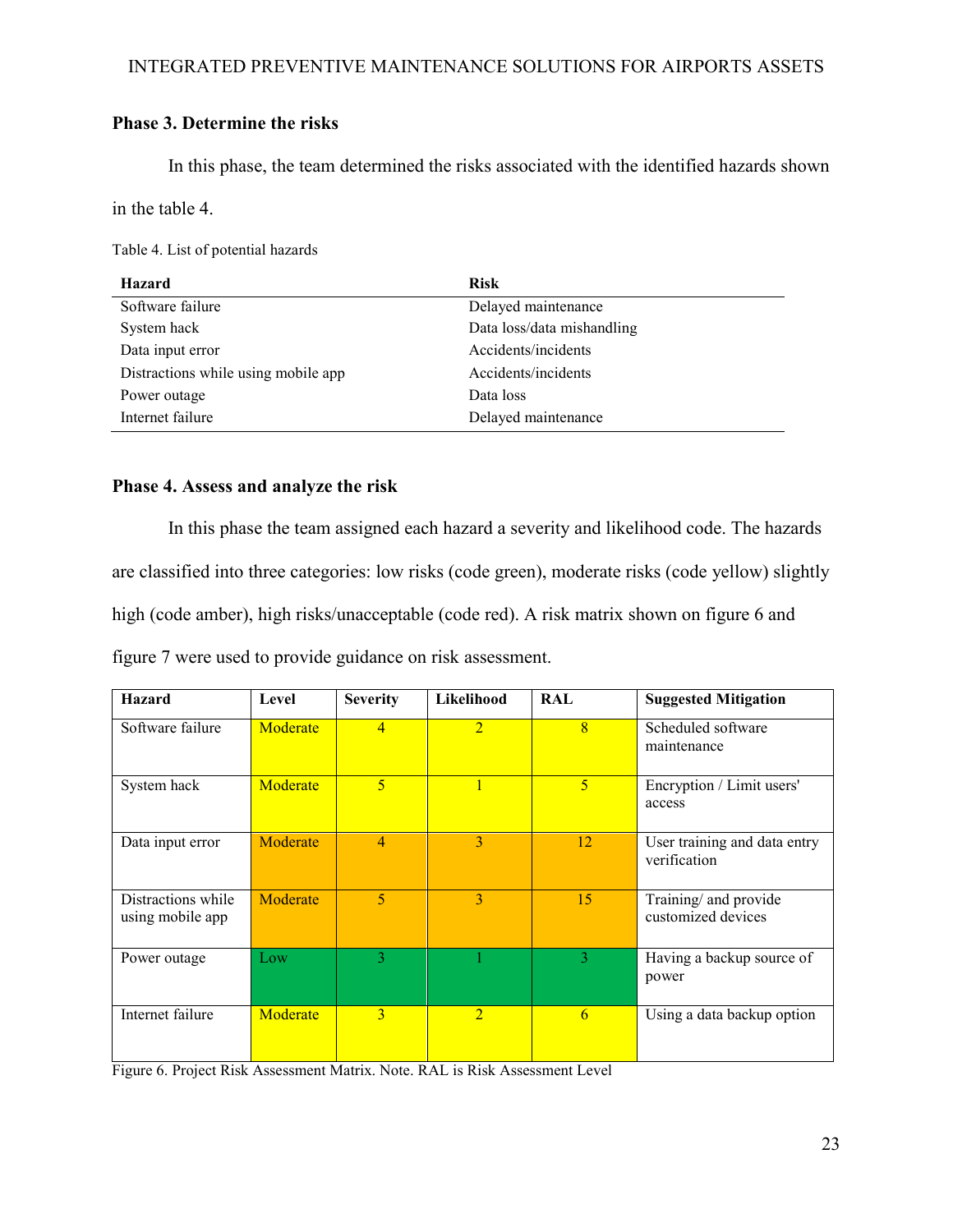|                                |                         | <b>No Safety</b><br><b>Effect</b> | <b>Minor</b>            | Major          | <b>Hazardous</b> | Catastrophic |
|--------------------------------|-------------------------|-----------------------------------|-------------------------|----------------|------------------|--------------|
| Likelihood                     |                         | 1                                 | $\boldsymbol{2}$        | 3              | 4                | 5            |
| <b>Extremely</b><br>Improbable | 1                       | 1                                 | $\overline{2}$          | 3              | 4                | 5            |
| <b>Extremely</b><br>Remote     | $\overline{2}$          | $\overline{2}$                    | $\overline{\mathbf{4}}$ | 6              | 8                | 10           |
| Remote                         | $\mathbf{3}$            | 3                                 | 6                       | $\overline{9}$ | 12               | 15           |
| Probable                       | $\overline{\mathbf{4}}$ | $\overline{\bf{4}}$               | $\overline{\mathbf{8}}$ | 12             | 16               | 20           |
| Frequent                       | 5                       | 5                                 | <b>10</b>               | 15             | 20               | 25           |

Figure 7. Risk Assessment Matrix. Adopted from (FAA, 2018)

### **Phase 5. Mitigation strategy**

In this phase, a strategy for managing the identified risks in phase 4 is developed. There are four strategies for managing risks (FAA, 2018; Timmons, 2016): a) transfer b) eliminate c) accept and d) mitigate. Risks in the green code do not pose a threat to the system and can be accepted for the present moment but should be monitored. Risks in the yellow and amber code pose moderate threat to the system and should be either transferred, eliminated, or mitigated. Risks in the red code are unacceptable and should not be allowed to happen.

In Figure 6, two threats identified by the team are under the amber code and steps have been proposed to mitigate the risks. To manage the hazard of data input error, familiarity to the software is required through periodic training. To further reduce the likelihood of error, data verification is recommended before submitting data. An option to update the data once entered will also be added as a safety net in case information for assets needs to be updated or changed. To reduce the likelihood of distractions caused due to the use of hand-held devices during maintenance operations, proper user training is recommended. In addition, airport provided devices will reduce the distraction of personnel.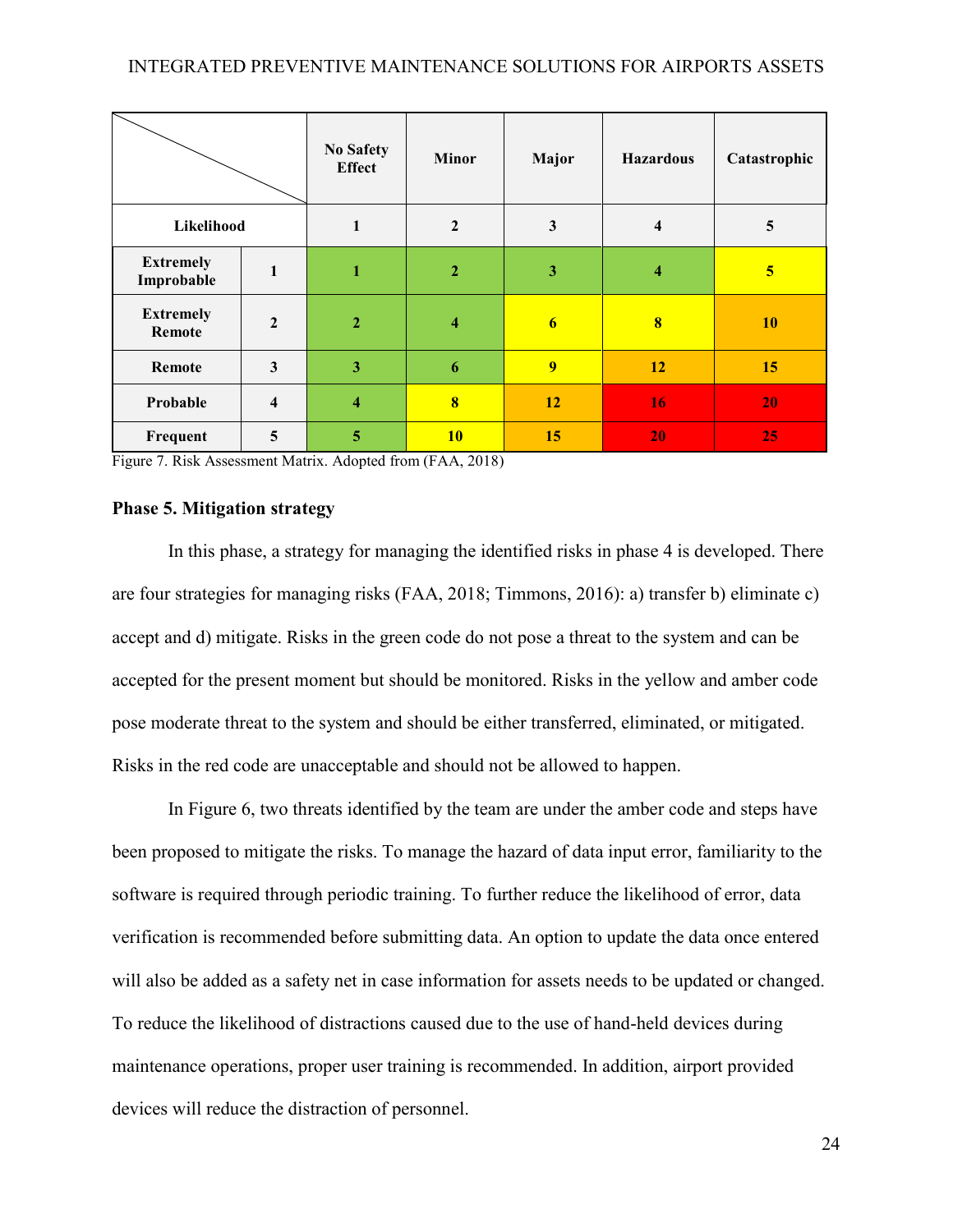### **Cost and Benefit Analysis**

<span id="page-24-0"></span>This section provides additional information on the cost versus benefits expected from implementing the proposed asset management approach. For the product to be considered for adoption, it should be financially feasible. That is, the overall benefits must outweigh the cost of implementation. However, some benefits are not quantifiable and will be discussed under qualitative benefits section. Three types of benefits were considered for this project: quantitative, qualitative and sustainability benefits. Additionally, costs were considered at three levels: a) cost of developing an alpha product, b) cost of developing a beta product or a prototype and c) cost of producing product at a large scale, for 100 airports.

### **Cost Assessment**

### **Research and Development Cost (alpha)**

The costs associated with the initial research and development (alpha) of the proposed system are evaluated as shown in the Table 5. These costs include the labor costs (students and faculty advisor) for the first step of proposed project at Purdue University.

| Table 5. Research and development cost (Alpha)                                              |                                                |     |         |                           |  |  |  |
|---------------------------------------------------------------------------------------------|------------------------------------------------|-----|---------|---------------------------|--|--|--|
| Research and Development Cost (alpha) for the Proposed System                               |                                                |     |         |                           |  |  |  |
| Item                                                                                        | Subtotal<br>Remarks<br>Rate<br><b>Quantity</b> |     |         |                           |  |  |  |
| Labor - University Design Competition                                                       |                                                |     |         |                           |  |  |  |
| Students                                                                                    | \$25/hr.                                       | 120 | \$3,000 | 3 Students, 40 hours each |  |  |  |
| <b>Faculty Advisor</b>                                                                      | \$100/hr.                                      | 40  | \$4,000 | Advisor, 40 hours         |  |  |  |
| Subtotal<br>\$7,000                                                                         |                                                |     |         |                           |  |  |  |
| Note. This table was inspired by Guidance for Preparing Benefit/Cost Analysis (Byers, 2016) |                                                |     |         |                           |  |  |  |

#### **Research and Development Cost (beta)**

In this step, the proposed system is fully developed by outsourcing software specifications design, web and application development to India (for cost savings) and tested by a software engineer. Table 6 presents the software specifications cost, outsourcing costs, labor costs (software engineer) and material costs (computer) associated with the development and testing of the system.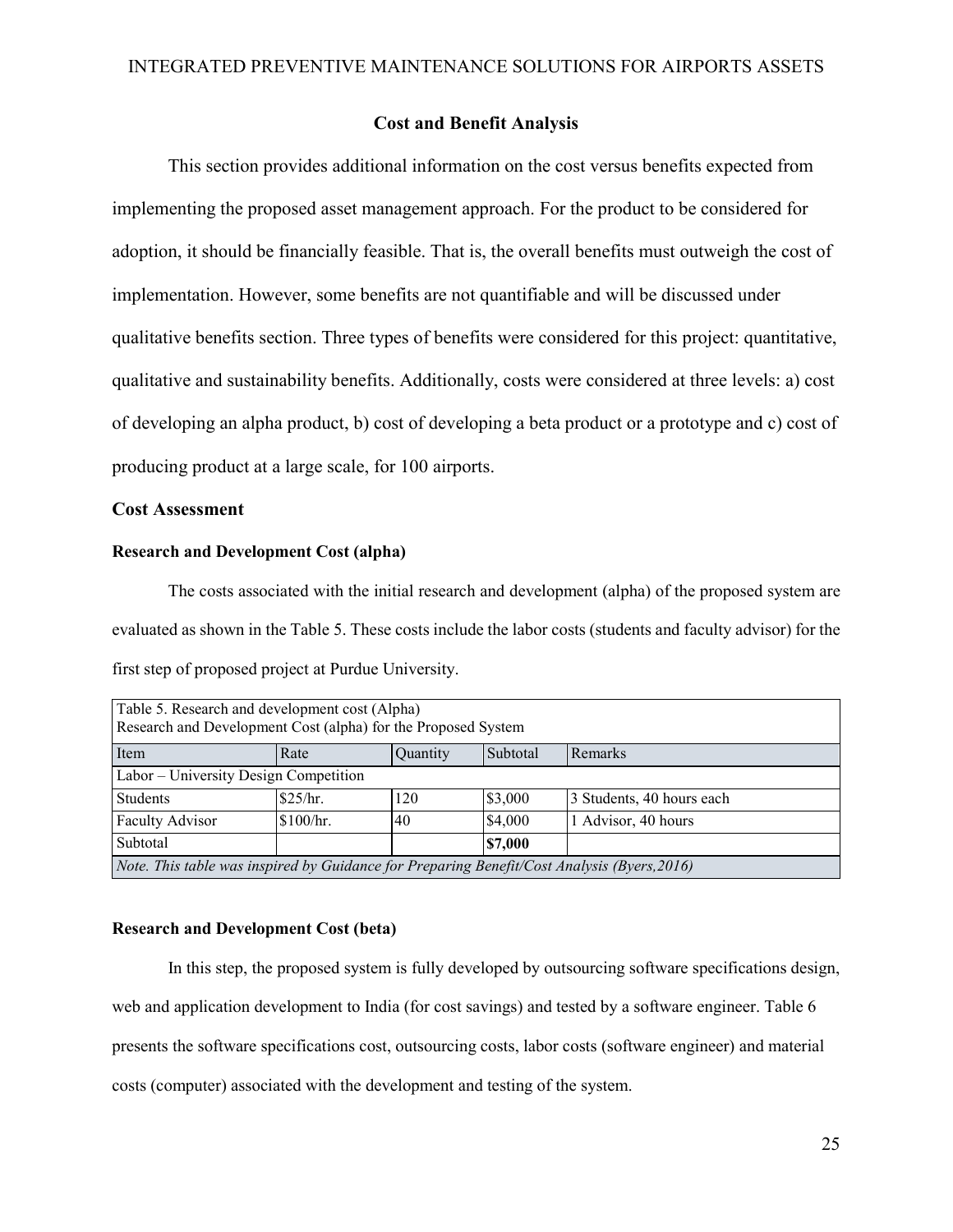### **Marketing, Sales & Distribution**

The Table 7 outlines the marketing, sales and distribution costs of the proposed system. The costs of marketing, sales & distribution include commission for sales representative, advertising costs (airport magazines & air shows) and installation costs for 100 airports.

| Table 6. Research and development cost (Beta)                                                |           |          |          |                                 |  |  |  |
|----------------------------------------------------------------------------------------------|-----------|----------|----------|---------------------------------|--|--|--|
| Research and Development Cost (beta) for the Proposed System                                 |           |          |          |                                 |  |  |  |
| Item                                                                                         | Rate      | Quantity | Subtotal | Remarks                         |  |  |  |
| Software Specification Costs                                                                 |           |          |          |                                 |  |  |  |
| \$5,000<br>Software Specifications<br>Software Specifications Development for<br>Outsourcing |           |          |          |                                 |  |  |  |
| Outsourcing (India) (6 months)                                                               |           |          |          |                                 |  |  |  |
| Outsourcing                                                                                  |           |          | \$15,000 | Web and Application Development |  |  |  |
| Testing (Simultaneously)                                                                     |           |          |          |                                 |  |  |  |
| Software Engineer                                                                            | \$105/hr. | 100      | \$10,500 | 1 worker                        |  |  |  |
| Expenses                                                                                     |           |          |          |                                 |  |  |  |
| Materials (computer)                                                                         | \$2000    | 1        | \$2,000  |                                 |  |  |  |
| Subtotal                                                                                     |           |          | \$32,500 |                                 |  |  |  |
| Note. This table was inspired by Guidance for preparing Benefit/Cost Analysis (Byers, 2016)  |           |          |          |                                 |  |  |  |

| Table 7. Marketing, sales & distribution cost<br>Marketing, Sales & Distribution (100 airports) |                                                |          |          |         |  |  |  |
|-------------------------------------------------------------------------------------------------|------------------------------------------------|----------|----------|---------|--|--|--|
| Item                                                                                            | Rate                                           | Quantity | Subtotal | Remarks |  |  |  |
| Labor – Marketing $&$ Sales                                                                     |                                                |          |          |         |  |  |  |
| Marketing & Sales                                                                               | \$50,000<br>\$50,000<br>Sales Rep (Commission) |          |          |         |  |  |  |
| Expenses                                                                                        |                                                |          |          |         |  |  |  |
| \$10,000<br>Advertising/Air shows<br>Marketing & Sales                                          |                                                |          |          |         |  |  |  |
| <b>Distribution</b><br>\$500/each<br>\$50,000<br>100<br>Installation                            |                                                |          |          |         |  |  |  |
| \$110,000<br>Avg \$1,100 per airport<br><b>Subtotal</b>                                         |                                                |          |          |         |  |  |  |
| Note. This table was inspired by Guidance for preparing Benefit/Cost Analysis (Byers, 2016)     |                                                |          |          |         |  |  |  |

### **Operations & Training for one airport (10 years)**

Table 8 shows ten-year operational and training costs for one airport after installing the proposed system. These costs include initial training cost for operators' personnel (one-time), yearly upgrade training cost (due to software update), expenses and material costs. For expenses, airport has to pay for cloud services (server and storage) to access software remotely, securely and to store large amounts of asset data.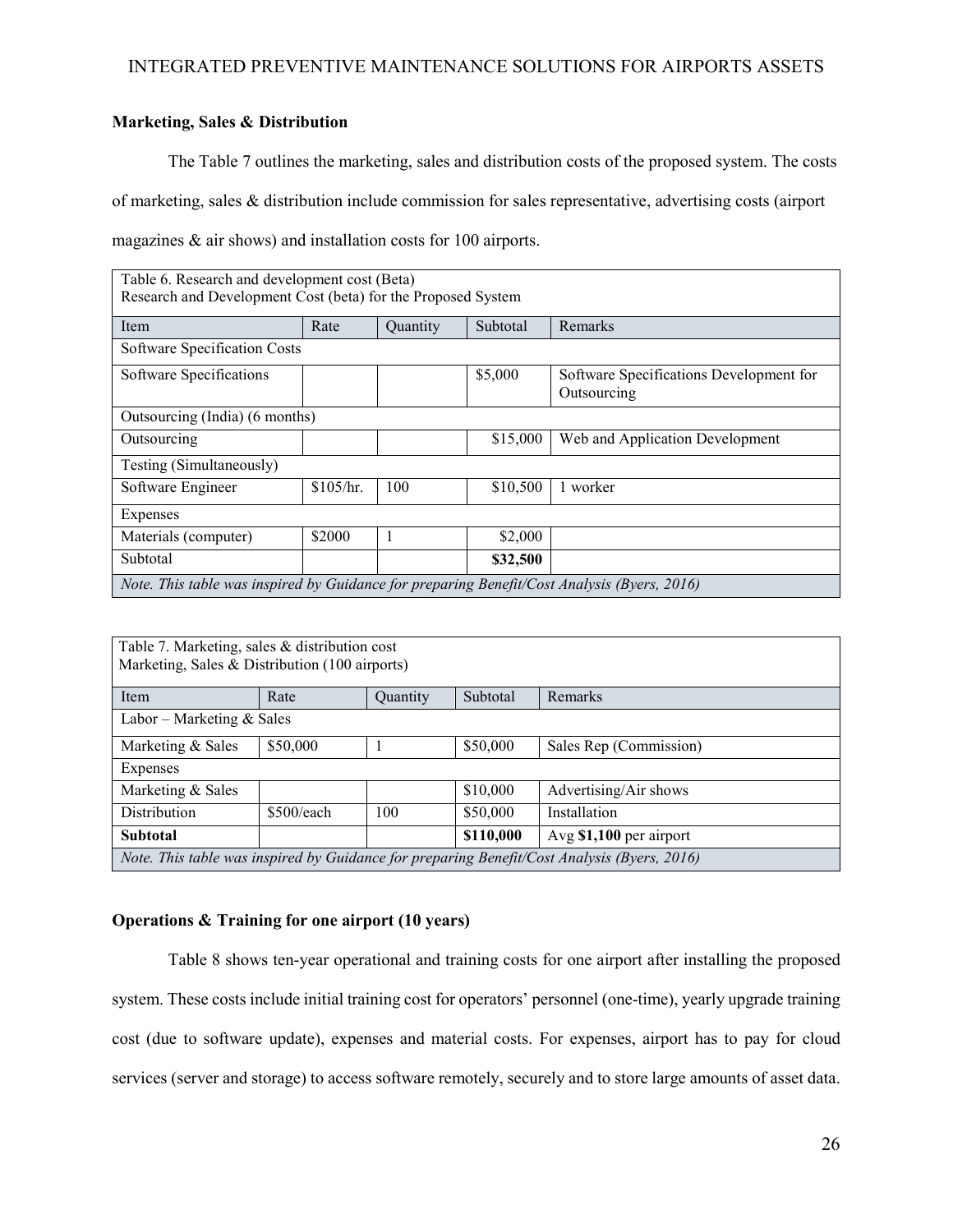With enough training, existing operators' personnel and maintenance personnel will be able to manage operations and perform preventive maintenance by using the software and mobile application accordingly. For material costs, Apple iPads and computer costs are considered.

| Table 8. Operational and training cost<br>Operations & Training for One Airport (10 years)  |            |                |          |                                                    |  |  |  |
|---------------------------------------------------------------------------------------------|------------|----------------|----------|----------------------------------------------------|--|--|--|
| Item                                                                                        | Rate       | Quantity       | Subtotal | Remarks                                            |  |  |  |
| Training                                                                                    |            |                |          |                                                    |  |  |  |
|                                                                                             |            |                |          |                                                    |  |  |  |
| <b>Training Program</b>                                                                     | \$3000     | 1              | \$3,000  | For Personnel (one-time)                           |  |  |  |
| <b>Upgrade Training</b>                                                                     | \$500/yr.  | 10             | \$5,000  | Update of training program due to software update  |  |  |  |
| Expenses                                                                                    |            |                |          |                                                    |  |  |  |
| Materials (Apple<br>iPad mini)                                                              | \$400/each | $\overline{2}$ | \$4,000  | For 10 years (replace the two units every 2 years) |  |  |  |
| Cloud Services                                                                              | \$1200/yr. | 10             | \$12,000 | For 10 years (server $&$ storage)                  |  |  |  |
| Materials<br>(Computer)                                                                     | \$2000     | 1              | \$6,000  | For 10 years (replace once in every 3 years)       |  |  |  |
| Subtotal                                                                                    |            |                | \$30,000 |                                                    |  |  |  |
| Note. This table was inspired by Guidance for preparing Benefit/Cost Analysis (Byers, 2016) |            |                |          |                                                    |  |  |  |

#### **Cost Summary for one airport (10 years)**

Table 9 summarizes the overall ten-year costs associated with the proposed system for one airport. We estimated the development costs by assuming that the system will be used by 100 airports, which lowers the development cost per airport. The average development cost for one airport is estimated by adding alpha, beta and marketing costs and dividing the costs by 100.

### *Development costs for one airport = (\$7000 + \$ 32,500 + \$110,000) / 100 = \$ 1,495*

In order to cover margin and profit, we propose to sell the system at a price that is three times the development costs.

### *Selling price of the system for one airport = (Development costs) x 3 = (\$1495) x 3 = \$4,485*

#### **Qualitative Benefit Assessment**

The qualitative benefits associated with the implementation of proposed system are shown in table 10. For example, through immediate notifications, there will be an improvement in the operator's personnel response time. Benefits related to operational safety and operational efficiency are listed.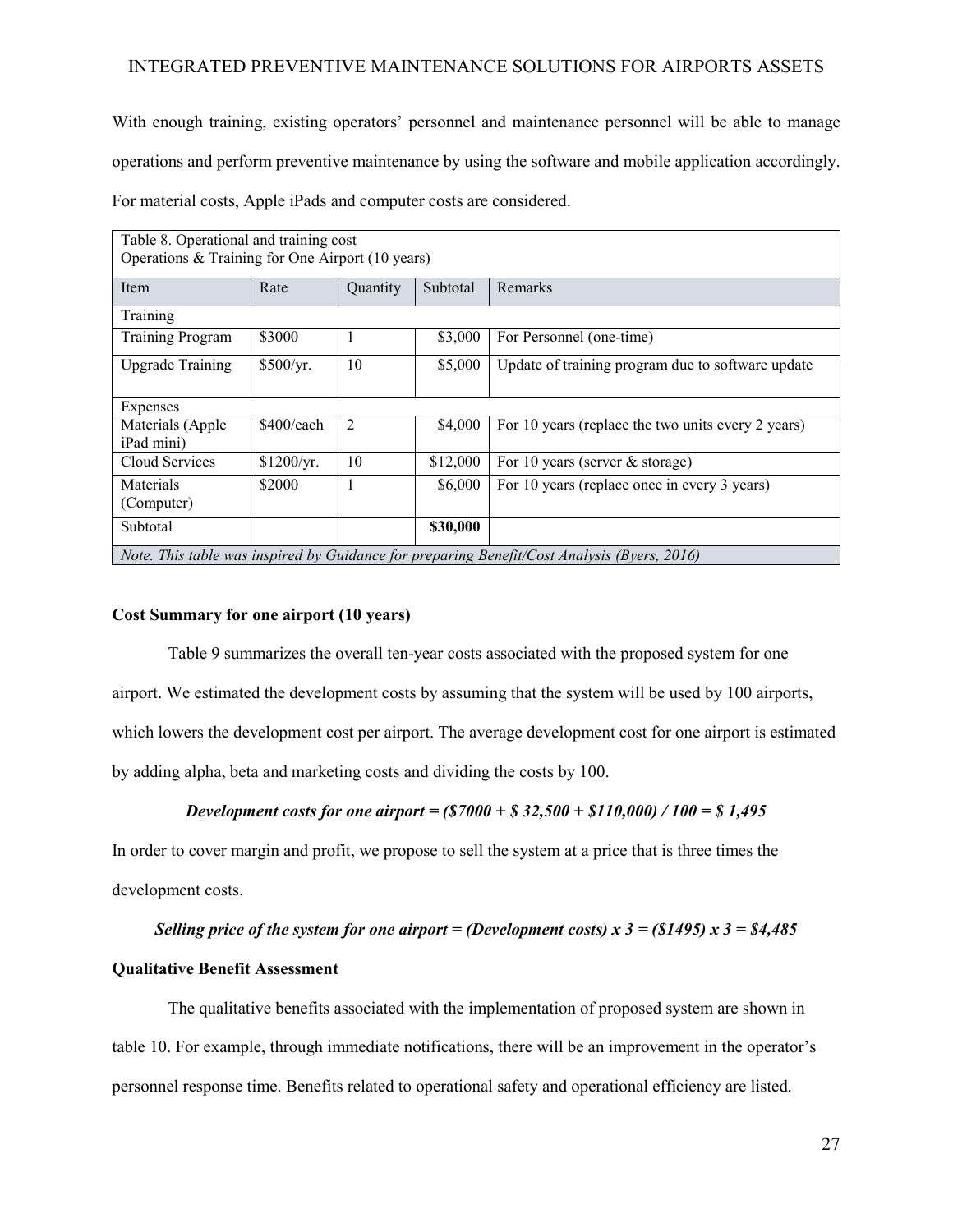| Table 9. Cost summary for one airport over a 10-year period<br>Cost Summary for one Airport (10 years) |          |          |          |                                                                  |  |
|--------------------------------------------------------------------------------------------------------|----------|----------|----------|------------------------------------------------------------------|--|
| Item                                                                                                   | Rate     | Quantity | Subtotal | Remarks                                                          |  |
| Costs                                                                                                  |          |          |          |                                                                  |  |
| Purchase Price                                                                                         | \$4,485  |          | \$4,485  | Three times the development costs to<br>cover margin and profit. |  |
| Operations & Maintenance                                                                               | \$30,000 |          | \$30,000 | Table 8                                                          |  |
| Subtotal                                                                                               |          |          | \$34,485 |                                                                  |  |
| Note. This table was inspired by Guidance for preparing Benefit/Cost Analysis (Byers, 2016)            |          |          |          |                                                                  |  |

| Table 10. List of qualitative benefits                  |                                                                                             |
|---------------------------------------------------------|---------------------------------------------------------------------------------------------|
| Qualitative Benefit Assessment                          |                                                                                             |
|                                                         |                                                                                             |
| <b>Benefits</b>                                         | How                                                                                         |
| <b>Operational Safety</b>                               |                                                                                             |
| Hazard prevention                                       | By carrying out preventive maintenance (OSHA, 2016)                                         |
| <b>Operational Efficiency</b>                           |                                                                                             |
| Reduction in office materials                           | No more paper-work orders                                                                   |
| Improvement in OEE                                      | By incorporating TPM into PDCA                                                              |
| Lower wear and tear on vehicles                         | Preventing back and forth travel by sequencing PM's                                         |
| Improvements in auditing records and<br>records storage | By using cloud storage                                                                      |
| Remote access of work orders                            | Through cloud-based server                                                                  |
| Improvement in response time                            | Through immediate notifications                                                             |
| Reduced Work in Progress (WIP)                          | Software contributes to efficient management of inventory                                   |
| Passenger satisfaction                                  | By the increase in quality of assets                                                        |
| <b>Efficient Parts Inventory Management</b>             | By utilizing the online store feature in the dashboard                                      |
|                                                         | Note. This table was inspired by Guidance for preparing Cost/Benefit Analysis (Byers, 2016) |

#### **Quantitative Benefit Assessment**

Table 11 shows ten-year quantitative benefit assessment for one airport. The proposed system facilitates the automation of preventive maintenance management process and saves a significant amount of personnel time. This will significantly improve the response time, reduces travel time (Ex: Ramp to office) and saves time spent by personnel on filling out paper workorders. This system also minimizes Work in Progress (WIP) through the efficient management of inventory. However, the benefits of the TPM model are not immediate. It usually takes a minimum of three years to see quantitative benefits (Pai, Ramachandra,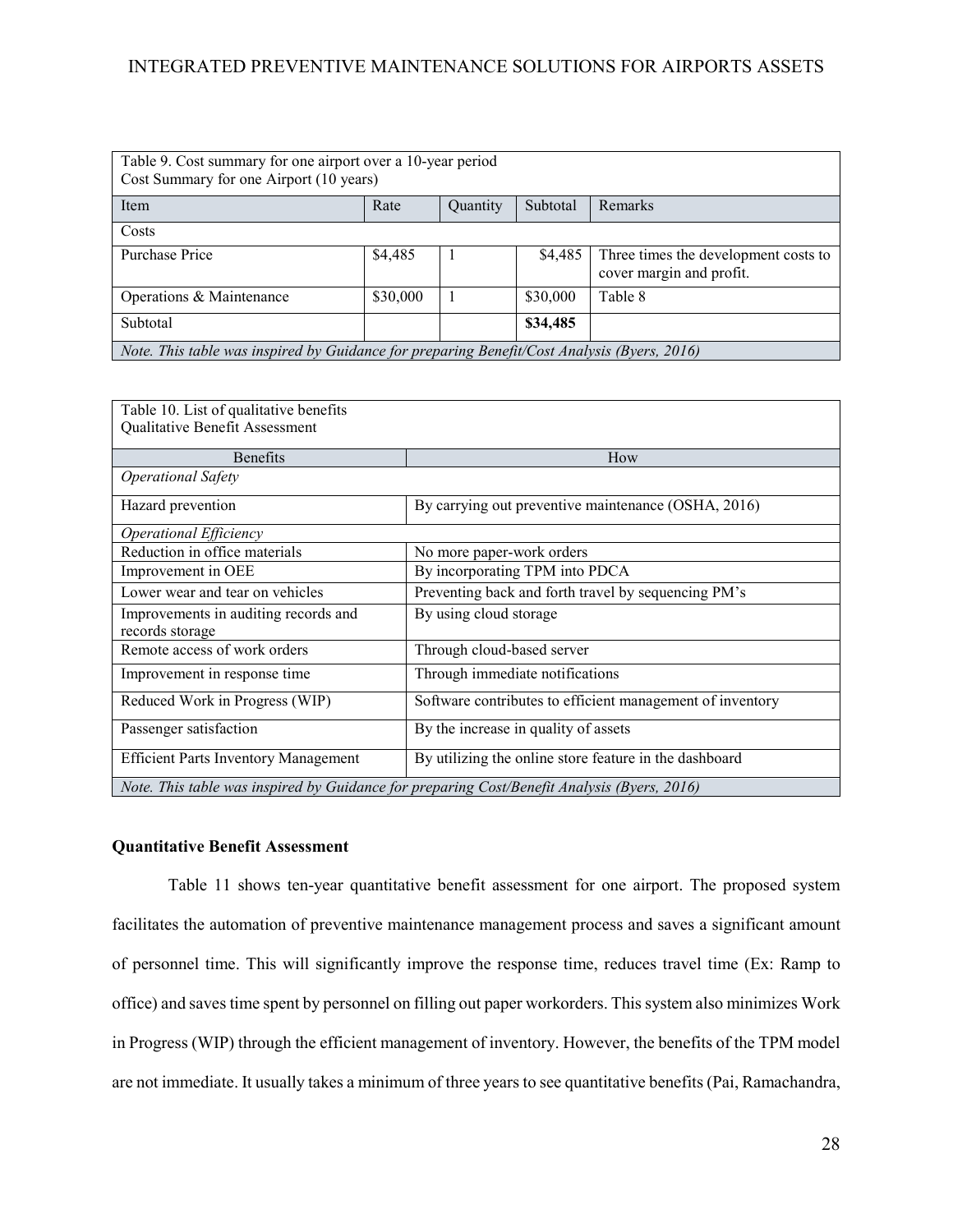Srinivas, & Raghavendra, 2018). For the purpose of this assessment, the team has shown the quantitative benefits after four years. Overall, the use of the proposed software package will result in 40% reduction in the operator's personnel labor hours.

| Table 11. Quantitative benefits analysis                                                    |          |             |           |                                                 |
|---------------------------------------------------------------------------------------------|----------|-------------|-----------|-------------------------------------------------|
| Quantitative Benefit Assessment for one Airport (10 years)                                  |          |             |           |                                                 |
| Item                                                                                        | Rate     | Quantity    | Subtotal  | Remarks                                         |
| Labor costs saved – Operators' Personnel                                                    |          |             |           |                                                 |
| Operators'                                                                                  | \$33/hr. | $4800$ hrs. | \$158,400 | 40% of labor hours saved by increased response  |
| personnel                                                                                   |          |             |           | time, reduced WIP, reduced travel, data entry & |
|                                                                                             |          |             |           | auditing times.                                 |
| Subtotal                                                                                    |          |             | \$158,400 |                                                 |
| Note. This table was inspired by Guidance for preparing Cost/Benefit Analysis (Byers, 2016) |          |             |           |                                                 |

### *Total labor hours saved over a period of ten years = 0.40 x 2000 x 6 = 4800 hrs.*

#### **Benefits vs Costs Analysis (10 years)**

Table 12 shows the ten-year benefits vs costs analysis for one airport. The estimated total costs of the proposed system are \$34,485 (see table 9), while estimated quantifiable benefits are \$158,400 (see table 11) over a ten-year period. The ratio of benefits/costs is 4.6 which means that the benefits outweigh the costs of the system for an airport. The airport will be able to recover its investment within six years after implementing the system.

*Return on Investment (ROI) = (cumulative net annual gains from the investment – Total investment) /* 

*Total investment*

### *ROI = (\$158,400 – \$34,485) / \$34,485 = 3.6*

| Table 12. Summary of cost benefit analysis                                                 |                         |                         |  |  |  |
|--------------------------------------------------------------------------------------------|-------------------------|-------------------------|--|--|--|
| Benefits vs Costs Analysis for one airport (10 years)                                      |                         |                         |  |  |  |
| Item                                                                                       | Subtotal                | Remarks                 |  |  |  |
| Total costs                                                                                | \$34,485                | Table 9                 |  |  |  |
| <b>Total Benefits</b>                                                                      | \$158,400               | Table 11                |  |  |  |
| Ratio benefits/costs                                                                       | 4.6                     | Benefits outweigh costs |  |  |  |
| Return on Investment (ROI)                                                                 | 3.6                     |                         |  |  |  |
| Break-even point                                                                           | 6 years (approximately) |                         |  |  |  |
| Note. This table was inspired by Guidance of preparing Cost/Benefit Analysis (Byers, 2016) |                         |                         |  |  |  |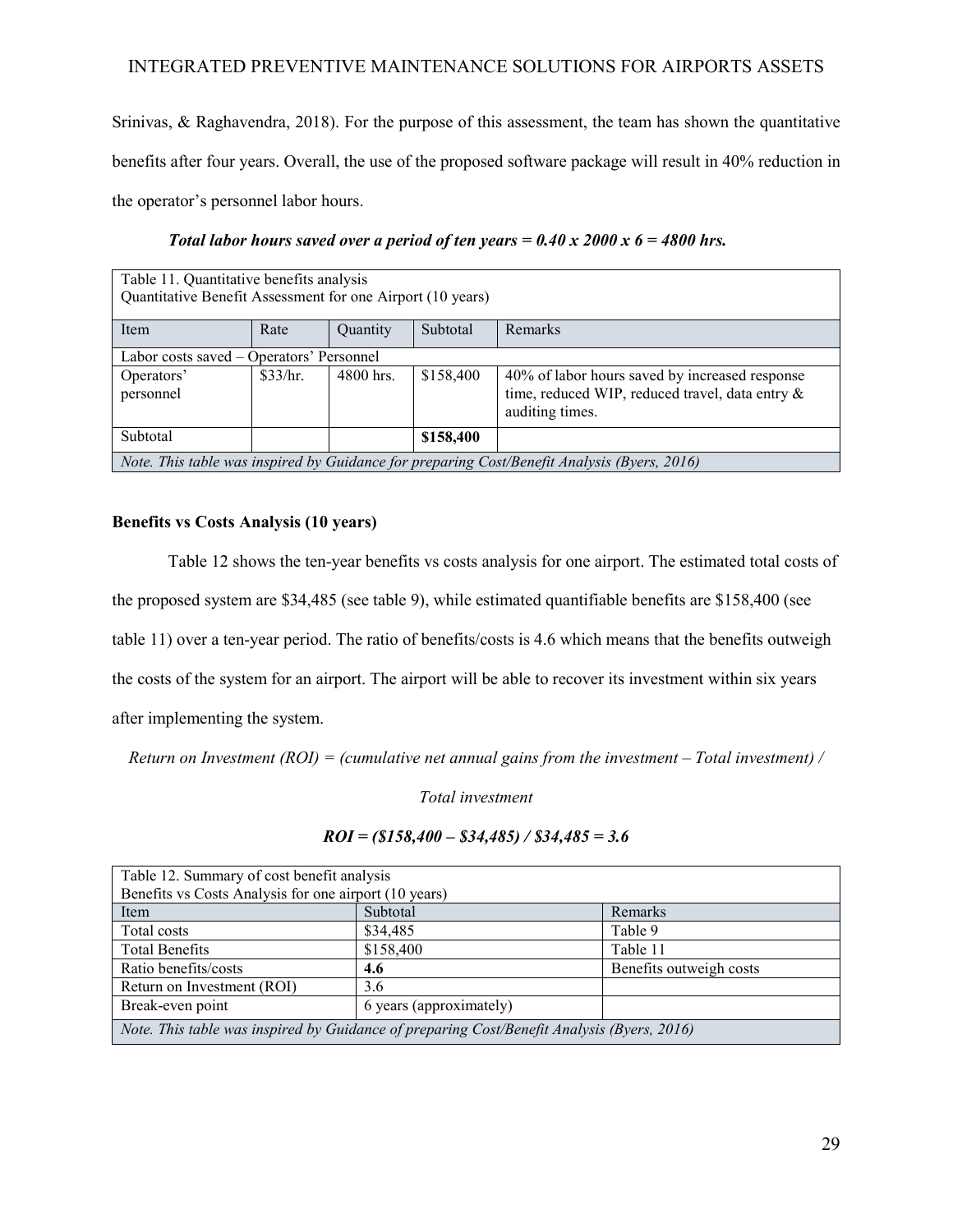### **Financial Impact**

Literature review revealed that high cost is one of the major concerns in implementing a preventive maintenance program in airports. Airport managers, especially in small airport, do not have enough budget to implement the currently available market solutions. This results in taking a hands-free approach where assets are often let to run until they fail and then a solution is sought for a replacement. Our team's interactions with industry experts confirmed initial findings that this is an ineffective approach to airport asset management. Our team embarked on this project to show that maintenance costs can be minimized by taking a preventive maintenance approach. The cost benefit analysis shown in table 12 show that using the proposed approach, an airport can begin to see a significant change in maintenance cost with an estimated break-even point at 6 years. The analysis shows the benefits outweigh cost by 4.6 times.

### **Qualitative impact**

Our team's discussion with industry experts indicated that often, airport managers do not have visibility to an airport asset management plan. We show that using the proposed software, management as well as maintenance technicians can view a dashboard showing all current maintenance schedules, workorders, and maintenance checklists. This tool gives management control over the airport assets they manage.

Additionally, the proposed software will also improve efficiency in maintenance processes. As discussed with experts, most airports procure third party services to conduct maintenance within the airport. Often, the third party may take time to respond to an immediate need. With planned maintenance, airport maintenance technicians can see projected maintenance needs and give an advanced noticed to the third party avoiding the previously unpredictable delays. Better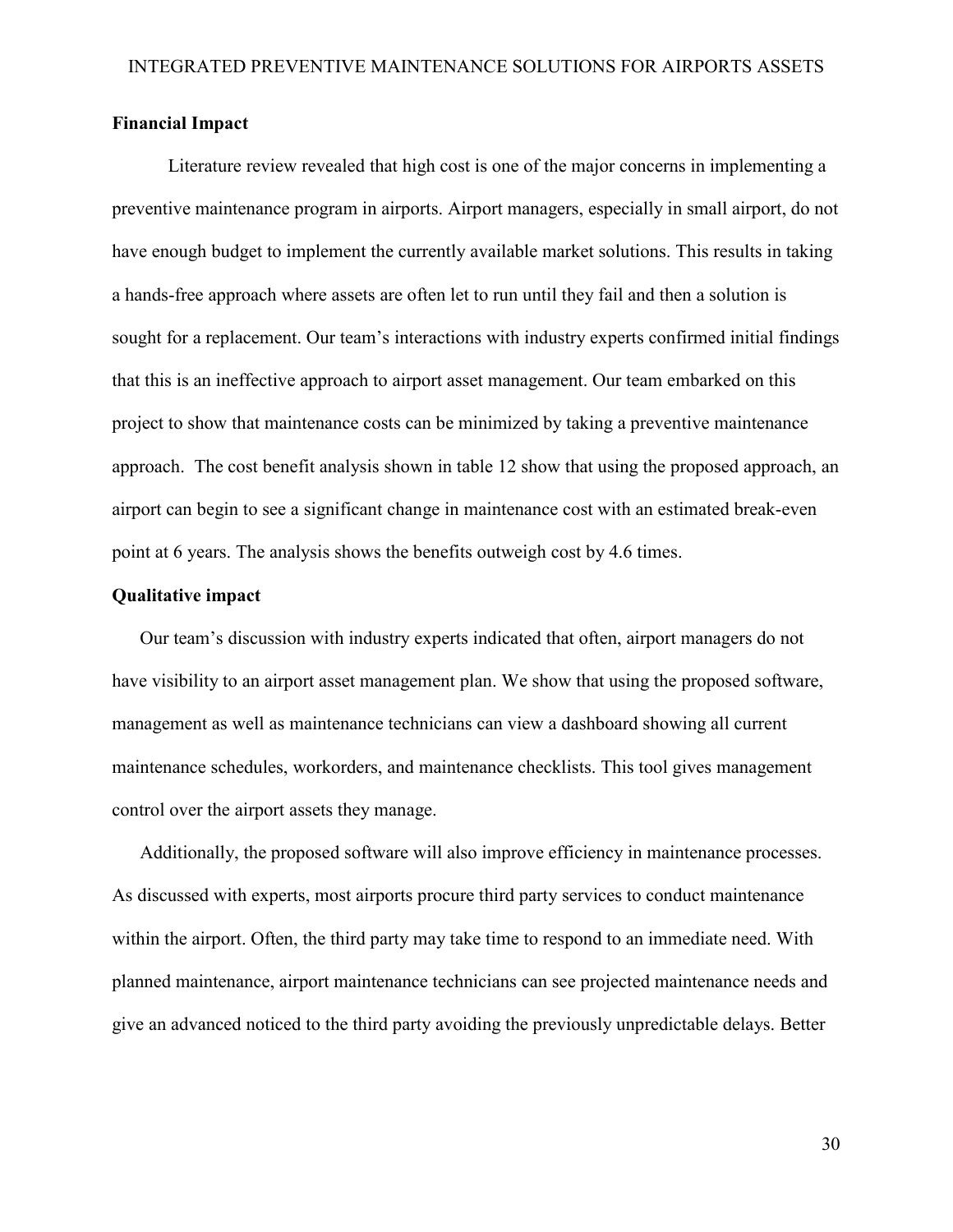yet, the airport maintenance personnel can be trained to handle maintenance needs within the airport.

### **Interactions with Industry Experts**

<span id="page-30-0"></span>Our team had initially planned to contact at least six industry experts with questions regarding maintenance practices for airports. Due the current global crisis on COVID-19, which led to school disruption our team was only able to correspond with two experts. Fortunately, the two experts we spoke to have extensive industry experience on airports management for different airport sizes. The experts contacted are:

#### **Dr. Stewart Wayne Schreckengast, PhD, FRAe**

"Dr. Schreckengast is a member of the Graduate Faculty of Purdue University and the University of South Australia. He conducts undergraduate and graduate courses in aviation safety and security, along with applied research in airport development, safety management and multi-modal security programs. In addition to his extensive knowledge of FAA regulations for airport development and safety management, he has assisted in the development and implementation of International Civil Aviation Organization (ICAO) Annexes 1, 6, 8, 11, 13, 14, 17 and 19. He has extensive experience as a facilitator in workshops for Airport Inspections, Safety Management Systems and Security through symposiums and training conducted for MITRE/CAASD, ICAO, FAA, University of South Australia and Purdue University. Dr. Schreckengast is a graduate of US Navy Aviation Safety School, Canadian Forces Flight Safety School, Australian Transportation Safety Board and the University of Southern California Safety Courses. He has approximately 4000 flight hours as aircraft commander and flight instructor with extensive international experience.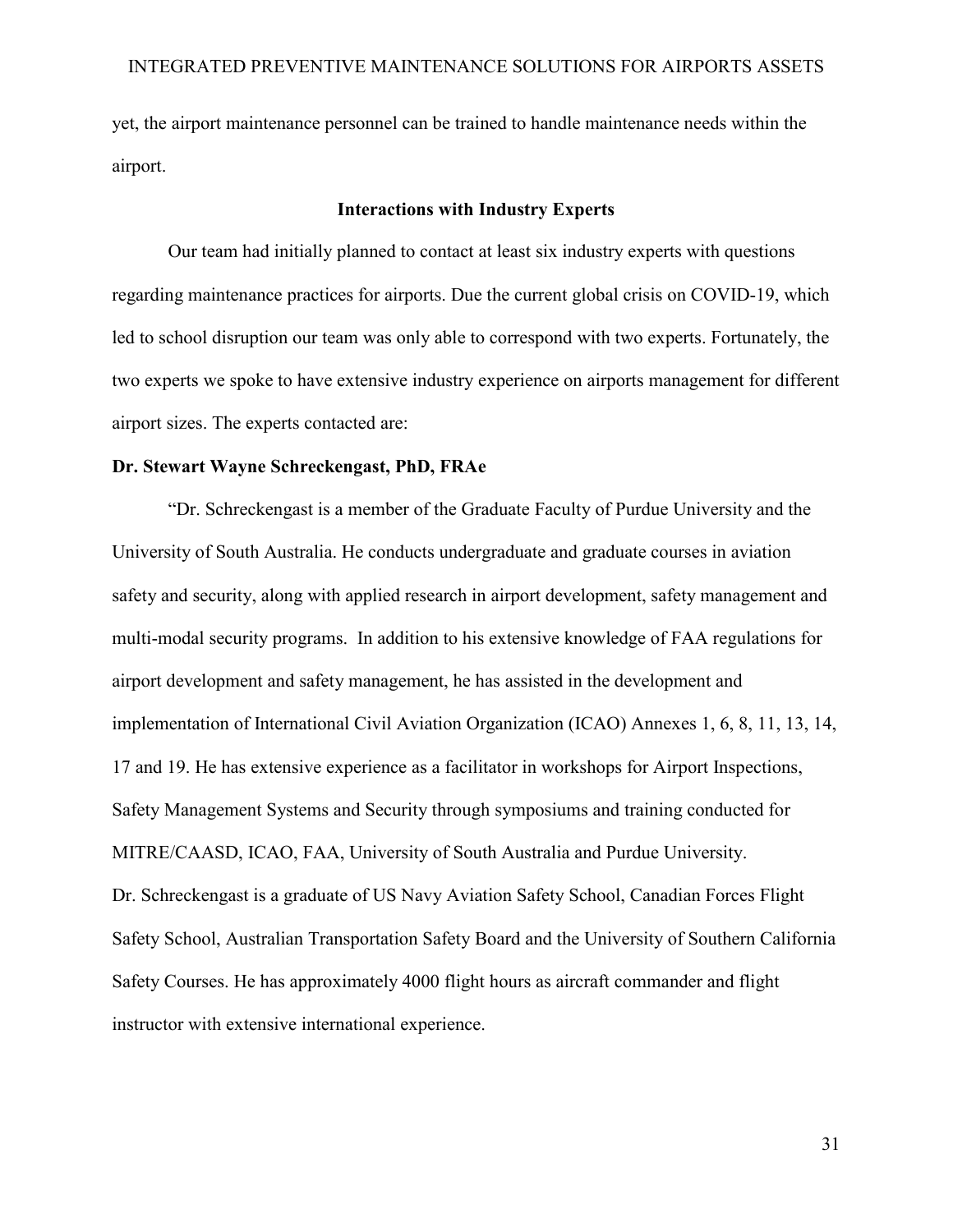He is a Board member and Former Council President and District Chairman, Boy Scout of American Sagamore Council covering 16 central Indiana counties. He is an Eagle Scout with Silver Beaver and Award of Merit among his many achievements". (Purdue, 2020b)

### **Mr. Adam Baxmeyer, Manager of Purdue Airport in West Lafayette.**

Mr. Baxmeyer has vast experience managing airports ranging from small airports to midsized airports. Under his leadership, Purdue Airport started using *APP 139*, a commercially available, cloud-based software used for inspections and work orders all for airside operations, focusing mostly on the FAA Part 139 inspections.

Discussion with industry experts was guided by the following questions.

- Q1. What are the current maintenance practices for managing airport assets? For example, passenger jet bridges, HVACS, elevators
- Q2. What is the estimated cost, a. to the airport and b. to airport concessionaires if an essential equipment like a jet bridge breaks down?
- Q3. What other specific maintenance challenges are encountered by a. maintenance personnel and b. airport managers especially for small and medium sized airports?

### **Summary of Feedback from Industry Experts**

The insight gained from the two experts coupled with extensive research has enabled us to prepare a comprehensive report with suggestions for improving airport maintenance practices. Where information may be misreported, the fault falls on our team members who might have interpreted information in a different manner from that intended by the experts.

The discussion with the industry experts revealed some of the challenges faced by airport managers in planning for maintenance for airport assets. Some of the common challenges include, a) high cost of planning for a preventive maintenance program, b) integrating all airport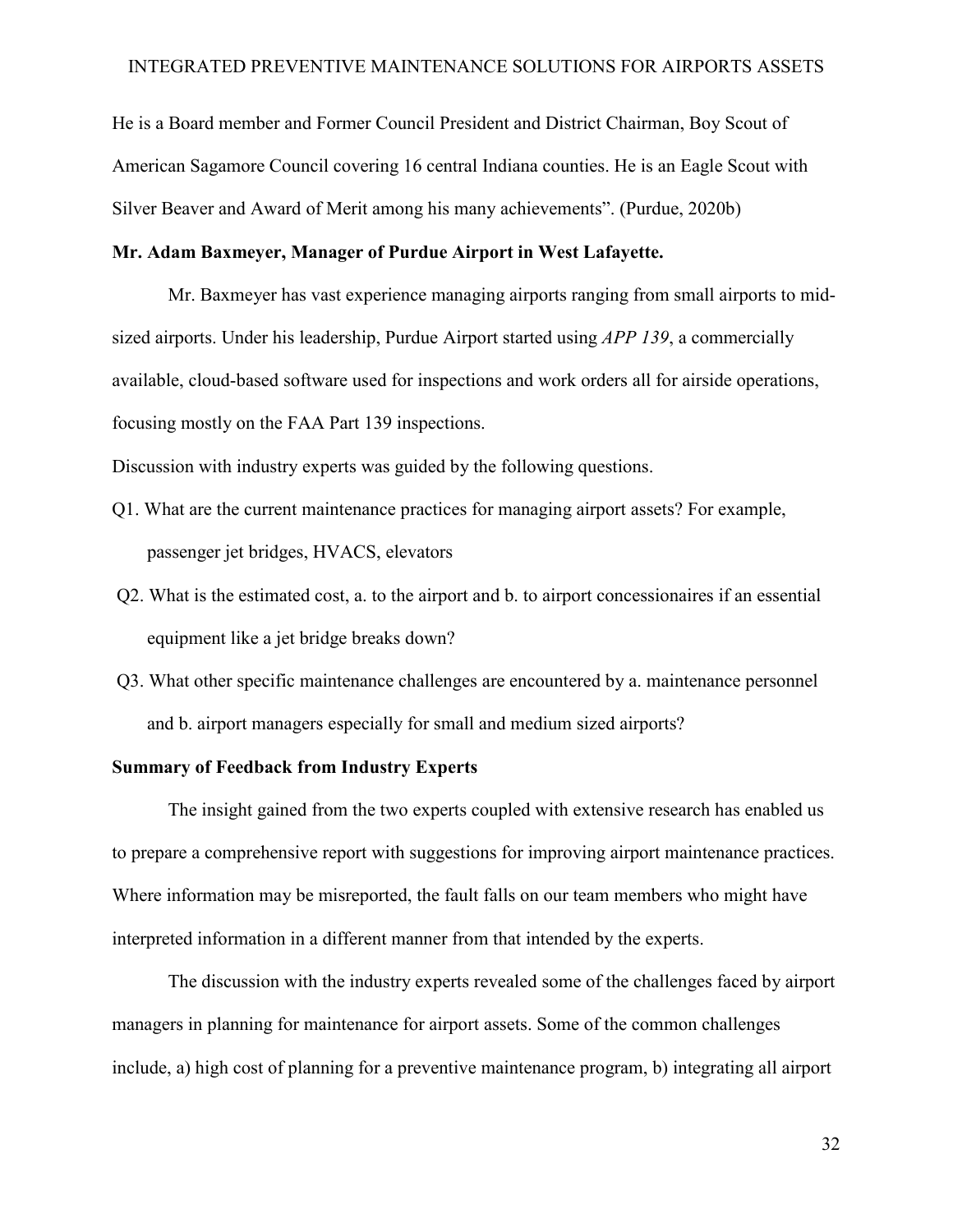assets into one maintenance program, c) visibility of asset maintenance schedules by airport managers, and d) using a reactive approach to asset maintenance.

By engaging the industry experts, our team wanted to find out how airports plan for maintenance, especially for high impact assets which may result in ripple effects if broken. As we had initially found out through literature review, challenges stemming from high costs often lead to airports adopting a reactive asset maintenance plan, often running equipment to failure. Assets in most airports are maintained by third parties who are often slow to respond to maintenance calls from airport. Maintenance schedules are not visible to airport managers leading to uncertainty as to when an asset may require routine maintenance. Because different assets in one airport can be maintained by different third-party companies, airport maintenance systems are not integrated. The high expenses associated with third-party companies to conduct regular maintenance can be a financial burden for small airports which means if an airport cannot afford to incur such expenses regular asset maintenance becomes a secondary priority for the airport.

One way to ease the cost of developing a preventive maintenance program would be to have a module-based maintenance planning system. A module-based maintenance planning system allows airport manager to choose which assets to add to a maintenance software package based on the airport budget and the impact of an asset to airport operations. Additionally, managing inventory is an important cost saving measure that can be adopted by airports. For instance, having an integrated online platform where various airports can buy and sell maintenance parts and materials can save airports the costs incurred when materials are stored until end of their shelf life.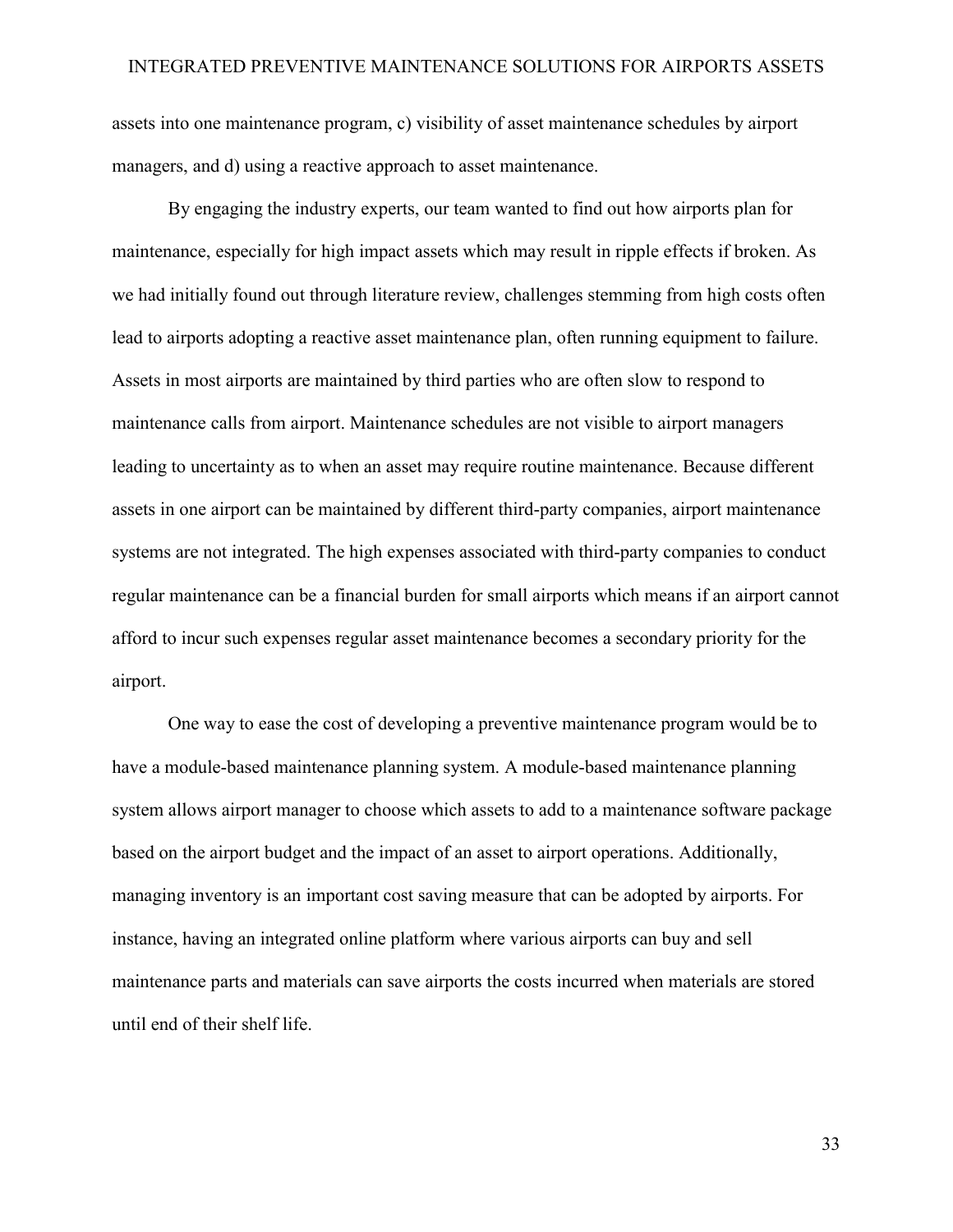The lack of visibility on maintenance programs can be resolved by having a dashboard report. A dashboard view can be customized to show a summary of budget allocations and spending, maintenance schedules, workorders and maintenance checklist. A dashboard integrates all aspects of a maintenance program and provides airport managers with summarized information making the task of decision making easier. Handling maintenance records manually should be avoided at all cost.

In summary, the discussions with industry experts led our team to focus on developing an innovative preventive maintenance package that will be affordable to airports of all sizes and provides integration so that both airport managers and maintenance personnel have the visibility on maintenance schedules. Additionally, the airport will have the flexibility of having an inhouse maintenance plan and avoid the cost of third-party solutions.

#### **Projected Impacts of Design**

<span id="page-33-0"></span>Once implemented, this proposal is expected to have a significant impact on the overall asset management plans for airports of all sizes. The impact would be most significant to small airports which are faced with financial constraints and must use limited funds to support assets maintenance around airports. This project is designed in such a way that airport managers have flexibility on the assets they can include in the preventive asset management software, referred as modules. The cost benefit analysis shows that an airport can save significantly on the budgets they allocate to asset maintenance. Qualitative benefits such as increased efficiency in airport operations is evident. Additionally, this project considers a sustainability dimension based on the ACI-NA EONS model and the UN SDGs.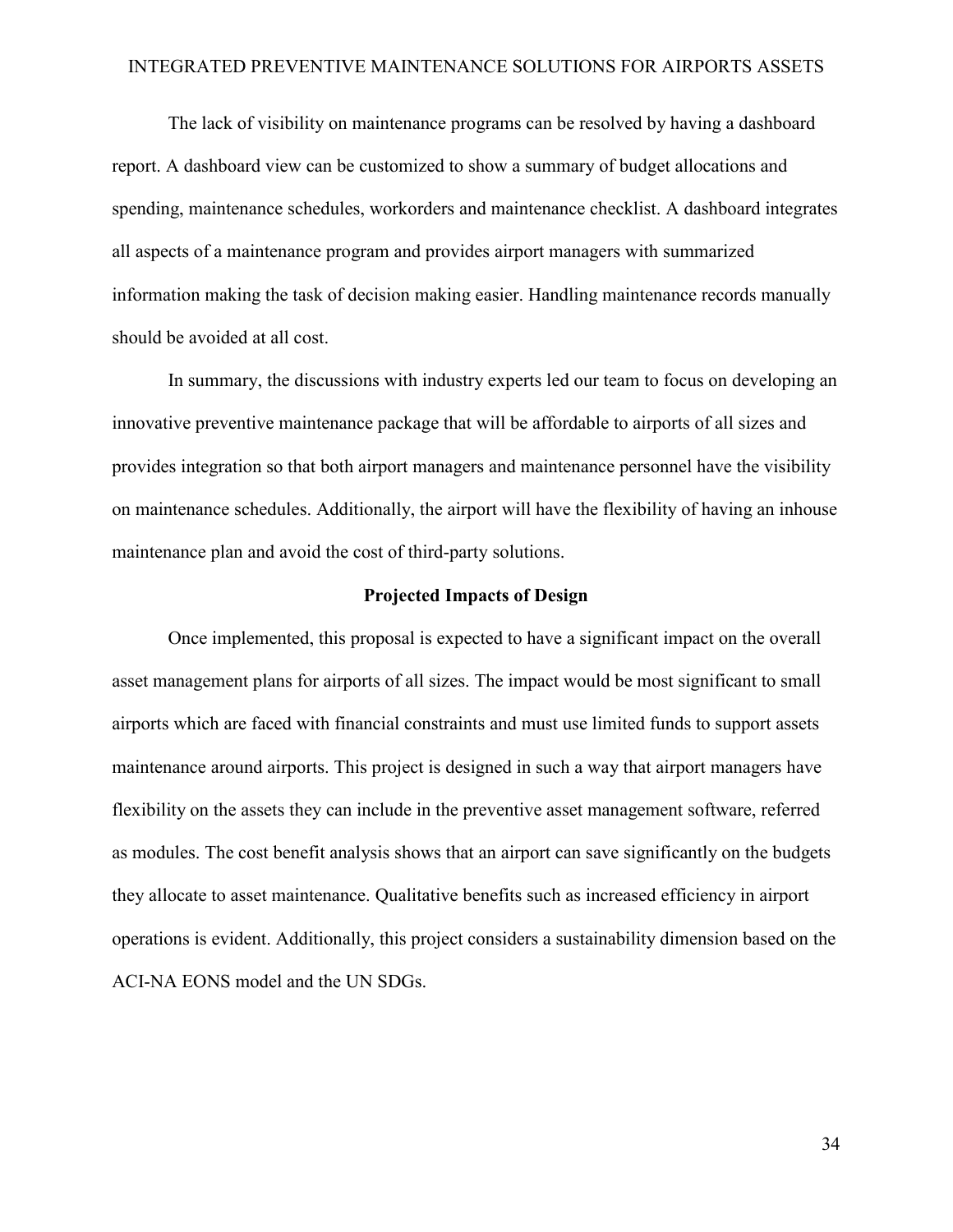### **Sustainability Impact**

<span id="page-34-0"></span>In addition to the guidelines presented by the ACRP design competition, our team evaluated the impact of our project on airport sustainability. Airports Council International – North America (ACI- NA), the organization that represents the voice of airports across the globe defines Airport sustainability as "a holistic approach to managing an airport so as to ensure the integrity of the Economic viability, Operational efficiency, Natural Resource Conservation and Social responsibility (EONS) of the airport." (Sustainable Aviation Guidance Alliance [SAGA], 2015, p. 8). Sustainability is a critical issue when considering the impact of any airport project. Based on the ACI-NA definition of sustainability, a project can be assessed on these dimensions; a) economic viability; b) operational efficiency; c) natural resources conservation; and d) social responsibility. The team goes a step further in also aligning the sustainability outcomes with the Sustainable Development Goals (SDG) set up by the UN. Figure 8 shows sustainability impact of the design.

**Economic**: Asset management reduces the rate of asset failure thus, reducing premature costs to the airport and promoting the UN SDG 8 of sustainable economic growth. Resilient infrastructure will prevent delays in passenger flights and cargo supporting UN SDG 9.

**Operational**: By conducting regular maintenance on airport assets, the life of the airport asset is increased, and the asset performs at its peak efficiency helping the airport in contributing to the UN SDG 9.

**Natural Resources**: As the assets are running at their peak efficiency, they will consume less power reducing the strain on the depleting natural resources and promoting innovative sustainable industrialization.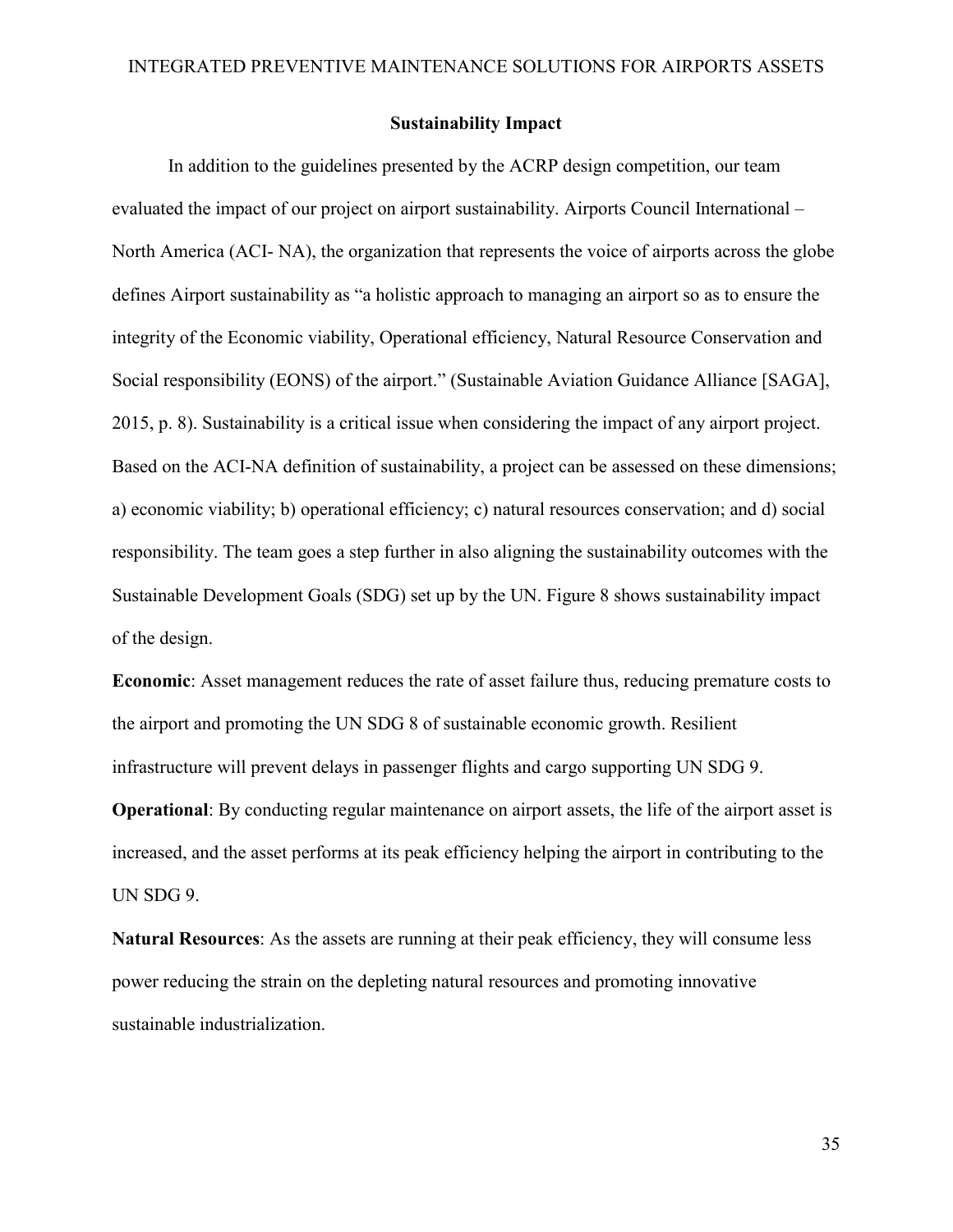**Social**: Asset maintenance generates jobs for the maintenance personnel. Regular maintenance of the airport assets will reduce the likelihood of unexpected asset failure, thus providing a safe workplace for the airport workers promoting the UN SDG 8.

|                                                                                                                                                          | <b>Economics:</b><br>Economic viability<br>for the airport's<br>economic impact to<br>the community.                                                                                | <b>Operational:</b><br>Maximizing the<br>useful life of<br>assets to support<br>airport operations.                                         | <b>Natural</b><br><b>Resources:</b><br>Consideration for<br>natural resources.                                         | Social/People: Includes<br>decision making that<br>support airport<br>employees and<br>communities around the<br>airport.                                                           |
|----------------------------------------------------------------------------------------------------------------------------------------------------------|-------------------------------------------------------------------------------------------------------------------------------------------------------------------------------------|---------------------------------------------------------------------------------------------------------------------------------------------|------------------------------------------------------------------------------------------------------------------------|-------------------------------------------------------------------------------------------------------------------------------------------------------------------------------------|
| <b>SDG 8: Promote</b><br>sustained, inclusive<br>and sustainable<br>economic growth,<br>full and productive<br>employment and<br>decent work for<br>all. | Asset management<br>supports sustainable<br>economic growth of<br>airport by reducing<br>the rate of asset<br>failure.                                                              | $\times$                                                                                                                                    | $\times$                                                                                                               | Asset maintenance<br>provides employment<br>to the maintenance<br>personnel and it<br>decreases the likelihood<br>of asset failure<br>increasing safety for the<br>airport workers. |
| SDG 9: Build<br>resilient<br>infrastructure,<br>promote inclusive<br>and sustainable<br>industrialization<br>and foster<br>Innovation.                   | Airports are an<br>important part of a<br>country's<br>infrastructure that<br>support mobility of<br>people and goods.<br>Sustainable airport<br>management supports<br>innovation. | Improving life<br>cycle management<br>of airport assets,<br>our project<br>support SDG9<br>goal of building<br>resilient<br>infrastructure. | Airports consume<br>a high amount of<br>energy. Increasing<br>efficiency of<br>assets reduces<br>power<br>consumption. | $\times$                                                                                                                                                                            |

Figure 8. Sustainability Impact Areas. Note. × means not applicable

### **Project Alignment with ACRP goals**

<span id="page-35-0"></span>Airport asset and maintenance needs can be easily overlooked. The main business of airports is to link passengers with airlines, acting as the middleman in air transport business. The machines and equipment that support the airport business are not obvious to passengers unless something highly distractive happens, like a passenger bridge breaking down and passengers must walk through the airside to the aircraft. Although such highly disruptive events do not happen often, when they do, they can distract the entire airport business.

"The Airport Cooperative Research Program (ACRP) carries out applied research on problems that are shared by airport operating agencies, not adequately addressed by existing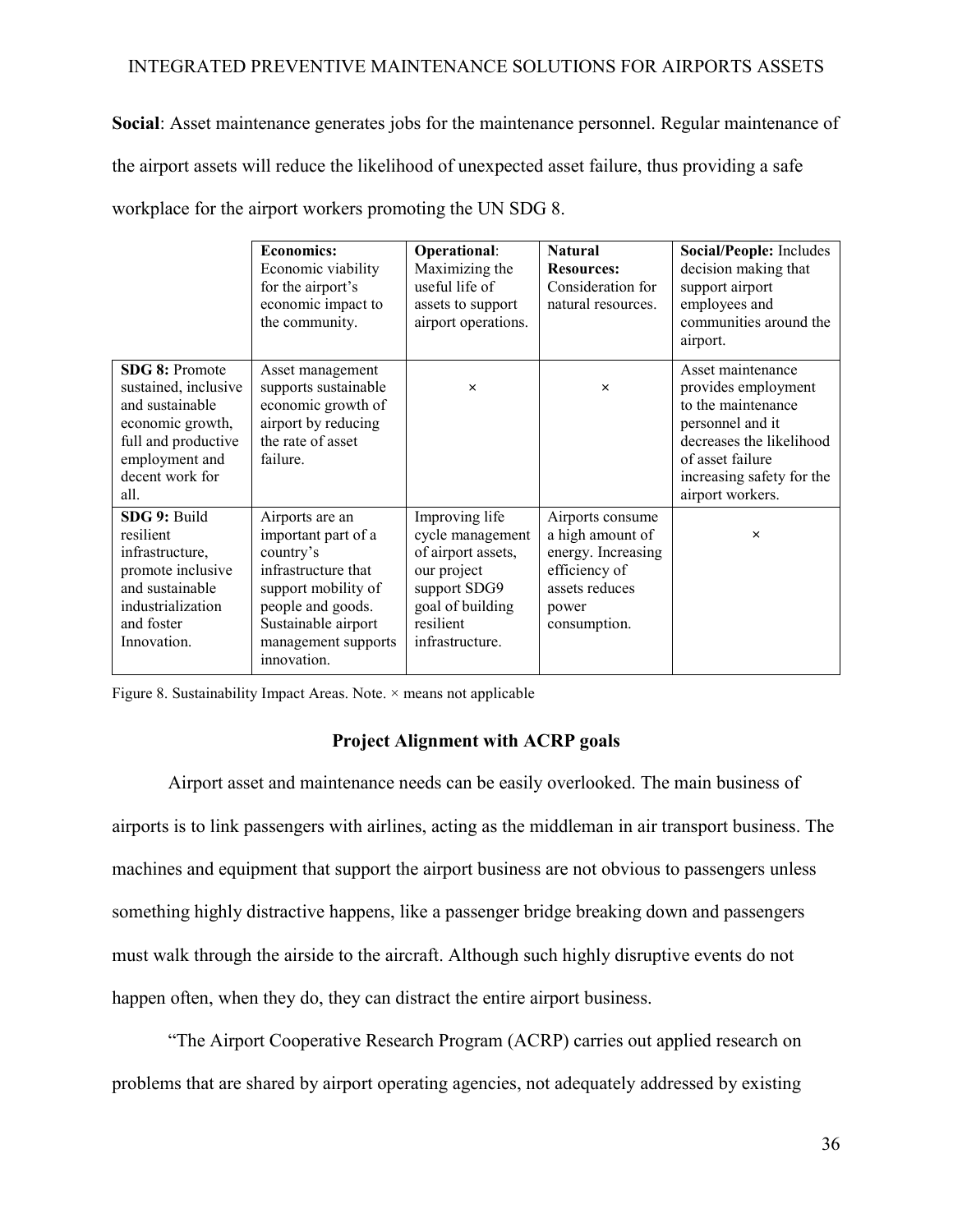federal research programs" (ACRP, 2019, par 1). The problem addressed in this project is in line with the ACRP goals. Implemented, the proposed solutions will help airport managers to better manage airport assets with reduced cost and increased efficiency.

Airports are vital to the U.S. economy and it is important to address the challenges faced by the airport industry. With the very limited resources, airport operators are constantly looking for more efficient and effective ways to maintain the assets. Throughout the years, many advancements have been made to improve the asset management strategies of the airports. One of the examples is the development of the CMMS, but most of the airports cannot afford it due to budget constraints. Thanks to this proposed customized mobile application for preventive maintenance, airports will not only be able to maintain their assets efficiently, but also economically. Therefore, by addressing the challenge, carrying out the research and proposing a viable solution, this project meets the ACRP goals.

#### **Conclusion**

<span id="page-36-0"></span>This project proposal started with identifying an area of improvement in the ACRP University competition guidelines. Our team selected *Challenge IV: Airport Management and Planning; Improved strategies for airport asset management, including land use.* A thorough literature review was conducted to identify a specific area in assets management. Literature review revealed that preventive asset management is rarely used in airports management. It is evident that a break down in airport assets can result in major disruptions in airports including dissatisfied concessionaries and perceived compromise on safety by travelling passengers. Additionally, these effects can ripple down to other airport services such as delayed flights.

This project proposes a total preventive management (TPM) approach using an affordable software solution that allows airport managers to have high visibility on maintenance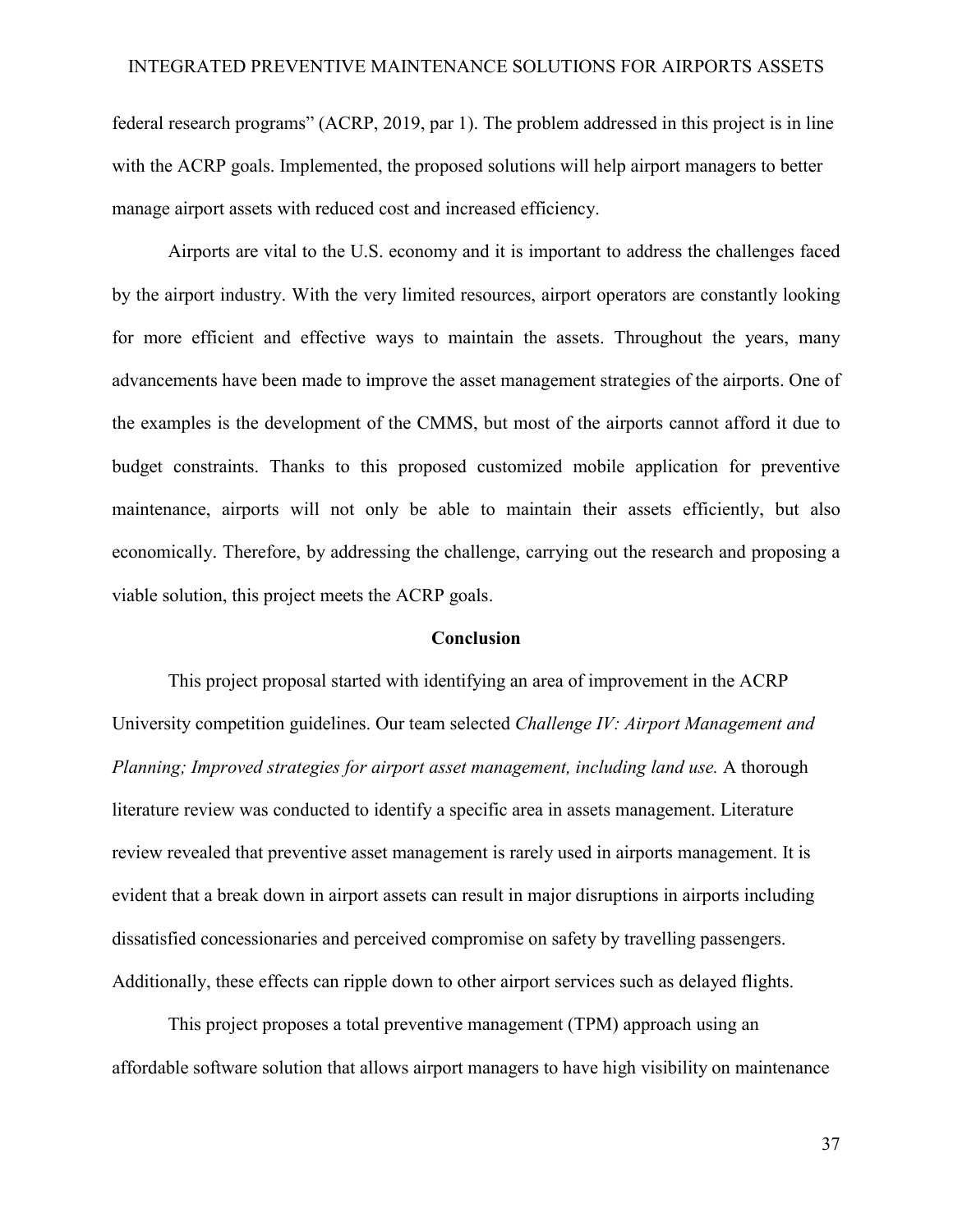needs around the airport. Airport managers can view maintenance schedules and allocate budgets for asset maintenance. At operational level, maintenance personnel have more control of the assets they maintain around the airport. A maintenance personnel can add and close work orders, they can view a maintenance check list and troubleshooting guidelines and monitor any open work orders for immediate action.

The TPM approach allows an airport to manage assets before they breakdown and cause a major disruption at an airport. Based on the cost benefit analysis, this approach has potential to save an airport finances and provide a better financial planning approach. Using the proposed solution, an airport can expect close to four times benefits over cost in a period of four years. This approach will also provide several sustainability benefits for airports that want to include sustainability in their reporting, specifically, economic and operational sustainability as defined in the EONS airport sustainability framework. Finally, this approach has potential to increase customer satisfaction for airport customers, i.e. airport concessionaires and travelling passenger. In addition to cost and benefit analysis, a safety risk analysis was conducted to identify the safety issues that may result from implementing this project. The analysis shows minimal safety risk, most risks associated with the project can be easily mitigated.

The project analysis was also enhanced by conversations with industry experts. Overall, our team is confident this proposal can be applied to all airports. It would be most useful to small and medium hub airports who experience financial constraints in effective implementation of an asset's management plan.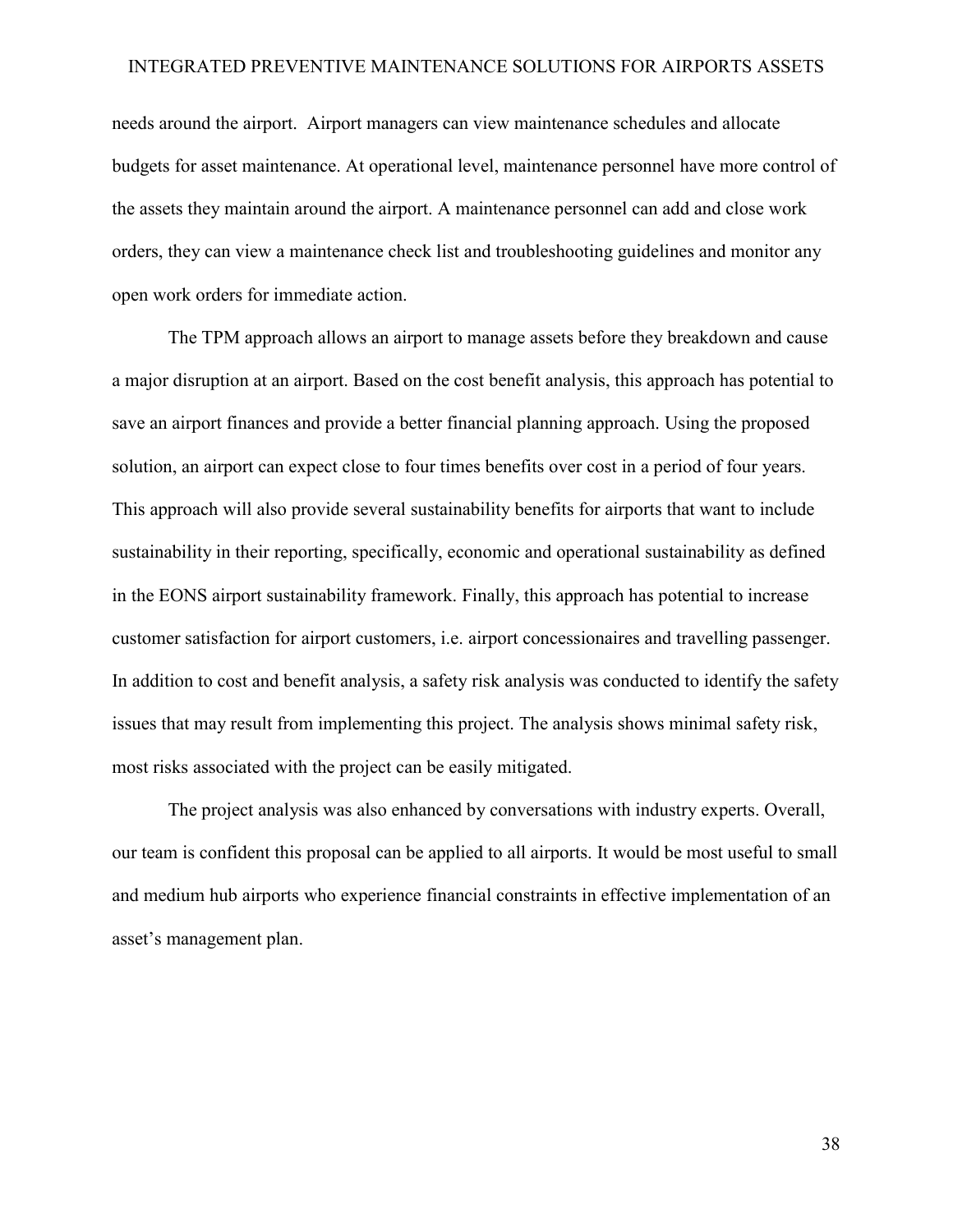## **Appendix A: Contact information**

### <span id="page-38-0"></span>**Student Information:**

Marete, Caroline Email: cmarete@purdue.edu

Mehta, Parth Email: [mehta173@purdue.ed](mailto:cmarete@purdue.edu)u

Seelam, Teja Swaroop Reddy Email: tseelam@purdue.edu

**Advisor Information:** Dr. M[ary E. Johnson](mailto:mehta173@purdue.edu)  Purdue University, Email: mejohnson@purdue.edu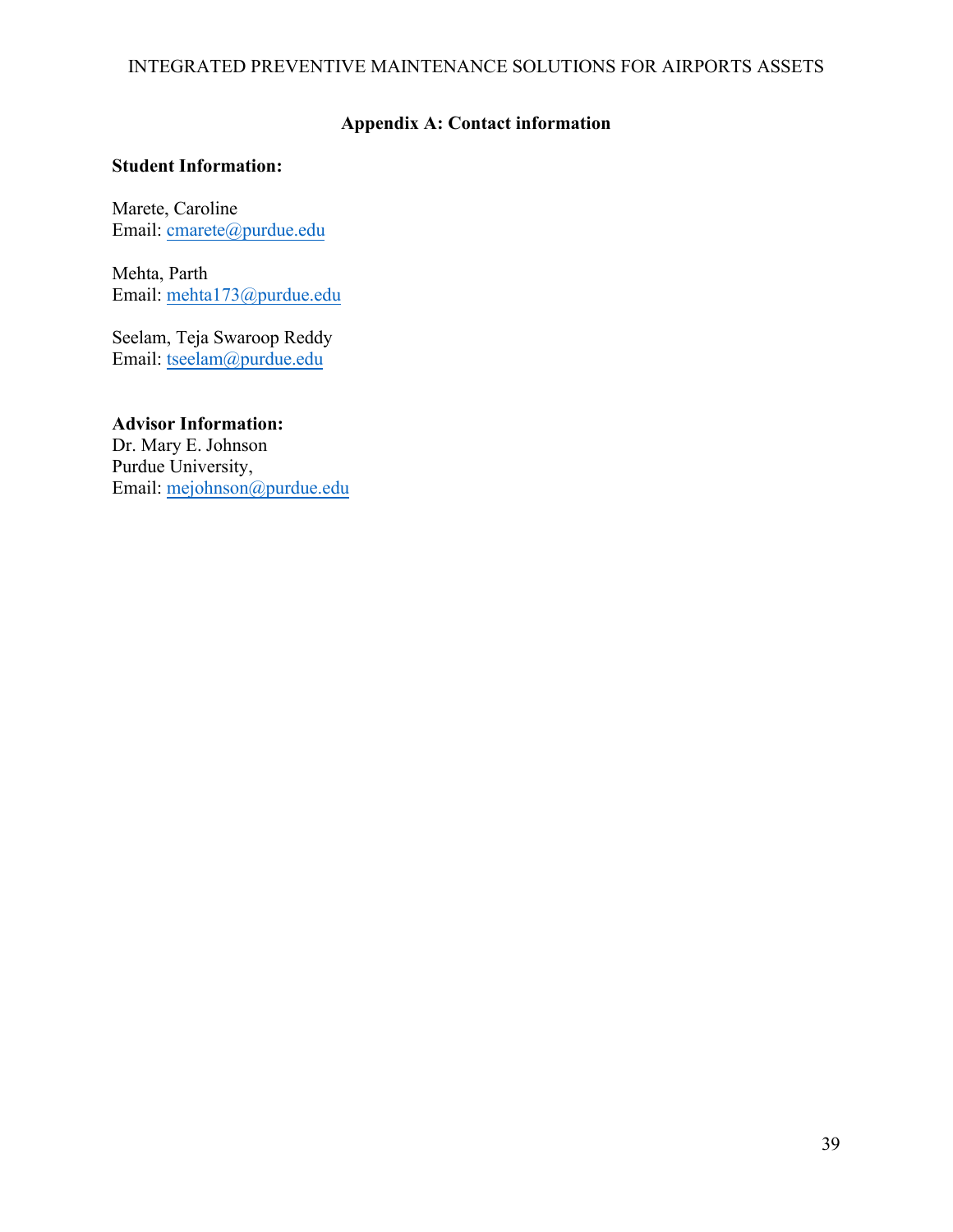### **Appendix B: Description of Purdue University**

<span id="page-39-0"></span> "Purdue University is a vast laboratory for discovery. The university is known not only for science, technology, engineering, and math programs, but also for our imagination, ingenuity, and innovation. It's a place where those who seek an education come to make their ideas real especially when those transformative discoveries lead to scientific, technological, social, or humanitarian impact. Founded in 1869 in West Lafayette, Indiana, the university proudly serves its state as well as the nation and the world. Academically, Purdue's role as a major research institution is supported by top-ranking disciplines in pharmacy, business, engineering, and agriculture. More than 39,000 students are enrolled here. All 50 states and 130 countries are represented. Add about 950 student organizations and Big Ten Boilermaker athletics, and you get a college atmosphere that's without rival". (Purdue, 2020, par. 1-2)

### **Purdue University, School and Transportation Technology**

"Purdue University's School of Aviation and Transportation Technology, one of six departments and schools in the Purdue Polytechnic Institute, is recognized worldwide as a leader in aviation education. All seven of Purdue's Aviation and Transportation Technology undergraduate majors are world-class educational programs". (Purdue, 2020, par 3)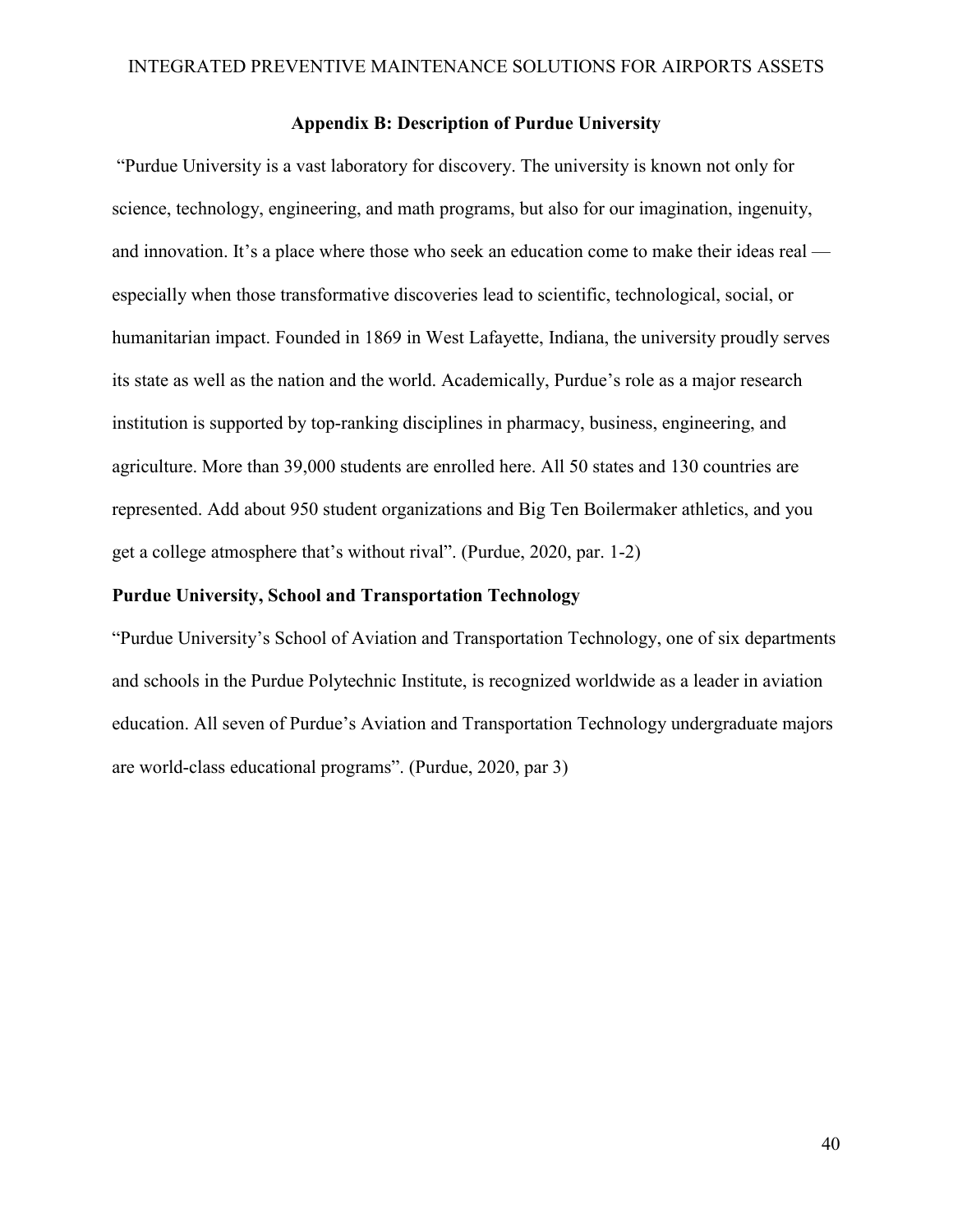# <span id="page-40-0"></span>**Appendix C: Description of Non-University partners involved in the project**

None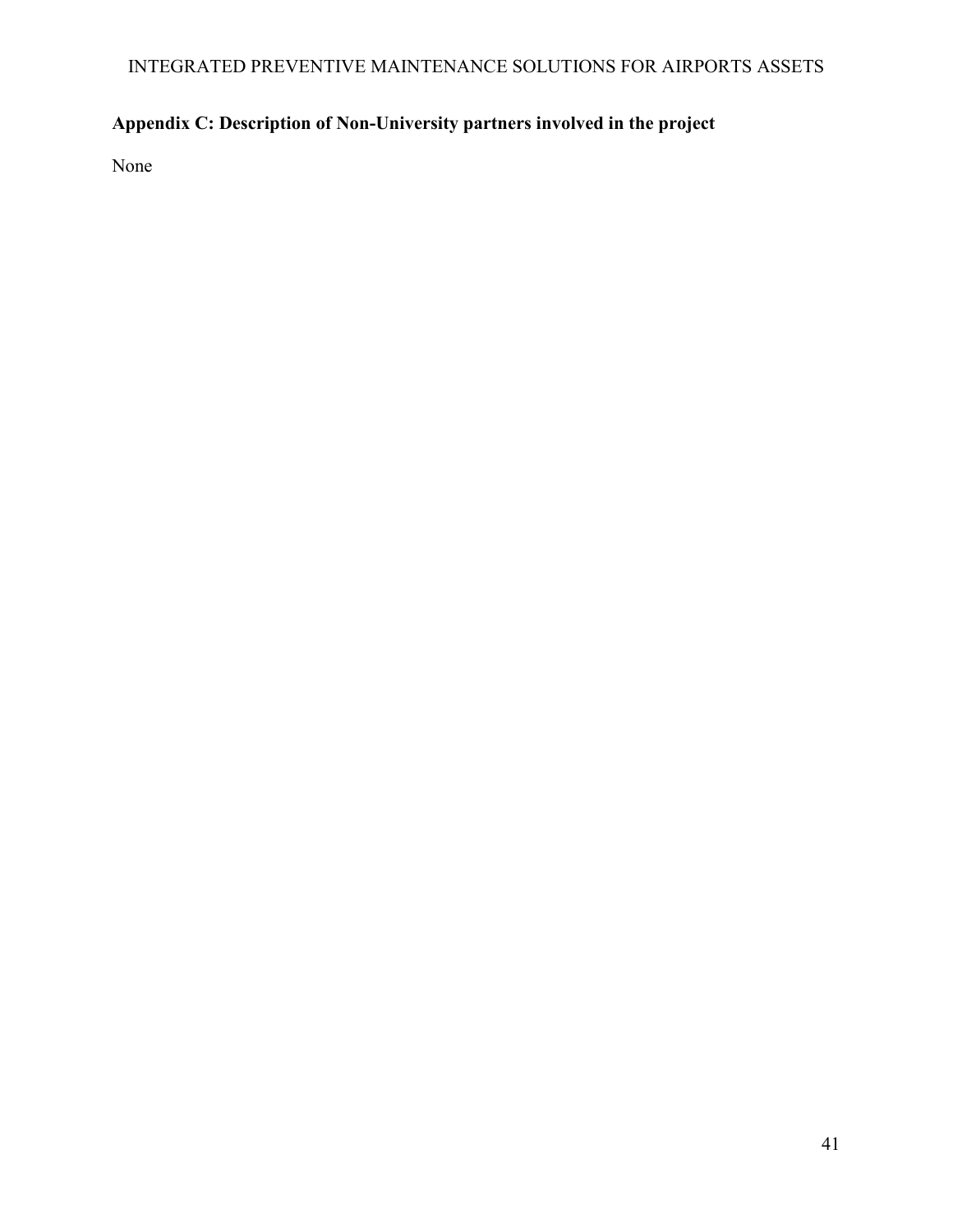### **Appendix E: Evaluation of the Educational Experience Provided by the Project**

<span id="page-41-0"></span>**Students:** The responses are collective thoughts from the three team members *Did the Airport Cooperative Research Program (ACRP) University Design Competition for addressing Airports Needs provide a meaningful learning experience for you? Why or why not?*

This project has been an insightful learning experience for our team. As we worked through the project, we felt challenged and equally motivated to come up with a feasible solution to a problem that we had identified in the aviation industry. Through interactions with industry experts, we learned about some of the challenges facing airport managers. The interaction with experts helped our team to narrow down our topic, focusing our solutions to a specific area of airports management. This project also provided a great opportunity to learn from each other as a team.

*What challenges did you and/or your team encounter in undertaking the competition? How did you overcome them?*

One of the apparent challenges, as with all the teams participating in the competition is the disruption of the school semester by the current global concerns with COVID-19. Despite this challenge, the news of the impact of the crisis to the air transport industry motivated our team to keep working virtually. Working on a project virtually was challenging, we had to coordinate times and draw new schedules as well as finding the right virtual working tools. Additionally, our plan to contact more industry experts were disrupted as most industry experts were now dealing with the impacts of current crisis in their organizations. We had to reorganize our experts list and make the best use of the few we had already contacted.

As with many teams, we have different education backgrounds which can be challenging. Our team leveraged on our different backgrounds strengthen the breadth of our proposed solution.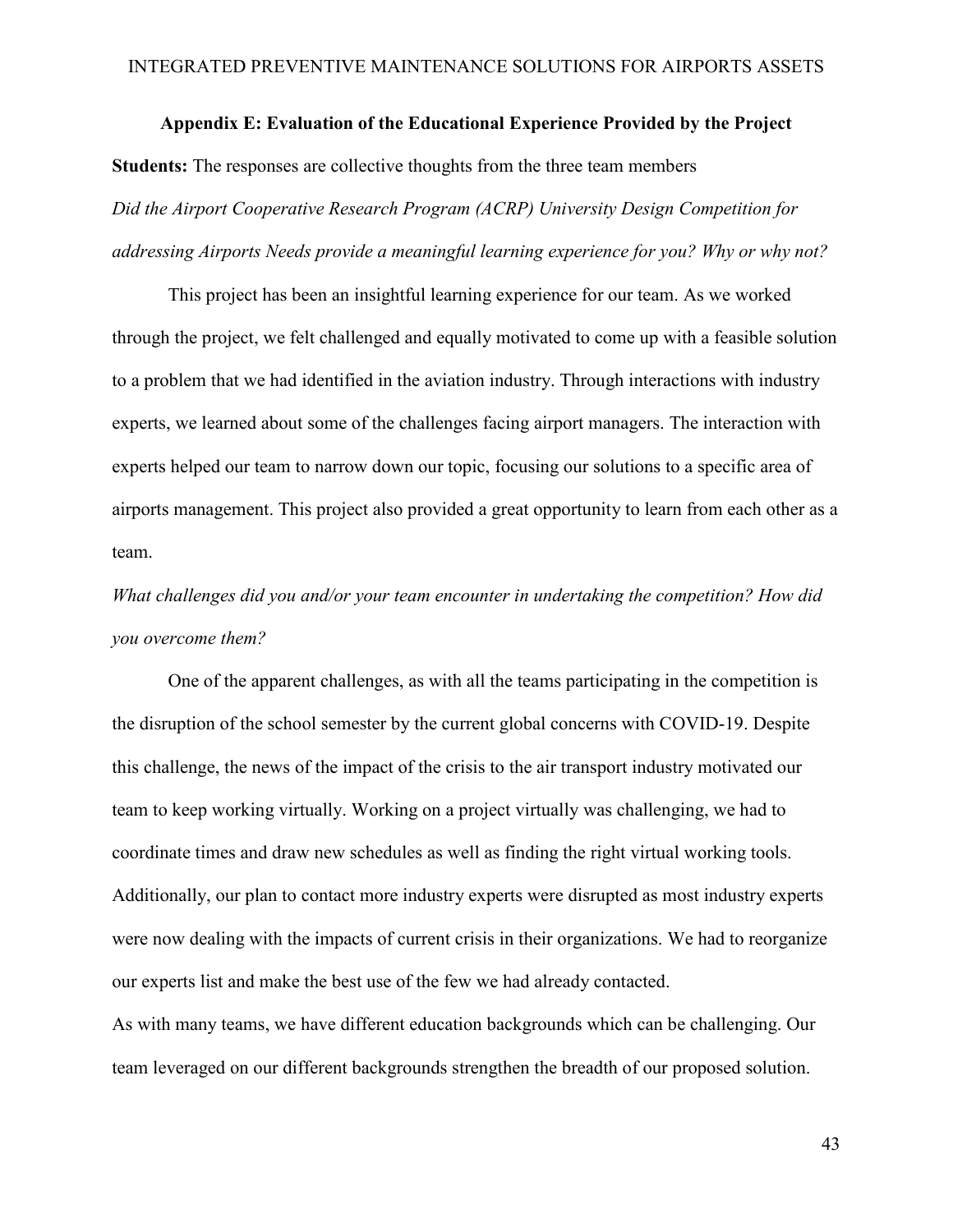### *Describe the process you or your team used for developing your hypothesis.*

Our team started this proposal working towards asset management strategies and soon realized that it was a broad topic and we need to zone down on a specify asset management strategy. This happened when we were looking at the *ACRP Report 69: Asset and Infrastructure Management for Airports Primer and Guidebook (2012)* which describes a process for selecting maintenance strategy for different airport assets. The team thought that the run-to-failure model can be changed to a more preventive approach. Further review of literature and interaction with the industry experts helped us in creating an integrated software solution for the preventive maintenance of airport assets.

*Was participation by industry in the project appropriate, meaningful, and useful? Why or why not?*

The participation by the industry experts was meaningful and useful to get an idea of feasibility of the project and the potential problems faced by the industry on an everyday basis. As students, we can come up with a variety of ideas which may not be feasible in the real-world use because either it does not solve a problem or the costs of implementing it is too high. With the help of the industry experts we were able to make the proposal more useful in a real-world scenario.

*What did you learn? Did this project help you with skills and knowledge you need to be successful for entry in the workforce or to pursue further study? Why or why not?*

With this project, the team members learned about developing a safety assessment and doing a cost-benefit analysis. Other indirect benefits for the team was learning about asset management at airports, TPM, CMMS and impacts of asset failures on the airport and the aviation industry in general. All this knowledge acquired through the course of this project has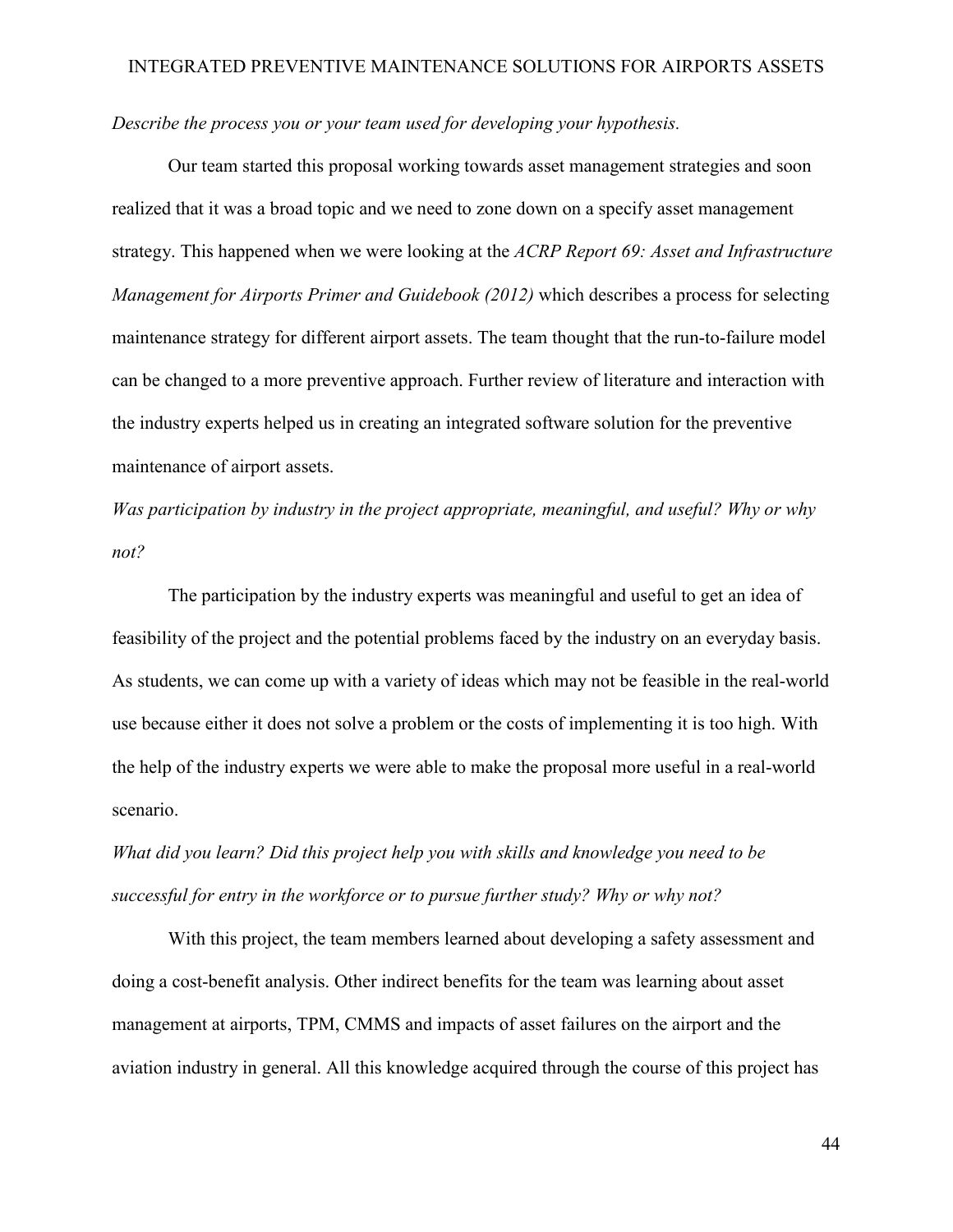helped each team member become more confident about the airport industry. Two of the team members were working in a team for the first time for any kind of competition and this proposal was a first-hand experience into learning the team dynamics and accomplishing a common goal.

#### **Faculty – Dr. Johnson**

*Describe the value of the educational experience for your student(s) participating in this competition submission.* 

This project has been a true challenge for the students this semester with all the changes at Purdue, and the increased levels of concern for friends and family across the globe. I am happy to say that they completed this report. Resilience! For students in my aviation sustainability course, this competition has great value primarily due to the challenges and topics coming from real airports, the interactions with industry experts, and the structure of the project report being a proposal in response to the competition guidelines that mirror a request for proposals. This competition encourages the students to do deep dives into not only what to do to improve airports, but also to quantify the risks, costs, and for my students, to describe the impact that these projects may have on airport sustainability. One key to the educational value of the experience is the interactions with industry experts from airports, airlines, and consultants. The students have had much fewer interactions due to the stresses placed on the air transportation system since late January. When the industry interactions did occur, this energized the team as they realized that these airport challenges are truly important and that with some tweaking or changes, their proposed solution may become to a better solution.

*Was the learning experience appropriate to the course level or context in which the competition was undertaken?*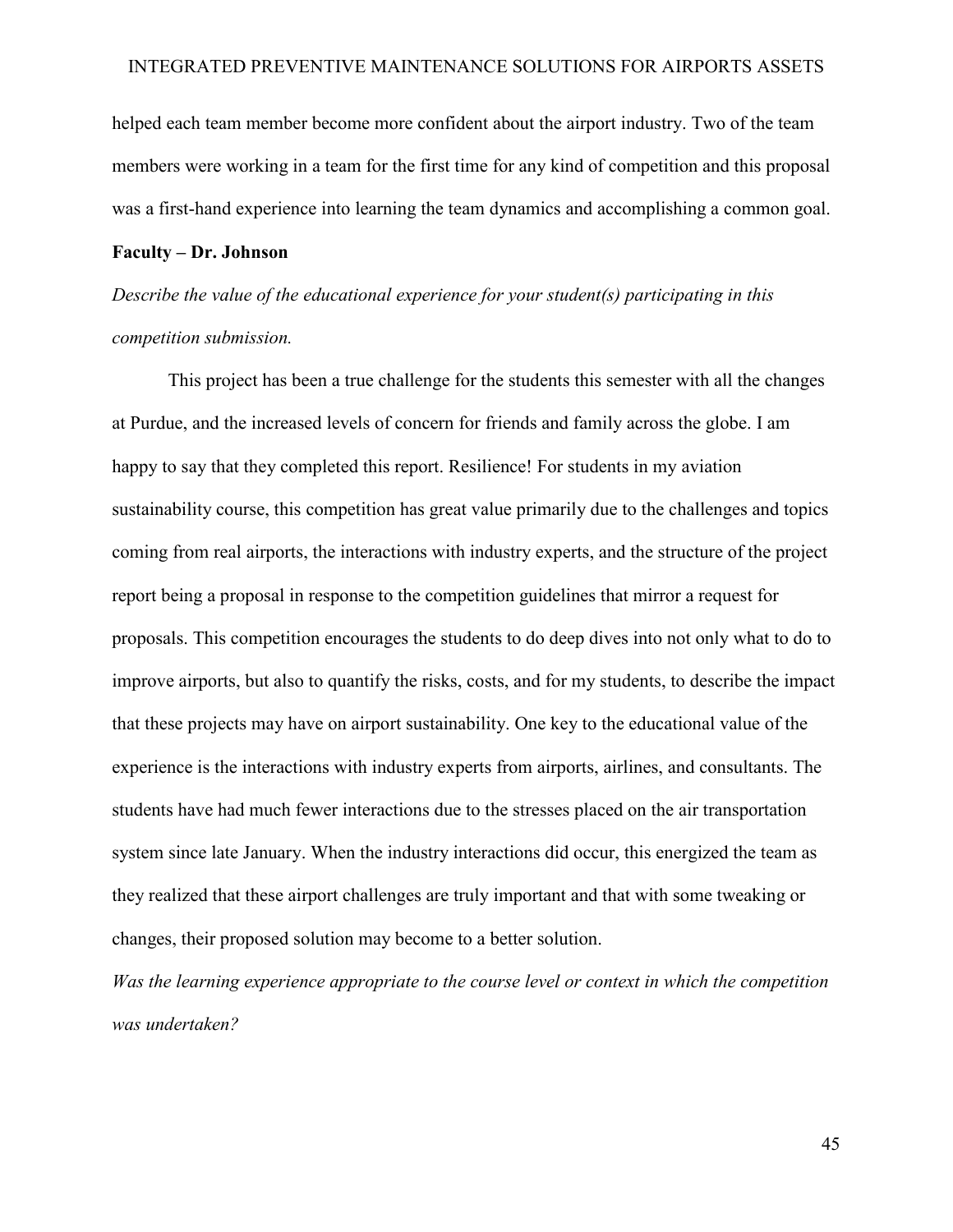Yes. This is a graduate level applied aviation sustainability course where the airport improvement projects are also evaluated on the sustainability analysis. The required literature review was a game changer for this team as they moved from a generic airport asset management approach toward a much more specific airport maintenance management system designed to integrate several airport equipment and asset management lists, inventories, and maintenance history information. This shift opened the world of maintenance management systems from not only airports, but also other large facilities such as universities, hospitals and manufacturing plants. This shift was also due to interactions with airport managers.

### *What challenges did the students face and overcome?*

The first challenge for this team was honing in on a specific part of airport maintenance management systems that would improve the airport's ability to meet the needs of the airlines, concessionaires, aircraft owners and pilots, and the flying public. The corona virus also changed the way the team communicated with each other, myself, and the industry experts. The students overcame the challenges and produced a high-quality project. I am very proud of them. *Would you use this competition as an educational vehicle in the future? Why or why not?* 

Yes. This competition inspires students to learn more deeply, to seek out regulations and guidance, to read the available literature, and to learn how to learn - skills needed for the rest of their careers.

#### *Are there changes to the competition that you would suggest for future years?*

Yes, consider including a sustainability analysis as a required section of the report.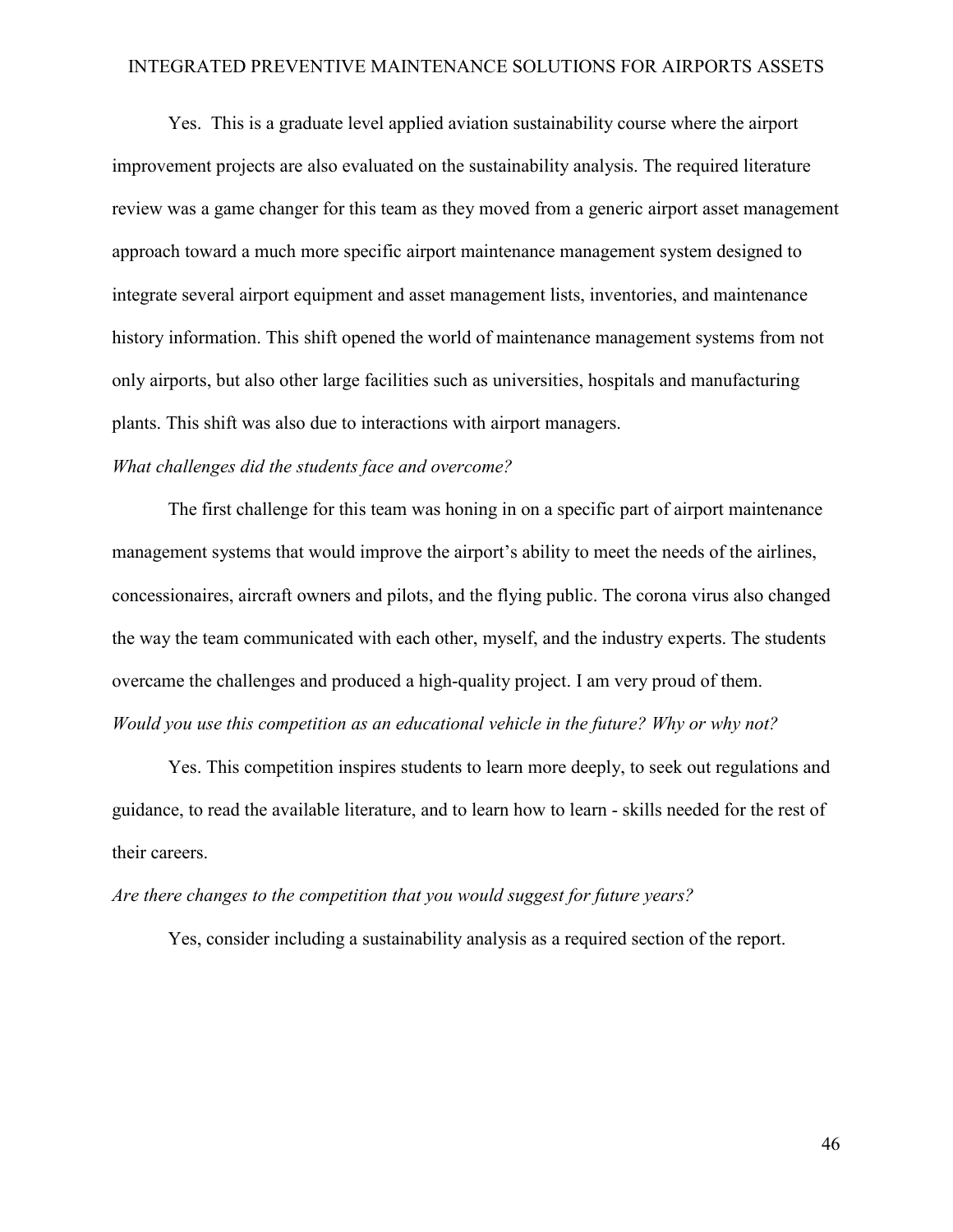### **Appendix F: Reference**

- <span id="page-45-0"></span>ACRP. (2012). *ACRP Report 69: Asset and Infrastructure Management for Airports. Retrieved from.* Washington, DC: The National Academies Press.
- ACRP. (2015). *Preventive Maintenance at General Aviation Airports Volume 1: Primer.* Washington, DC: The National Academies Press. Retrieved from <https://doi.org/10.17226/22117>
- ACRP. (2018). *ACRP Report 155.Guidebook for Advanced Computerized Maintenance Management System Integration at Airports*. Washington, DC: The National Academies Press. https://doi.org/10.17226/25053.
- ACRP (2019). *ACRP Design Competition*. Retrieved from https://vsgc.odu.edu/acrpdesigncompetition/
- ACRP (2019). *2019-2020 Design Competition Guidelines*. Retrieved from https://vsgc.odu.edu/acrpdesigncompetition/wp-content/uploads/sites/3/2019/08/2019- ACRP-DesignGuidelines.pdf
- Ahuja, I., & Khamba, J. (2008). Total productive maintenance: literature review and directions. *International Journal of Quality & Reliability Management*, *25*(7), 709–756. doi: 10.1108/02656710810890890
- Ali, A. Y. (2019). Application of Total Productive Maintenance in Service Organization. *International Journal of Research in Industrial Engineering, 8*(2), 176–186. doi: 10.22105/riej.2019.170507.1076
- Attri, R., Grover, S., Dev, N., Kumar D. (2013)*.* Analysis of barriers of total productive maintenance (TPM). *International Journal of System Assurance Engineering and Management, 4,* 365–377.<https://doi.org/10.1007/s13198-012-0122-9>
- Bell et, al. (2015). *Guidance on Successful Computer Maintenance Management System (CMMS) Selection and Practices*. Washington, DC: The National Academies Press. https://doi.org/10.17226/22103.
- Bohoris, G., Vamvalis, C., Trace, W., & Ignatiadou, K. (1995). TPM implementation in Land‐ Rover with the assistance of a CMMS. *Journal of Quality in Maintenance Engineering*, *1*(4), 3–16. doi: 10.1108/13552519510105179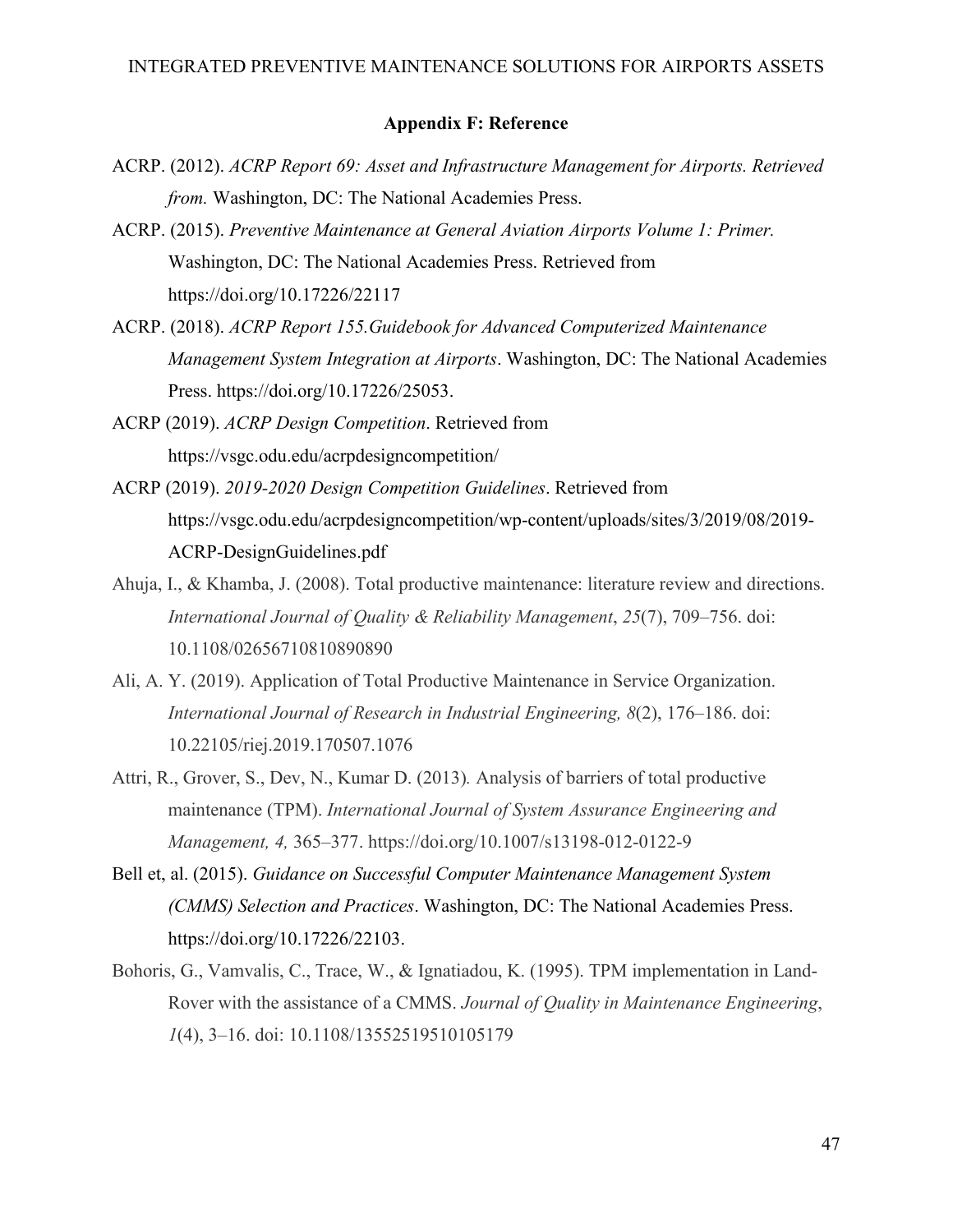- Brah, S. A., & Chong, W.-K. (2004). Relationship between total productive maintenance and performance. *International Journal of Production Research*, *42*(12), 2383–2401. doi: 10.1080/00207540410001661418
- Ceccato, V., & Masci, S. (2017). Airport Environment and Passengers' Satisfaction with Safety. *Journal of Applied Security Research, 12*(3), 356-373.
- Chris, C., Kathleen, M. C., & Marilyn, S. S. (2014). *The certified quality process analyst handbook*. Retrieved from https://ebookcentral.proquest.com
- Díaz-Reza José Roberto., García-Alcaraz Jorge Luis., & Martínez-Loya Valeria. (2019). *Impact Analysis of Total Productive Maintenance: Critical Success Factors and Benefits*. Cham: Springer International Publishing.
- Emmanouilidis, C., Liyanage, J. P., & Jantunen, E. (2009). Mobile solutions for engineering asset and maintenance management. *Journal of Quality in Maintenance Engineering*, 15(1), 92–105. doi: 10.1108/13552510910943903
- FAA. (2018). Safety Risk Management Process Guidance: The 5 Step Process. Retrieved from. (https://www.faa.gov/regulations\_policies/handbooks\_manuals/aviation/risk\_managemen t/media/20180427\_FAASRMGuidance5StepProcess\_signed\_508.pdf
- Federal Aviation Administration. (2007). AC 150 5200 37. Introduction to Safety Management Systems (SMS) for Airport Operators. Retrieved from. https://www.faa.gov/documentLibrary/media/Advisory\_Circular/AC\_150\_5200-37.pdf
- ICAO (2013). *doc 9859: Safety Management Manual*, Montreal. ICAO Publications
- ISO. (2014). *ISO 55001: 2014 – Asset Management – Management systems – Requirements.* Retrieved from https://www.iso.org/standard/55089.html
- Kiran, D. R. (2016). *Total quality management: Key concepts and case studies*. Butterworth-Heinemann. Retrieved from. https://doi.org/10.1016/B978-0-12-811035-5.09989-X
- Lu, Q., Chen, L., Lee, S., & Zhao, X. (2018). Activity theory-based analysis of BIM implementation in building O&M and first response. *Automation in Construction*, 85, 317–332. doi: 10.1016/j.autcon.2017.10.017
- Madewell, M., "Total Productive Maintenance," SAE Technical Paper 982092, 1998. https://doi.org/10.4271/982092.